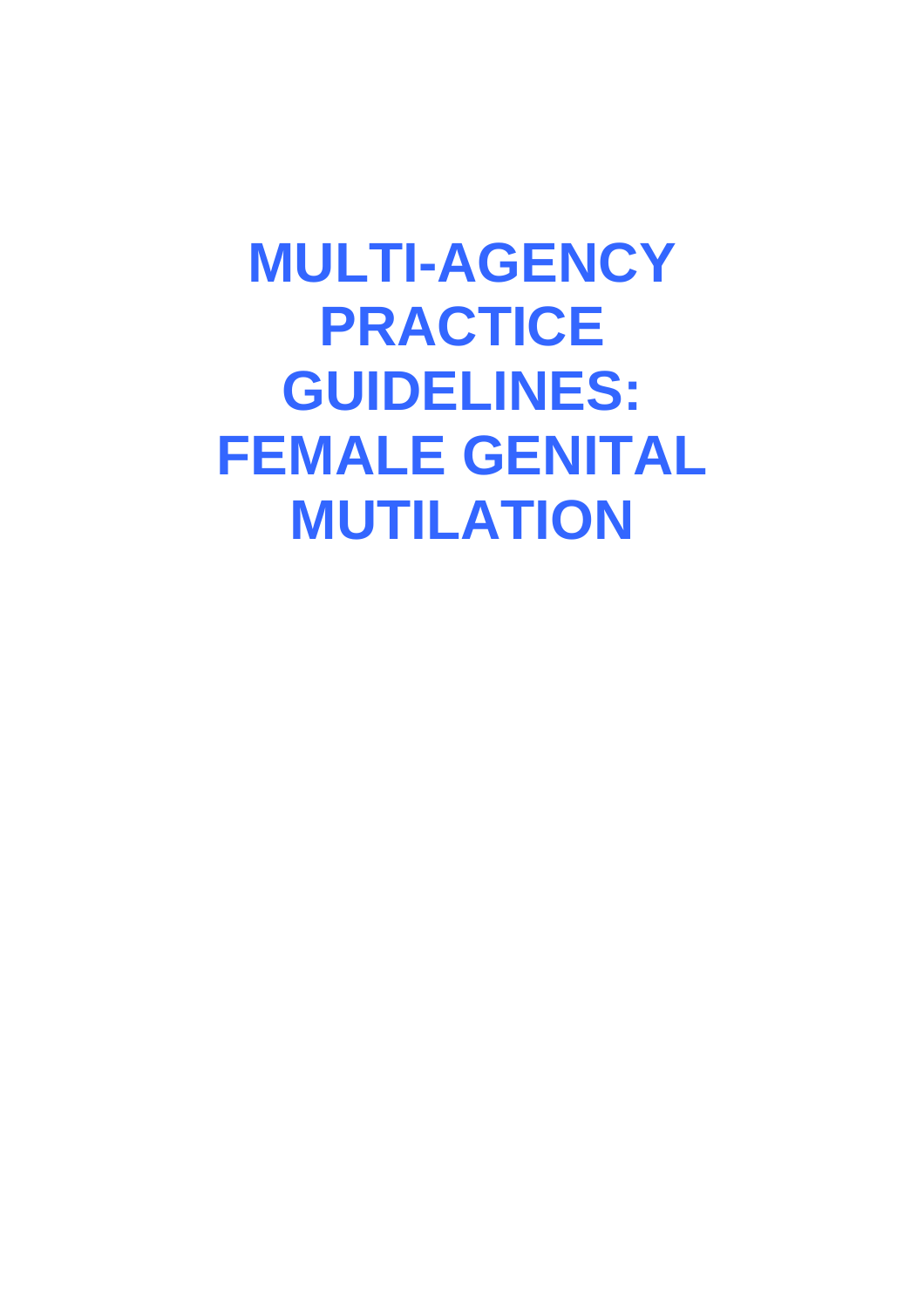# **Contents**

| 1.1 AIMS                                        |                |
|-------------------------------------------------|----------------|
| <b>1.2 AUDIENCE</b>                             |                |
| 1.3 THE STATUS OF THE GUIDELINES                | $\overline{2}$ |
| <b>1.4 COVERAGE OF THE GUIDELINES</b>           | $\overline{2}$ |
| <b>1.5 PRINCIPLES SUPPORTING THE GUIDELINES</b> | $\overline{2}$ |
|                                                 |                |
| CHAPTER TWO                                     |                |
| UNDERSTANDING THE ISSUES AROUND FGM             |                |
| 2.1 DEFINITION                                  | 4              |
| 2.2 TYPES OF FGM                                | 4              |
| <b>2.3 UK LEGISLATION</b>                       | 5              |
| 2.4 FGM TAKING PLACE OVERSEAS                   | 5              |
| 2.5 INTERNATIONAL PREVALENCE OF FGM             | 6              |
| 2.6 PREVALENCE OF FGM IN THE UK                 | 6              |
| 2.7 NAMES FOR FGM                               | 6              |
| 2.8 CULTURAL UNDERPINNINGS AND MOTIVES OF FGM   | $\overline{7}$ |
| <b>2.9 FGM PROCEDURE</b>                        | 8              |
| 2.10 CONSEQUENCES OF FGM                        | 8              |
|                                                 |                |
|                                                 |                |

CHAPTER THREE IDENTIFYING GIRLS AND WOMEN AT RISK

CHAPTER ONE

PURPOSE OF THE GUIDELINES

| 3.1 SPECIFIC FACTORS THAT MAY HEIGHTEN A GIRL'S OR<br>WOMAN'S RISK OF BEING AFFECTED BY FGM<br>3.2 INDICATIONS THAT FGM MAY BE ABOUT TO TAKE PLACE SOON 11<br>3.3 INDICATIONS THAT FGM MAY HAVE ALREADY TAKEN PLACE          | 11<br>$12 \,$                    |
|------------------------------------------------------------------------------------------------------------------------------------------------------------------------------------------------------------------------------|----------------------------------|
| <b>CHAPTER FOUR</b><br><b>GOOD PRACTICE TO FOLLOW IN ALL CASES</b>                                                                                                                                                           |                                  |
| 4.1 DUTY TO SAFEGUARD AND PROTECT<br><b>4.2 TALKING ABOUT FGM</b><br>4.3 THINGS TO BE AWARE OF IN DEALING WITH CASES OF FGM<br>4.4 MEDICAL EXAMINATIONS<br><b>4.5 MAKING ENQUIRIES</b><br>4.6 DISCLOSURE AND CONFIDENTIALITY | 14<br>15<br>18<br>18<br>19<br>19 |

4.7 A VICTIM-CENTRED APPROACH 20 4.8 FORCED MARRIAGE AND FGM 20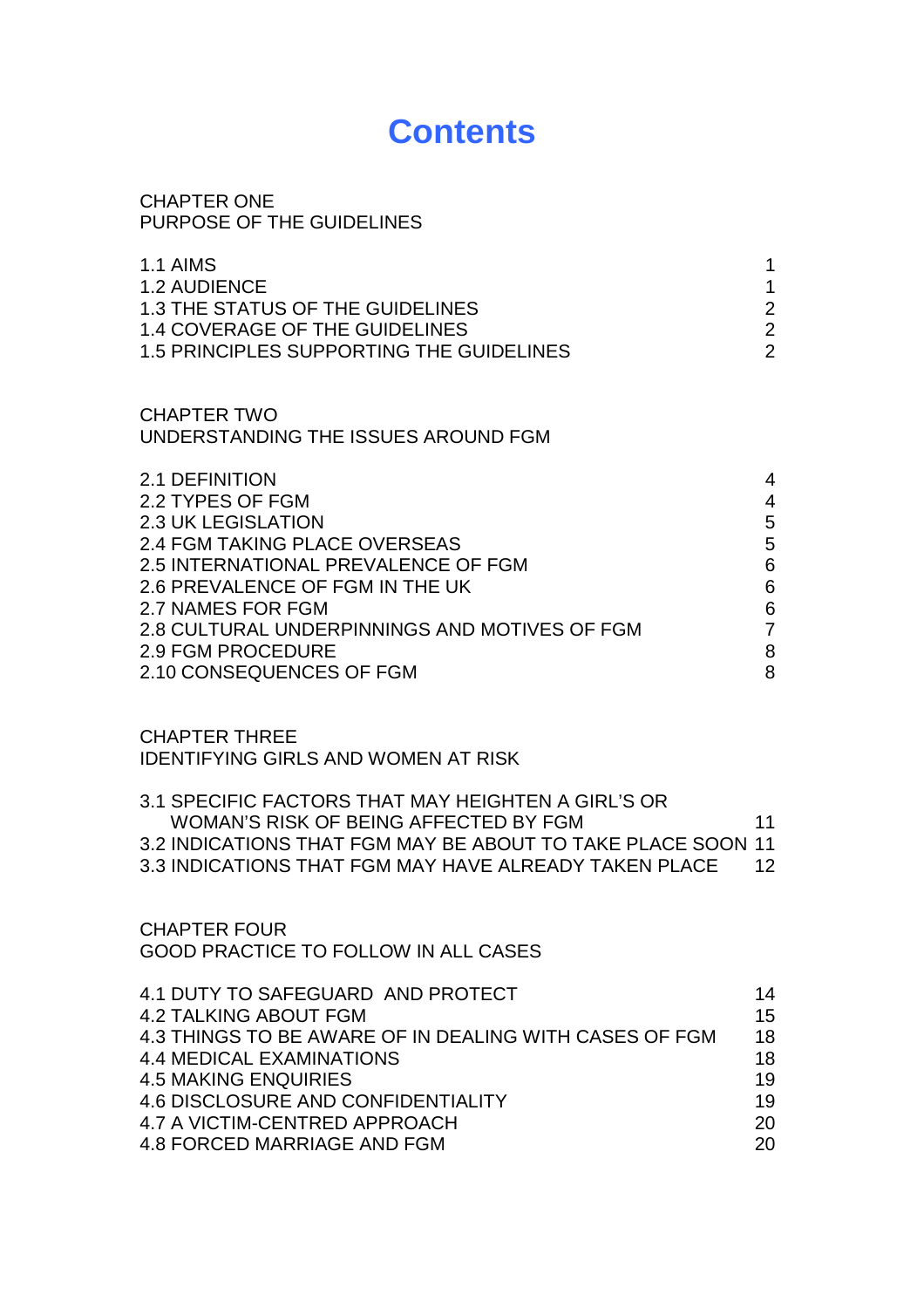CHAPTER FIVE LEGAL INTERVENTIONS

| 5.1 POLICE PROTECTION                  | -21 |
|----------------------------------------|-----|
| 5.2 EMERGENCY PROTECTION ORDERS        | 23  |
| 5.3 CARE ORDERS AND SUPERVISION ORDERS | 24  |
| 5.4 INHERENT JURISDICTION              | 26  |
| 5.5 APPLICATIONS FOR WARDSHIP          | -27 |
| 5.6 REPATRIATION                       | 27  |

CHAPTER SIX GUIDELINES FOR HEALTH PROFESSIONALS

| 6.1 HOW HEALTH PROFESSIONALS CAN MAKE A DIFFERENCE       | 29 |
|----------------------------------------------------------|----|
| 6.2 GENERAL PRACTITIONERS AND PRACTICE NURSES            | 30 |
| 6.3 HEALTH VISITORS, SCHOOL NURSES, COMMUNITY CHILDREN'S |    |
| NURSES AND COMMUNITY PAEDIATRICIANS                      | 30 |
| 6.4 OBSTETRICIANS, MIDWIVES AND NEONATAL STAFF           | 31 |
| <b>6.5 OTHER HEALTHCARE PROFESSIONALS</b>                | 32 |
| <b>6.6 CLINICAL ISSUES AND PROCEDURES</b>                | 32 |
| 6.7 RE-SUTURING OR REINFIBULATION                        | 33 |
| <b>6.8 COUNSELLING</b>                                   | 33 |

CHAPTER SEVEN GUIDELINES FOR THE POLICE SERVICE

| 7.1 HOW POLICE OFFICERS CAN MAKE A DIFFERENCE   | -35 |
|-------------------------------------------------|-----|
| 7.2 STEPS WHEN A GIRL MAY BE AT RISK OF FGM     | -35 |
| 7.3 STEPS WHEN A GIRL HAS ALREADY UNDERGONE FGM | -37 |
| 7.3 CONDUCTING INTERVIEWS ABOUT FGM             | -38 |
| 7.3 MEDICAL EXAMINATIONS                        | -38 |

CHAPTER EIGHT GUIDELINES FOR HEALTH AND SOCIAL CARE CHILDREN'S SERVICES

| 8.1 HOW HSC CHILDREN'S SERVICES CAN MAKE A DIFFERENCE | 40 |
|-------------------------------------------------------|----|
| 8.2 STRATEGY MEETING                                  | 40 |
| 8.3 STEPS WHEN A GIRL IS AT IMMEDIATE RISK OF FGM     | 41 |
| 8.4 STEPS WHEN A GIRL HAS ALREADY UNDERGONE FGM       | 41 |

CHAPTER NINE GUIDELINES FOR SCHOOLS, COLLEGES AND UNIVERSITIES

| 9. 1 HOW STAFF CAN MAKE A DIFFERENCE                    | 42 |  |
|---------------------------------------------------------|----|--|
| 9.2 WHAT TO DO WHEN YOU ARE CONCERNED THAT              |    |  |
| A STUDENT MAY BE AT RISK OF, OR HAS UNDERGONE, FGM 43   |    |  |
| 9.3 WHAT TO DO WHEN A STUDENT STOPS ATTENDING SCHOOL 45 |    |  |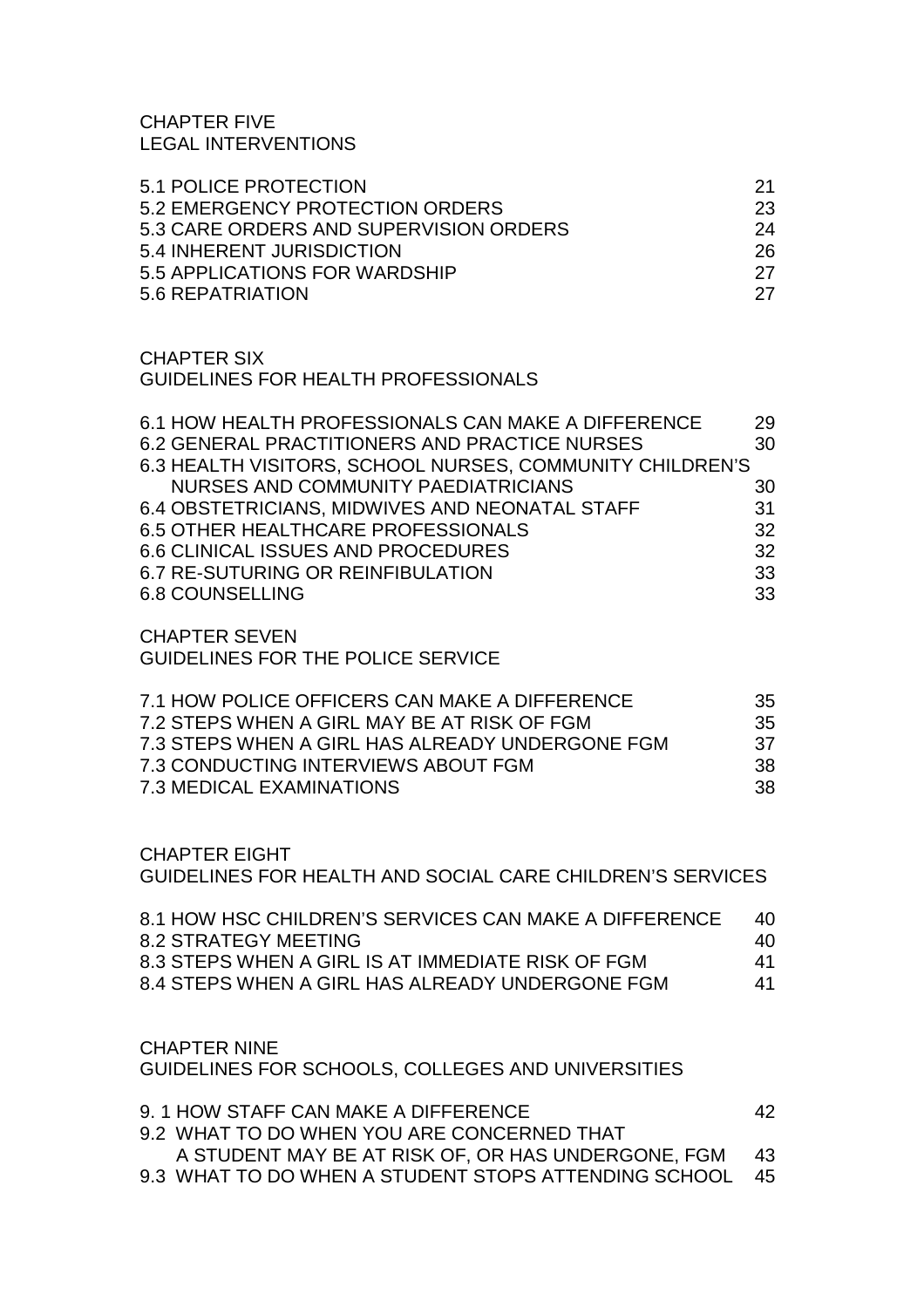CHAPTER TEN REDUCING THE PREVALENCE OF FGM

10.1 ROLE OF SAFEGUARDING BOARD FOR NORTHERN IRELAND 46 10.2 PROFESSIONAL LEARNING REQUIREMENTS 46 10.3 WORKING WITH COMMUNITIES TO ELIMINATE FGM 47

APPENDIX A: GLOSSARY OF TERMS USED

APPENDIX B: TERMS USED FOR FGM IN OTHER LANGUAGES

APPENDIX C: RELEVANT ORGANISATIONS

APPENDIX D: MATERIALS AVAILABLE ABOUT FGM

APPENDIX E: HOSPITALS AND CLINICS IN THE UK OFFERING SPECIALIST FEMALE GENITAL MUTILATION HEALTH SERVICES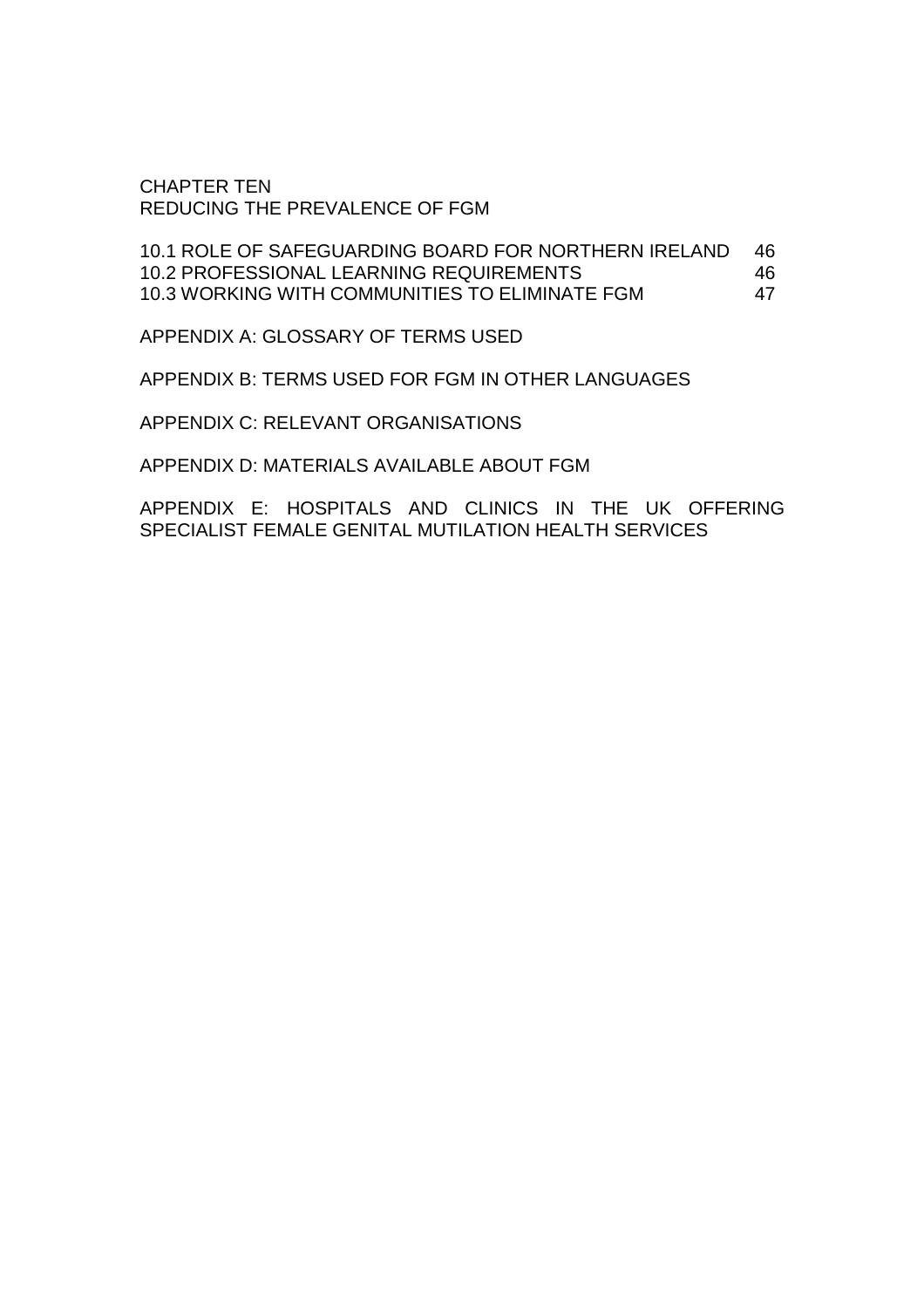## **CHAPTER ONE**

## **PURPOSE OF THE GUIDELINES**

### **1.1 Aims**

This document seeks to provide advice and support to frontline professionals who are responsible for safeguarding children and protecting adults from the abuses associated with female genital mutilation ("FGM"). As it is unlikely that any single agency will be able to meet the multiple needs of someone affected by FGM, this document sets out a multi-agency response and strategies to encourage agencies to co-operate and work together.

This document sets out:

- how to identify a girl (including an unborn girl) or young woman who may be at risk of being subjected to FGM and how to respond appropriately to protect her;
- how to identify when a girl or young woman has been subjected to FGM and how to respond appropriately to support her; and
- measures that can be implemented to prevent, and ultimately eradicate, the practice of FGM.

**FGM is a form of child abuse and violence against women and girls and should, therefore, be dealt with as part of existing child and adult safeguarding structures, policies and procedures.**

### **1.2 Audience**

The guidelines in this document are aimed at all frontline professionals and volunteers within agencies that work to:

- safeguard children and young people from abuse; or
- safeguard adults from abuse.

This includes, but is not limited to, Health and Social Care ("HSC") staff and other health professionals, police officers, staff in HSC Children's Services and teachers and other educational professionals. The information may also be relevant to nongovernmental organisations and voluntary organisations working directly with girls and women at risk of FGM, or dealing with its consequences.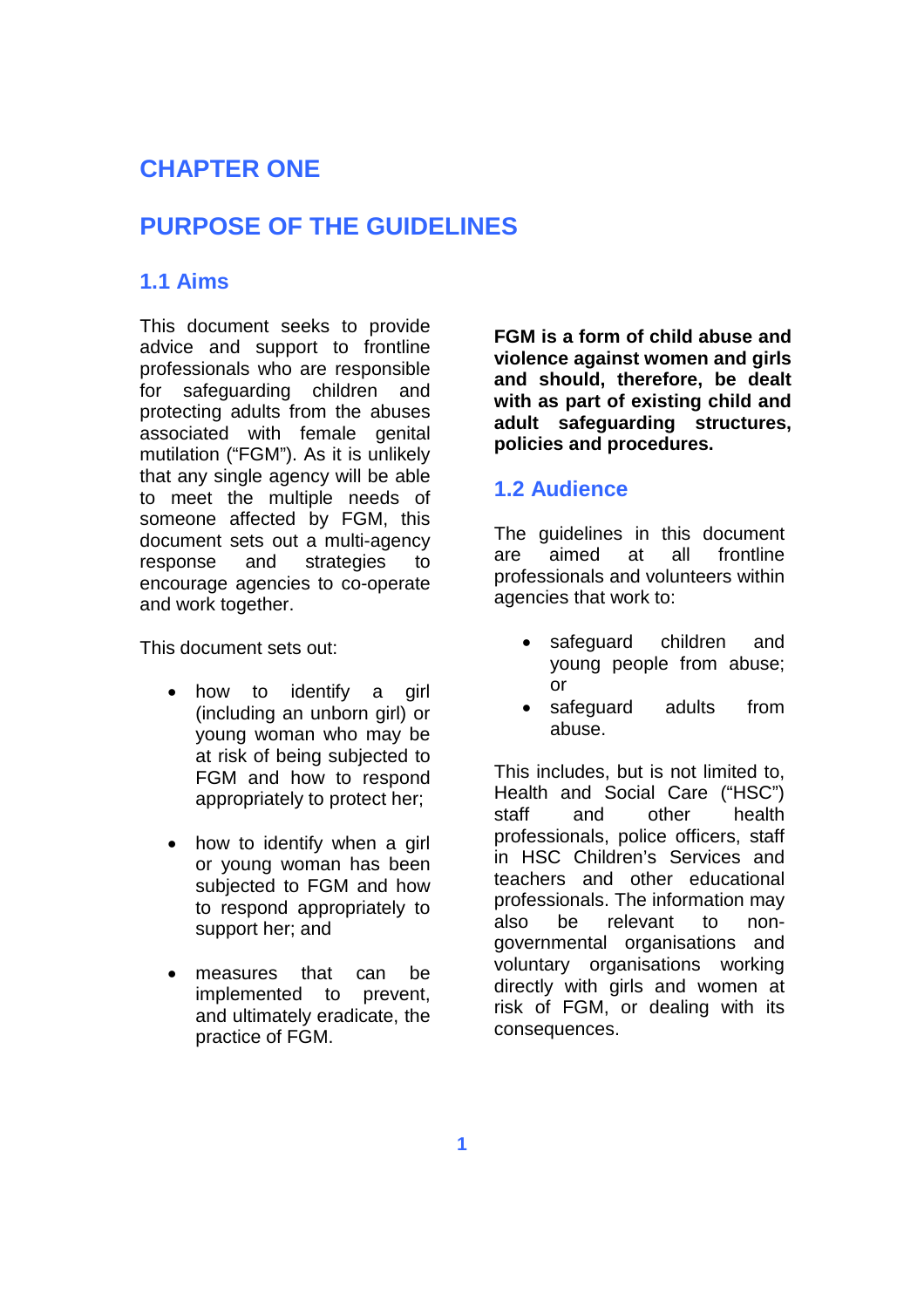### **1.3 The status of the guidelines**

These guidelines are practice guidelines and are designed to be educative and provide advice. They are not a substitute for existing statutory guidance, such as *Cooperating to Safeguard Children (2003), the Regional Child Protection Policy and Procedures* or *Safeguarding Vulnerable Adults – Regional Adult Protection Policy and Procedural Guidance*.

Existing bodies and organisations should ensure that their agencies work effectively using existing policies and procedures to tackle this issue. This includes, but is not limited to, the Police Service of Northern Ireland ("PSNI"), the HSC Board, the Public Health Agency, HSC Trusts and the Safeguarding Board for Northern Ireland ("SBNI").

### **1.4 Coverage of the Guidelines**

These guidelines, which are designed for application in Northern Ireland, have been adapted from the guidelines which apply in England and Wales.<sup>[1](#page-5-0)</sup>

## **1.5 Principles supporting the Guidelines**

The following principles should be adopted by all agencies in relation to identifying and responding to girls (and unborn girls) and women at risk of, or who have experienced, FGM and their parent(s):

- The safety and welfare of the child is paramount.
- Regard should be had to the United Nations Convention on the Rights of the Child (1989).
- FGM is illegal in the UK (for more information, see Section 2.3).
- FGM is not a matter that can be left to be decided by personal preference – it is illegal, abusive and an extremely harmful practice. Professionals should not let fears of being branded 'racist' or 'discriminatory' weaken the protection afforded to vulnerable girls and women.
- Accessible, acceptable and sensitive health, education, police, social care and voluntary sector services must underpin interventions.
- Some FGM practising families do not see it as an act of abuse (for more information, see Section 2.8). However, FGM has severe and significant physical and mental health consequences, both in the short and long term (see Section 2.10), and must not be excused, accepted or condoned.

<span id="page-5-0"></span><sup>&</sup>lt;sup>1</sup>http://www.gov.uk<sub>/</sub>government/uploads/ system/uploads/attachment\_data/file/9785 7/FGM.pdf

For information about the Scottish Government's work to prevent and tackle FGM visit:

http://www.scotland.gov.uk/Topics/People/E quality/violence-

women/MinorityEthnicIssuesPages/Female **GenitalMutilation**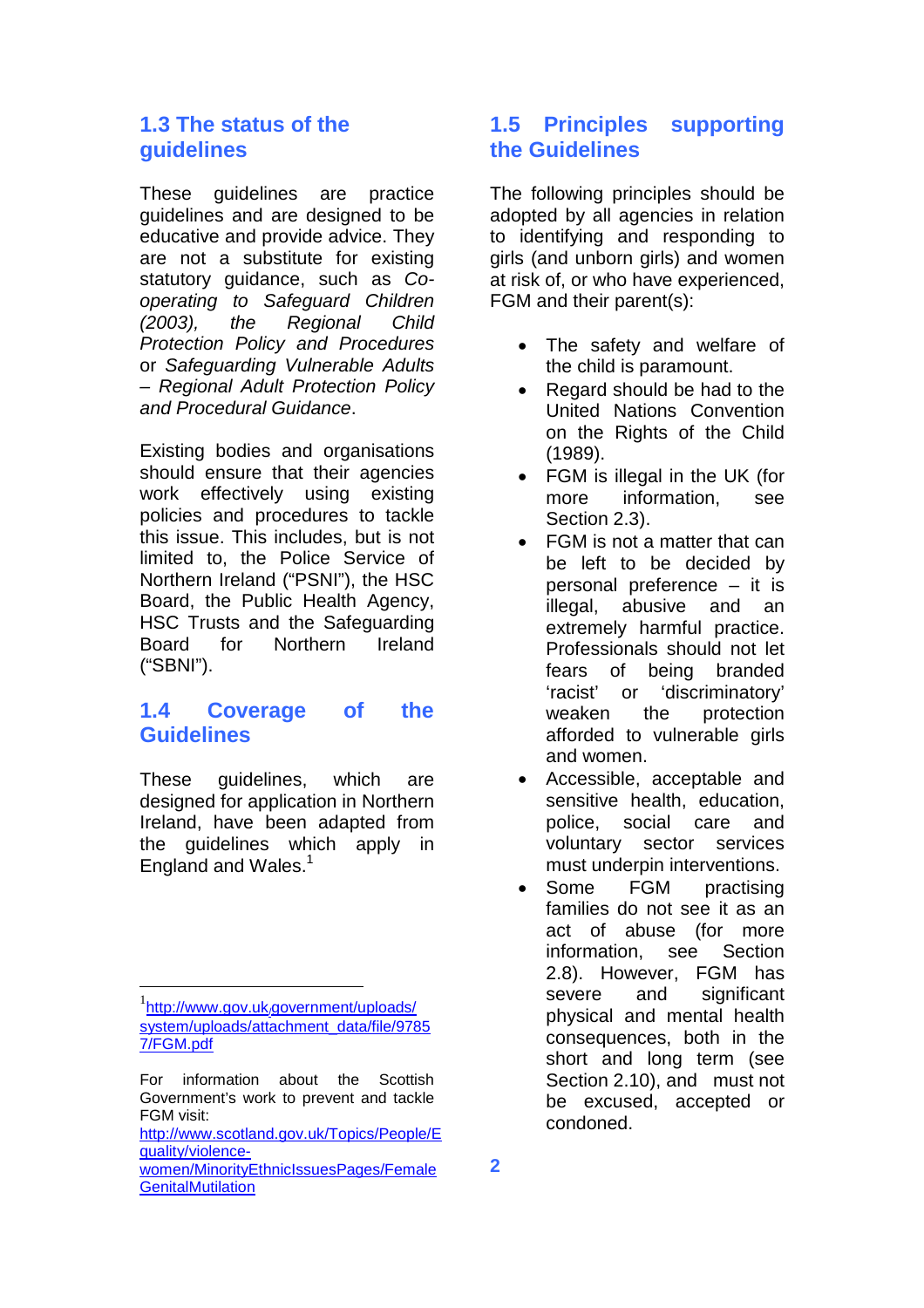Engagement with families and communities will be required to achieve the long-<br>term abandonment and abandonment and eradication of FGM.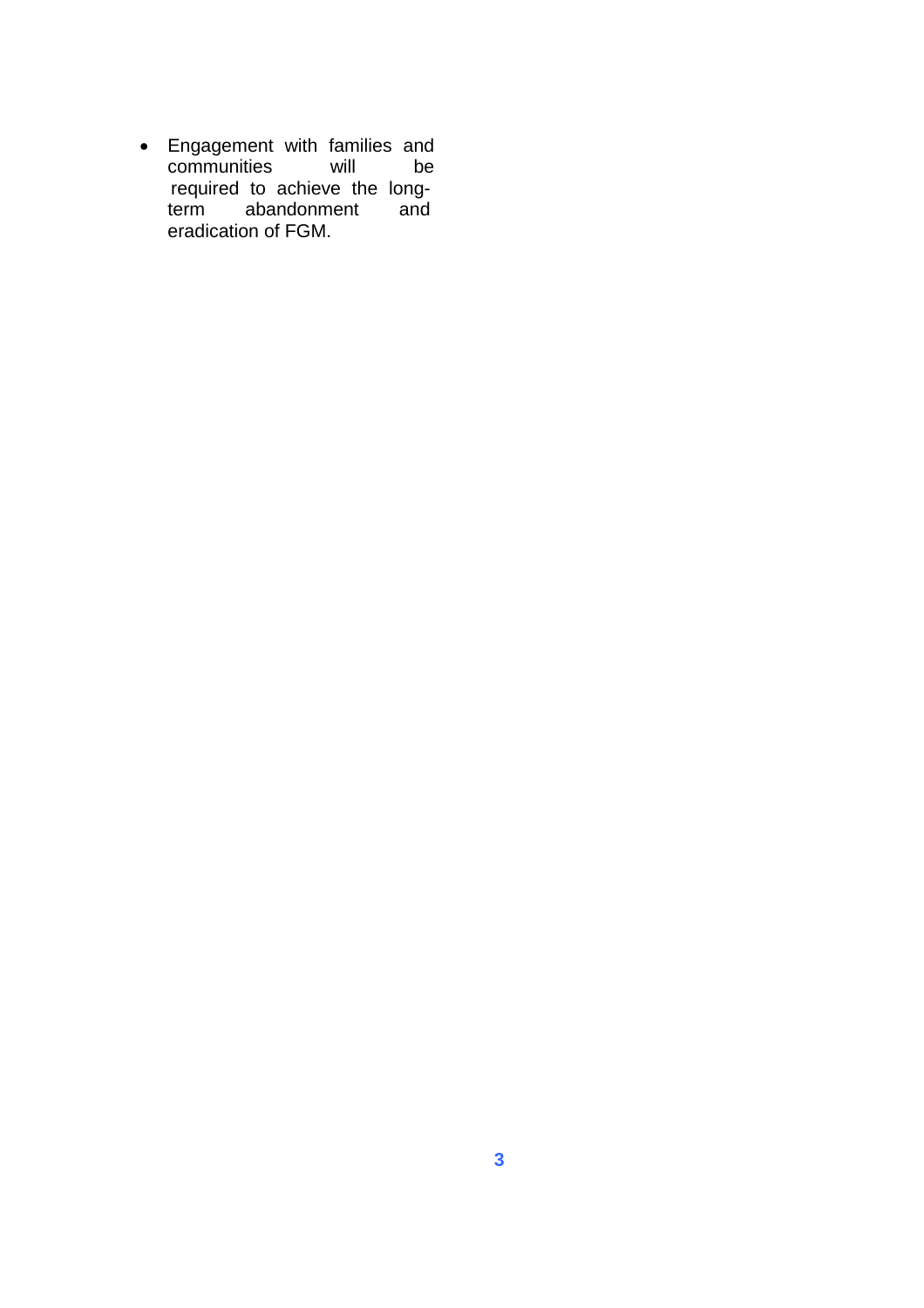# **CHAPTER TWO**

# **UNDERSTANDING THE ISSUES AROUND FGM**

## **Summary**

- It is **illegal** in the UK to subject a girl or young woman to FGM or to assist a non-UK person to carry out FGM overseas. For the purposes of the criminal law in Northern Ireland, FGM is the mutilation of the labia majora, labia minora or the clitoris.
- FGM is prevalent in 28 African countries, as well as parts of the Middle East and Asia.
- It has been estimated that, in the UK, over 20,000 girls under the age of 15 are at risk of FGM each year and that 66,000 women are living with the consequences of FGM, although the true extent is unknown, due to the hidden nature of the crime.
- FGM is practised by families for a variety of complex reasons, but often in the mistaken belief that it is for the benefit of the girl or woman.
- FGM constitutes a form of child abuse and violence against children and women and has severe long-term and short-term physical and psychological consequences.

## **2.1 Definition**

FGM involves procedures that include the partial or total removal of the external female genital organs for cultural or other nontherapeutic reasons. The practice is medically unnecessary, extremely painful and has serious health consequences, both at the time when the mutilation is carried out and in later life.

## **2.2 Types of FGM**

FGM has been classified by the World Health Organization into four types:

• Type  $1 -$  Clitoridectomy: partial or total removal of the clitoris (a small, sensitive and erectile part of the female genitals) and, in

very rare cases, only the prepuce (the fold of skin surrounding the clitoris).

- Type 2 Excision: partial or total removal of the clitoris and the labia minora, with or without excision of the labia majora (the labia are the 'lips' that surround the vagina).
- Type 3 Infibulation: narrowing of the vaginal opening through the creation of a covering seal. The seal is formed by cutting and repositioning the inner, or outer, labia, with or without removal of the clitoris.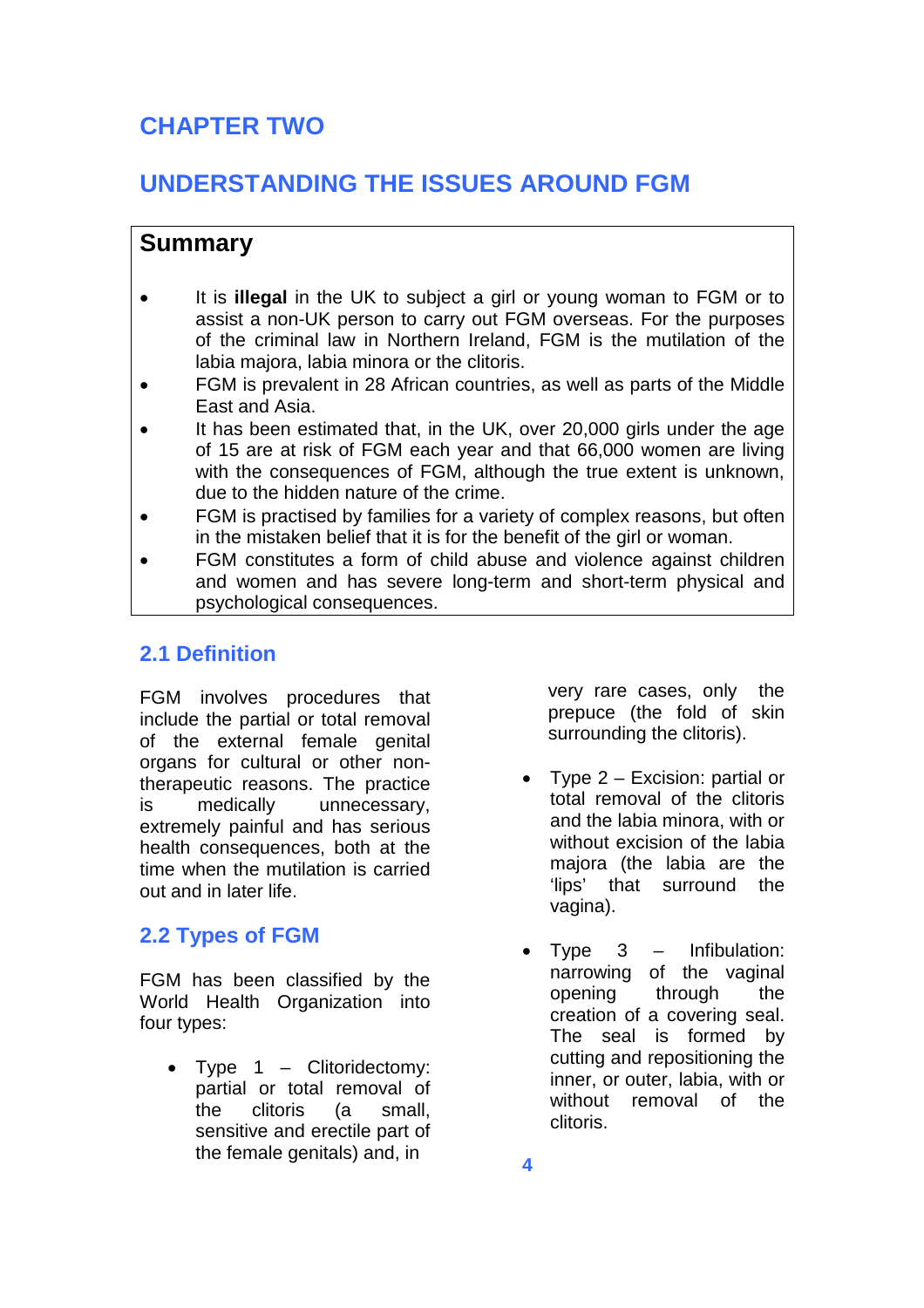Type 4 – Other: all other harmful procedures to the female genitalia for nonmedical purposes, e.g. pricking, piercing, incising, scraping and cauterising the genital area.

The age at which girls undergo FGM varies enormously according to the community. The procedure may be carried out when the girl is newborn, during childhood or adolescence, just before marriage or during the first pregnancy. However, the majority of cases of FGM are thought to take place between the ages of 5 and 8 and therefore girls within that age bracket are at a higher risk.

## **2.3 UK legislation**

**FGM is illegal in the UK. Anyone found guilty of an FGM offence or of aiding and abetting such an offence - faces a penalty of up to 14 years in prison, a fine, or both.**

In England, Wales and Northern Ireland, the practice is illegal under the Female Genital Mutilation Act  $2003^2$ [.](#page-8-0) Under the 2003 Act, a person is guilty of an offence if s/he excises, infibulates or otherwise mutilates the whole or any part of a girl's or woman's labia majora, labia minora or clitoris. The Act does not prevent necessary operations performed by a registered medical practitioner on physical and mental health

grounds or an operation performed by a registered medical practitioner or midwife or a person undergoing training with a view to becoming a medical practitioner or midwife on a girl who is in labour or has just given birth for purposes connected with the labour or birth (these exceptions are set out in section 1(2) and (3) of the Act). It is also an offence to assist a girl or woman to mutilate her own genitalia.

**It is an offence for anyone (regardless of their nationality and residence status) to perform FGM in the UK or to assist a girl to perform FGM on herself in the UK. Provided that the mutilation takes place in the UK, the nationality or residence status of the victim is irrelevant.**

## **2.4 FGM taking place overseas**

It is an offence under the 2003 Act for a UK national or permanent UK resident to perform FGM, or to assist a girl to perform FGM on herself, outside the UK. It is also an offence to assist FGM carried out abroad by anyone (including foreign nationals), although in some cases the offence is limited to the situation where the victim is a UK national or permanent UK resident. This would cover taking a girl abroad to be subjected to FGM. The exceptions set out in sections 1(2) and (3) of the 2003 Act also apply to this offence. Under the Children (Northern Ireland) Order 1995 an application can be made to the court for various orders to prevent a child being taken abroad for mutilation – see Chapter 5 of these guidelines for more information.

<span id="page-8-0"></span> $2$  In Scotland it is illegal under the Prohibition of Female Genital Mutilation (Scotland) Act 2005. In the Republic of Ireland it is illegal under the Criminal Justice (Female Genital Mutilation) Act 2012.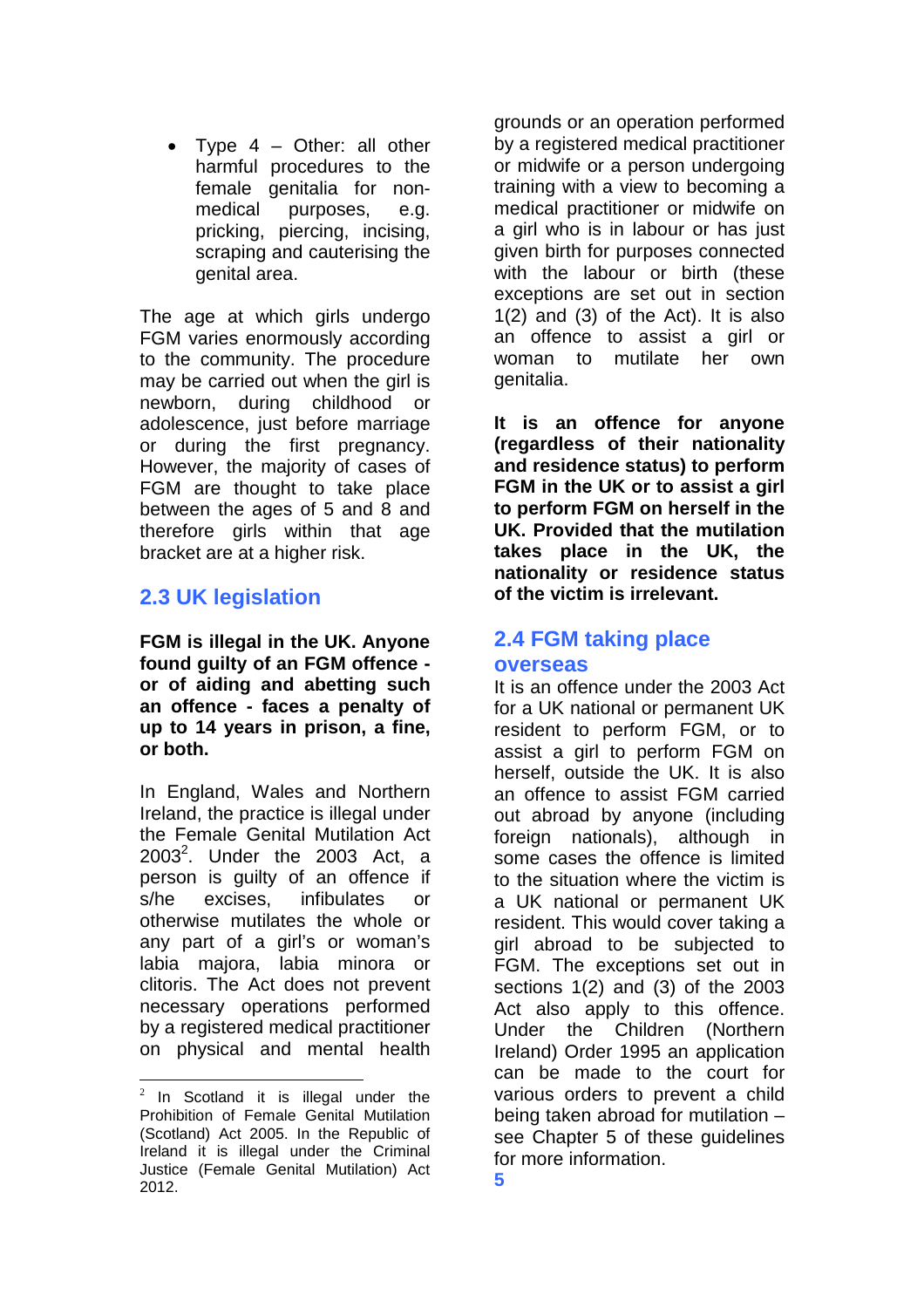### **2.5 International prevalence of FGM**

FGM is a deeply rooted tradition, widely practised mainly among specific ethnic populations in Africa and parts of the Middle East and Asia, which serves as a complex form of social control of women's sexual and reproductive rights. The World Health Organisation estimates that between 100 and 140 million girls and women worldwide have experienced female genital mutilation and around 3 million girls undergo some form of the procedure each year in Africa alone. FGM has also been documented in communities in **Iraq, Israel, Oman, the United Arab Emirates, the Occupied Palestinian Territories, India, Indonesia, Malaysia and Pakistan**.

## **2.6 Prevalence of FGM in the UK**

It is difficult to estimate the prevalence of FGM in the UK because of the hidden nature of the crime. However, in England andWales, a stud[y](#page-9-0)<sup>3</sup> based on 2001 census data suggested that:

- over 20,000 girls under the age of 15 could be at high risk of FGM in England and Wales each year;
- nearly 66,000 women in England and Wales are living with the consequences of FGM.

It is possible that, due to population growth and immigration from practising countries since 2001, FGM is significantly more prevalent than these figures suggest. There is likely to be an uneven distribution of cases of FGM around the UK, with more occurring in those areas of the UK with larger communities from the practising countries (see Section 2.5) – found by the same study to be London, Cardiff, Manchester, Sheffield, Oxford, Northampton, Birmingham, Crawley, Reading, Slough and Milton Keynes. At present there is no systematic data collection in Northern Ireland. However, it is considered likely that there will be cases in the jurisdiction**,** and, **in all areas authorities and professionals must be aware of, and actively prevent and tackle, FGM.**

## **2.7 Names for FGM**

FGM is known by a number of names, including 'female genital cutting', 'circumcision' or 'initiation'. The term 'female circumcision' is unfortunate because it is anatomically incorrect and gives a misleading analogy to male circumcision. The names 'FGM' or 'cut' are increasingly used at the community level, although they are still not always understood by individuals in practising communities, largely because they are English terms.

See Appendix B for terms used for FGM in different languages.

<span id="page-9-0"></span><sup>3</sup> FORWARD (2007) *A Statistical Study to Estimate the Prevalence of Female Genital Mutilation in England and Wales.*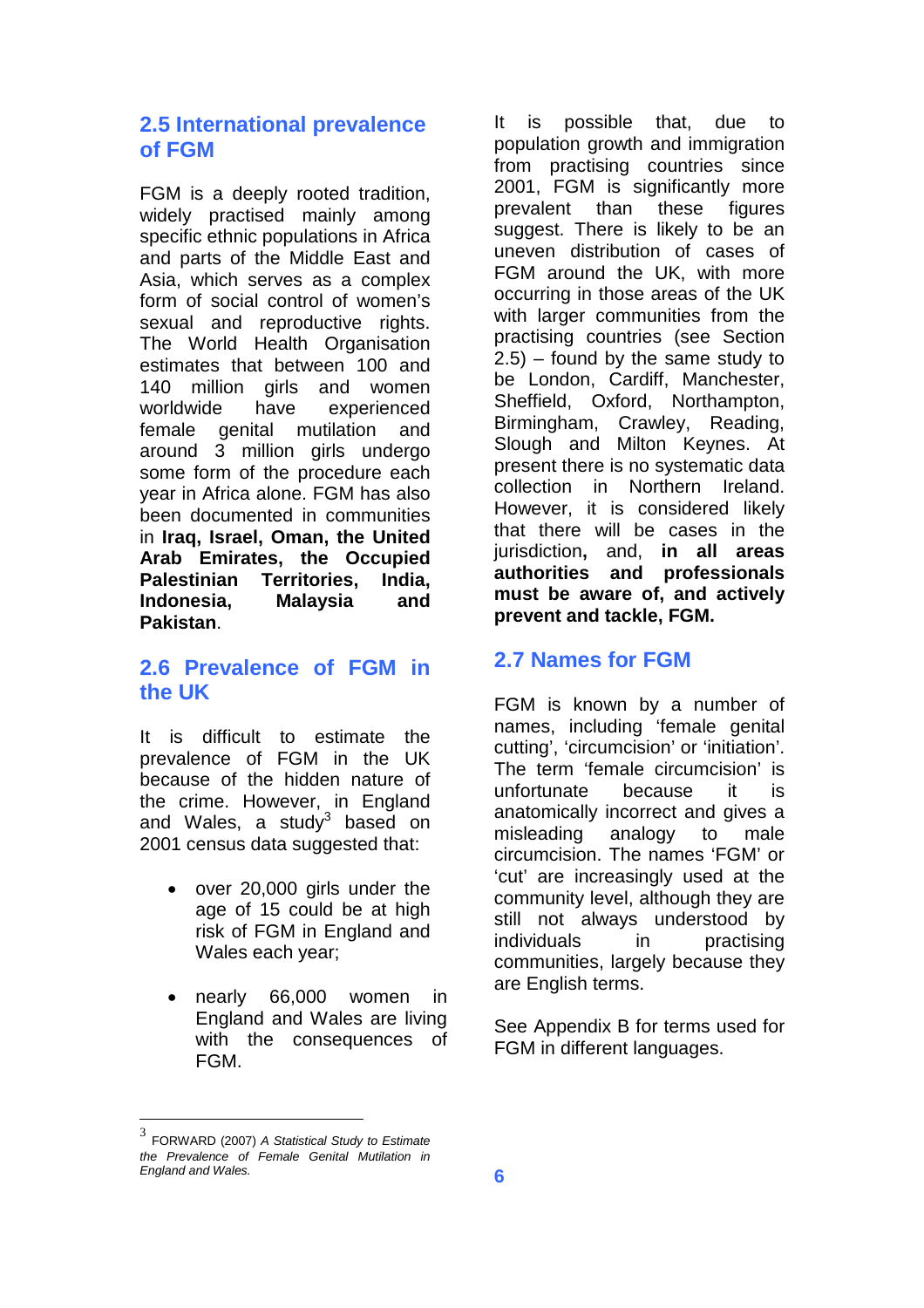## **2.8 Cultural underpinnings and motives of FGM**

FGM is a complex issue, with a variety of explanations and motives given by individuals and families who support the practice.

### **Reasons given for practising FGM:**

- It brings status and respect to the girl.
- It preserves a girl's virginity/ chastity.
- $\bullet$  It is part of being a woman.
- It is a rite of passage.
- It gives a girl social acceptance, especially for marriage.
- It upholds the family honour.
- It cleanses and purifies the girl.
- It gives the girl and her family a sense of belonging to the community.
- It fulfils a religious requirement believed to exist.
- It perpetuates a custom/ tradition.
- It helps girls and women to be clean and hygienic.
- It is cosmetically desirable.
- It is believed to make childbirth safer for the infant.

FGM is often seen as a natural and beneficial practice by a loving family who believe that it is in the girl's or woman's best interests. This also limits a girl's incentive to come forward to raise concerns or talk openly about FGM – reinforcing the need for all professionals to be aware of the issues and risks of FGM. It is

because of these beliefs that girls and women who have not undergone FGM can be considered by practising communities to be unsuitable for marriage.

Despite the harm it causes, many women from FGM-practising communities consider FGM normal to protect their 'cultural identity'. As a result of the belief systems of the cultural groups who practise FGM, many women who have undergone FGM believe they appear more attractive than women who have not undergone FGM. Women who have attempted to resist exposing their daughters to FGM report that they and their families were ostracised by their community and told that nobody would want to marry their daughters.

Infibulation (Type 3) is strongly linked to virginity and chastity, and used to safeguard girls from sex outside marriage and from having sexual feelings. In some cultures, it is considered necessary at marriage for the husband and his family to see the wife 'closed' and, in some instances, both mothers will take the wife to be cut open enough to be able to have sex. Although FGM is practised by secular communities, it is most often claimed to be carried out in accordance with religious beliefs. However, FGM predates Christianity, Islam and Judaism, and the Bible, Koran, Torah and other religious texts do not advocate or justify FGM. Despite this, religion is sometimes given as a justification for FGM.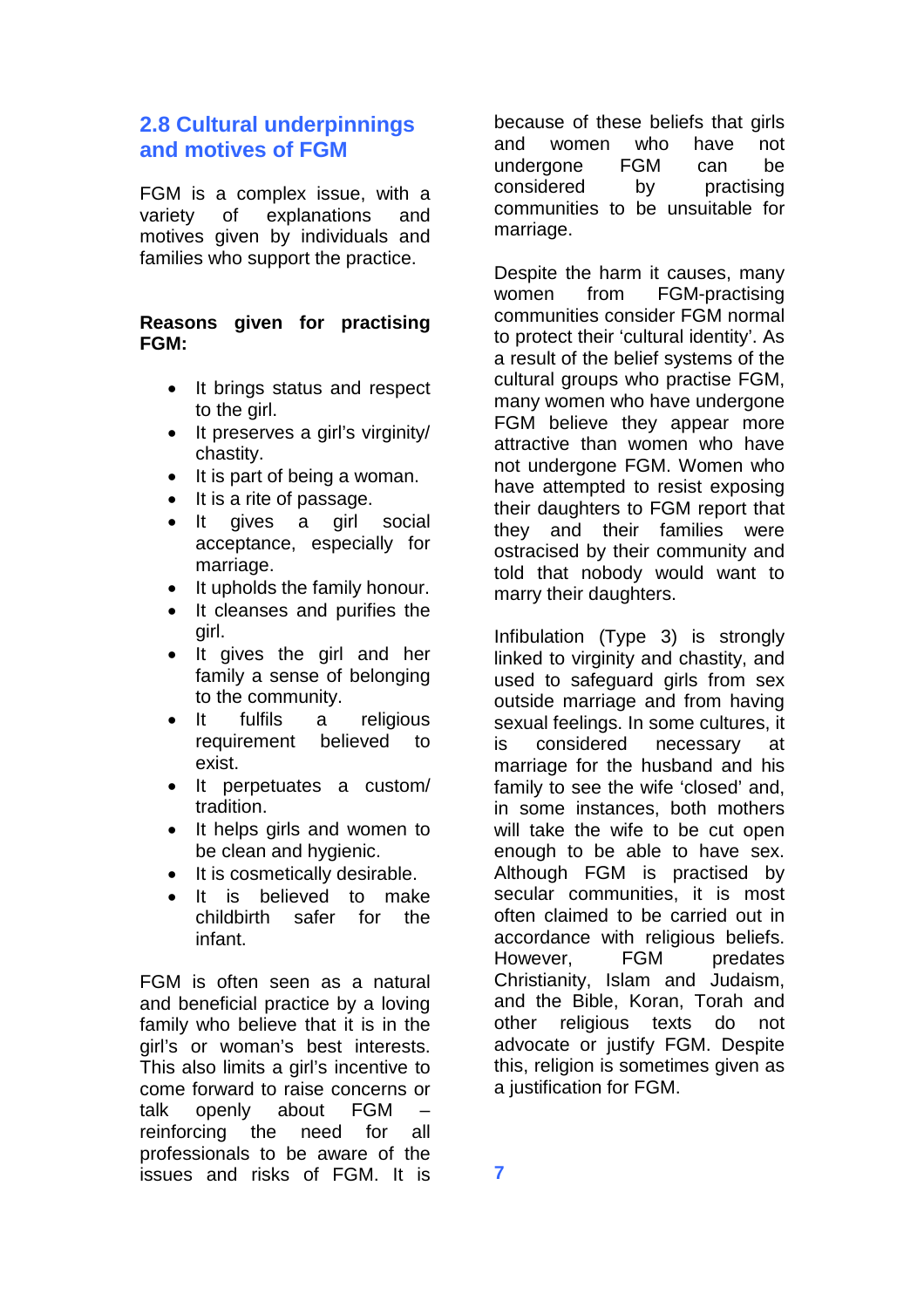For example, some people from Muslim communities argue that the Sunna (traditions or practices undertaken or approved by the prophet Mohammed) recommend that women undergo FGM, and some women have been told that having FGM will make them 'a better Muslim'. However, senior Muslim clerics at an international conference on FGM in Egypt in 2006 pronounced that FGM is not Islamic, and the London Central Mosque has spoken out against FGM on the grounds that it constitutes doing harm to oneself or to others, which is forbidden by Islam.

### **Some views of people from FGM practising communities[4](#page-11-0)**

"I cannot trust her if she is not circumcised"

"Female circumcision in our country has many beneficial aims like to keep the honour of the girl. But generally circumcision is not good because there is a difference between circumcised women and uncircumcised women"

"Yes I am happy to marry an uncircumcised woman"

"The right time to open my circumcision is at night-time of marriage"

## **2.9 FGM procedure**

It is believed that FGM happens to British girls in the UK as well as overseas (often in the family's country of origin). Girls of school age who are subjected to FGM overseas are thought to be taken abroad at the start of the school holidays, particularly in summer, in order for there to be sufficient time for them to recover before returning to their studies.

FGM is usually carried out by the older women in a practising community, for whom it is a way of gaining prestige and can be a lucrative source of income. The arrangements for the procedure usually include the child being held down on the floor by several women and the procedure carried out without medical expertise, attention to hygiene or anaesthesia. The instruments used include unsterilised household knives, razor blades, broken glass and stones. The girl may often not be expecting the procedure, exacerbating the trauma that is experienced.

## **2.10 Consequences of FGM**

Many men and women in practising communities can be unaware of the relationship between FGM and its harmful health and welfare consequences (see below), particularly the longer-term complications affecting sexual intercourse and childbirth.

## **2.10.1 Short-term implications for a girl's health and welfare**

The short-term consequences following a girl undergoing FGM can include:

• severe pain;

<span id="page-11-0"></span><sup>4</sup> Quotes taken from interviews conducted by midwife and FGM specialist Comfort Momoh MBE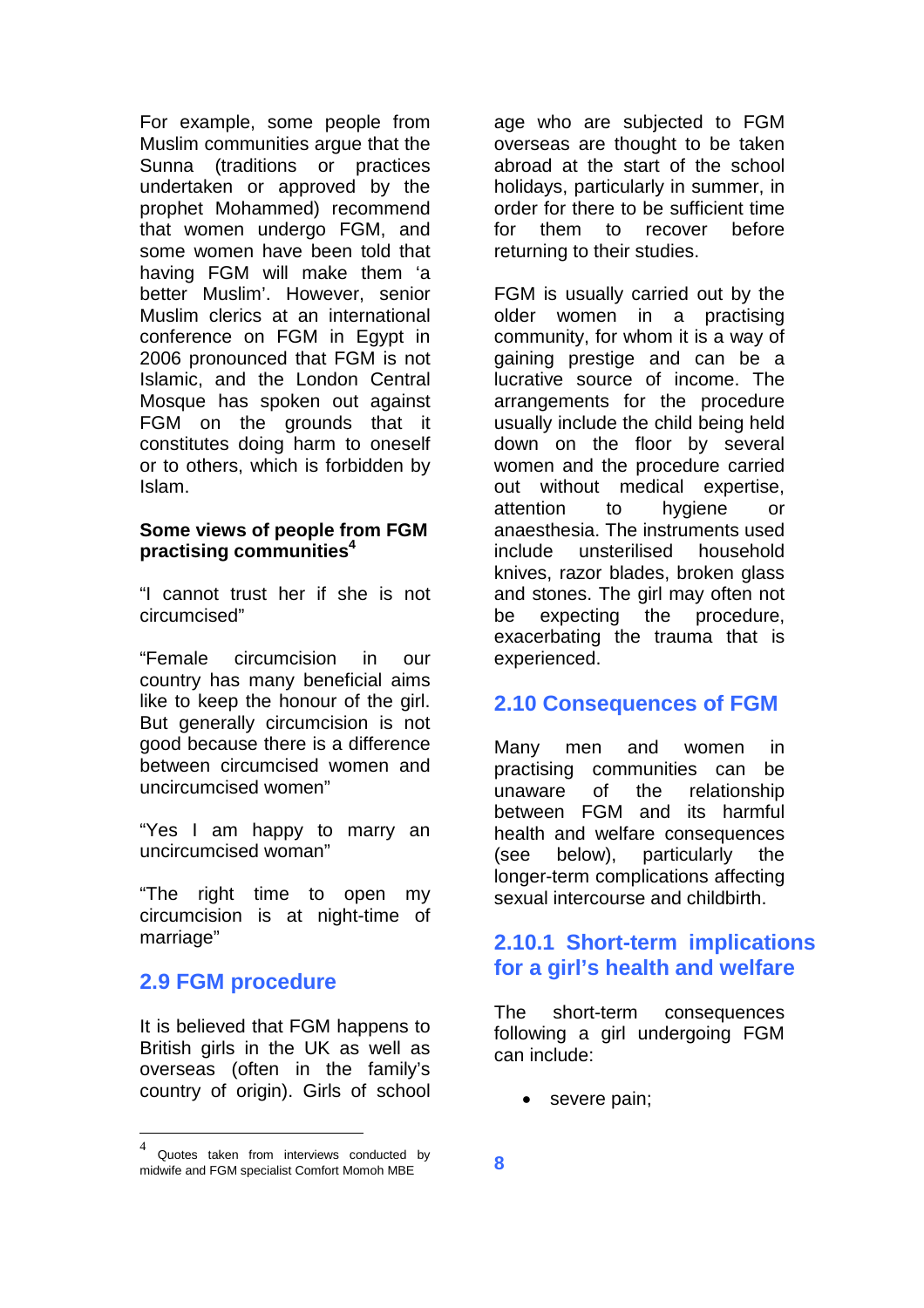- emotional and psychological shock (exacerbated by having to reconcile being subjected to the trauma by loving parents, extended family and friends);
- haemorrhage;
- wound infections, including tetanus and blood-borne viruses (including HIV and Hepatitis B and C);
- urinary retention;
- injury to adjacent tissues;
- fracture or dislocation as a result of restraint;
- damage to other organs;
- death.

### **2.10.2 Long-term implications for a girl's or woman's health and welfare**

The longer-term implications for women who have been subjected to FGM Types 1 and 2 are likely to be related to the trauma of the actual procedure, while health problems caused by FGM Type 3 are severe. World Health Organisation research has shown that women who have undergone FGM of all types, but particularly Type 3, are more likely to have complications during childbirth.

The long-term health implications of FGM can include:

- chronic vaginal and pelvic infections;
- difficulties with menstruation:
- difficulties in passing urine and chronic urine infections;
- renal impairment and possible renal failure;
- damage to the reproductive system, including infertility;
- infibulation cysts, neuromas and keloid scar formation;
- complications in pregnancy and delay in the second stage of childbirth;
- pain during sex and lack of pleasurable sensation;
- psychological damage, including a number of mental health and psychosexual problems such as low libido, depression, anxiety and sexual dysfunction; flashbacks during pregnancy and childbirth;
- substance misuse and/or self-harm;
- increased risk of HIV and other sexually transmitted infections;
- death during childbirth.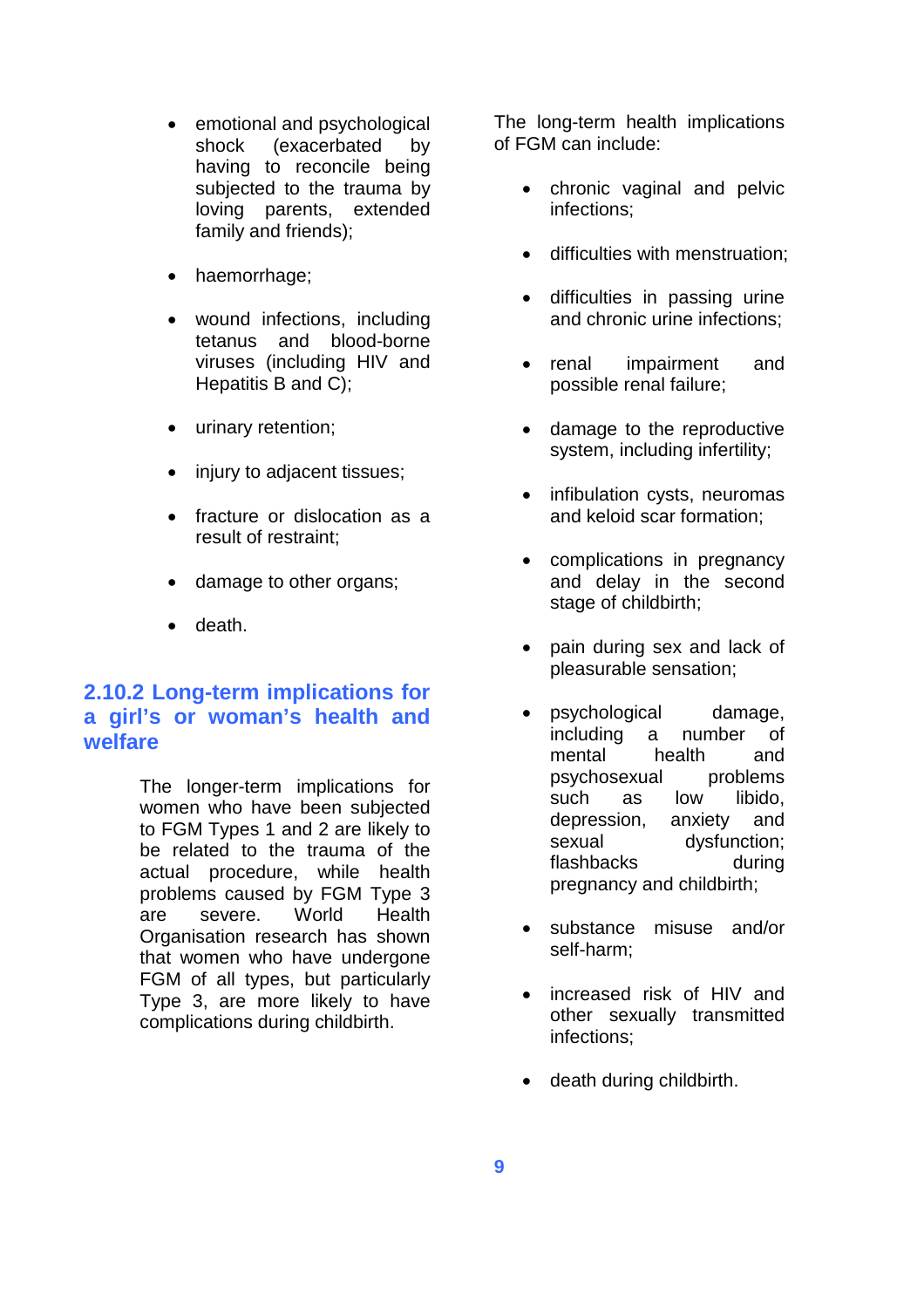### **2.10.3 Psychological and mental health problems**

Case histories and personal accounts taken from women indicate that FGM is an extremely traumatic experience for girls and women, which stays with them for the rest of their lives. Young women receiving psychological counselling in the UK report feelings of betrayal by parents, incompleteness, regret and anger.<sup>[5](#page-13-0)</sup> There is increasing awareness of the severe psychological consequences of FGM for girls and women, which can become evident in mental health problems.

The results from research<sup>[6](#page-13-1)</sup> in practising African communities are that women who have undergone FGM have the same levels of Post Traumatic Stress Disorder ("PTSD") as adults who have been subjected to early childhood abuse, and that the majority of the women (80 per cent) suffer from affective (mood) or anxiety disorders. The fact that FGM is 'culturally embedded' in a girl's or woman's community appears not to protect her against the development of PTSD and other psychiatric disorders.

Professionals, particularly those in the health sector, should ensure that mental health support is made available to assist girls and women who have undergone FGM.

<span id="page-13-0"></span><sup>5</sup> Haseena Lockhat (2004) *Female Genital Mutilation: Treating the Tears,* London: Middlesex University Press

<span id="page-13-1"></span><sup>&</sup>lt;sup>6</sup> Behrendt, A. et al (2005) Posttraumatic Stress Disorder and Memory Problems after Female Genital Mutilation, *American Journal of Psychiatry* 162:1000–1002, May.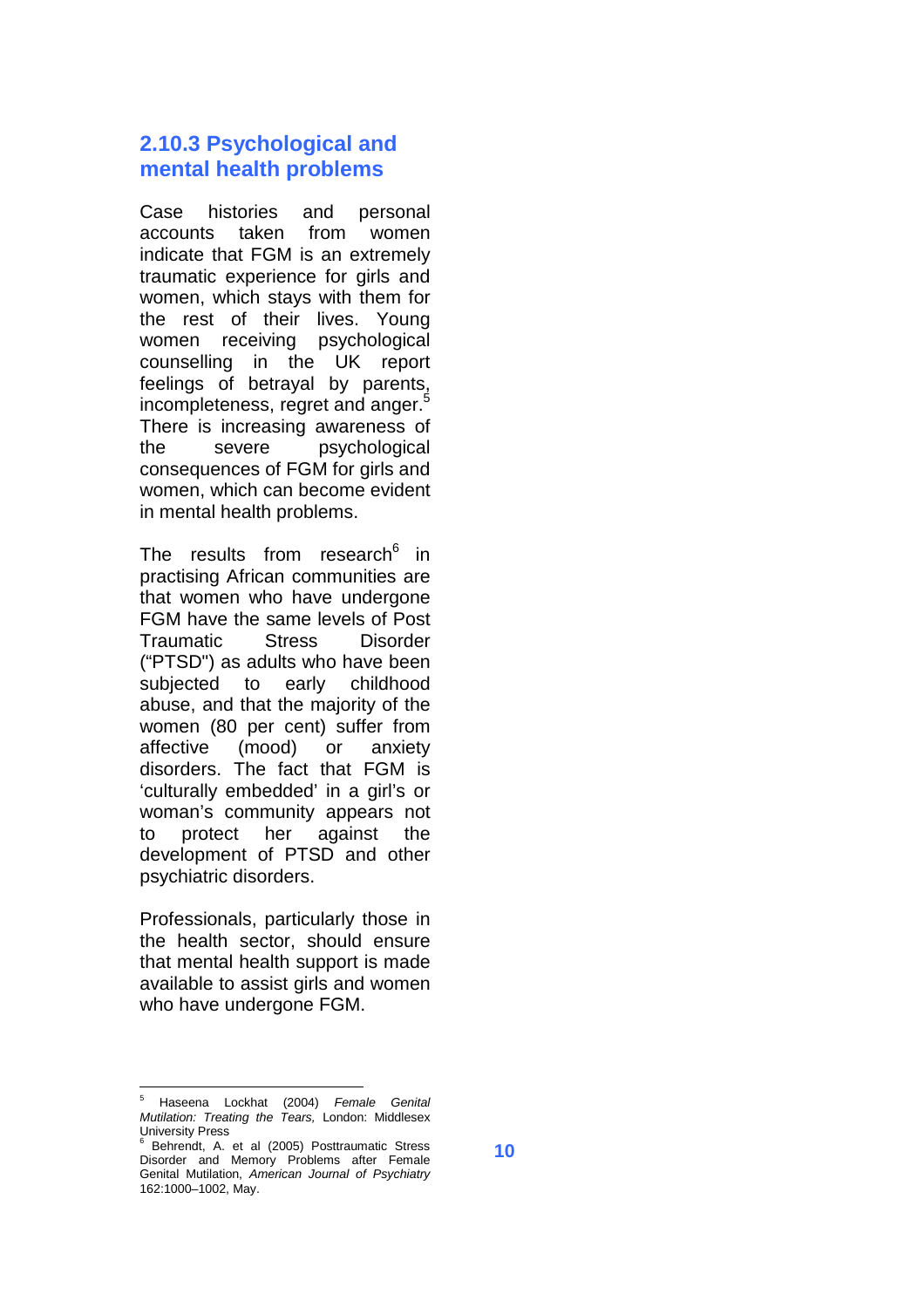## **CHAPTER THREE**

## **IDENTIFYING GIRLS AND WOMEN AT RISK**

Professionals in all agencies and individuals and groups need to be alert to the possibility of a girl or a woman being at risk of FGM or already having undergone FGM. There are a range of potential indicators that a child or young person may be at risk.

Victims of FGM are likely to come from a community that is known to practice FGM – see Section 2.5 for relevant countries.

Provided the FGM takes place in the UK, the nationality or residence status of the victim is irrelevant.

Professionals should also note that the girls and women at risk of FGM may not yet be aware of the practice or the fact that it might be applied to them. Sensitivity should always be shown when approaching the subject.

## **3.1 Specific factors which may heighten a girl's or woman's risk of being affected by FGM**

There are a number of factors in addition to a girl's or woman's community that could increase the risk that she will be subjected to FGM:

- The position of the family and the level of integration within UK society – it is believed that communities less integrated into British society are more likely to carry out FGM.
- Any girl born to a woman who has been subjected to FGM must be considered to be at risk, as must other female children in the extended family.
- Any girl who has a sister who has already undergone FGM must be considered to be at risk, as must other female children in the extended family.
- Any girl withdrawn from personal, social or health education may be at risk as a result of her parents wishing to keep her uninformed about her body and rights.

## **3.2 Indications that FGM may be about to take place soon**

The age at which girls undergo FGM varies enormously according to the community.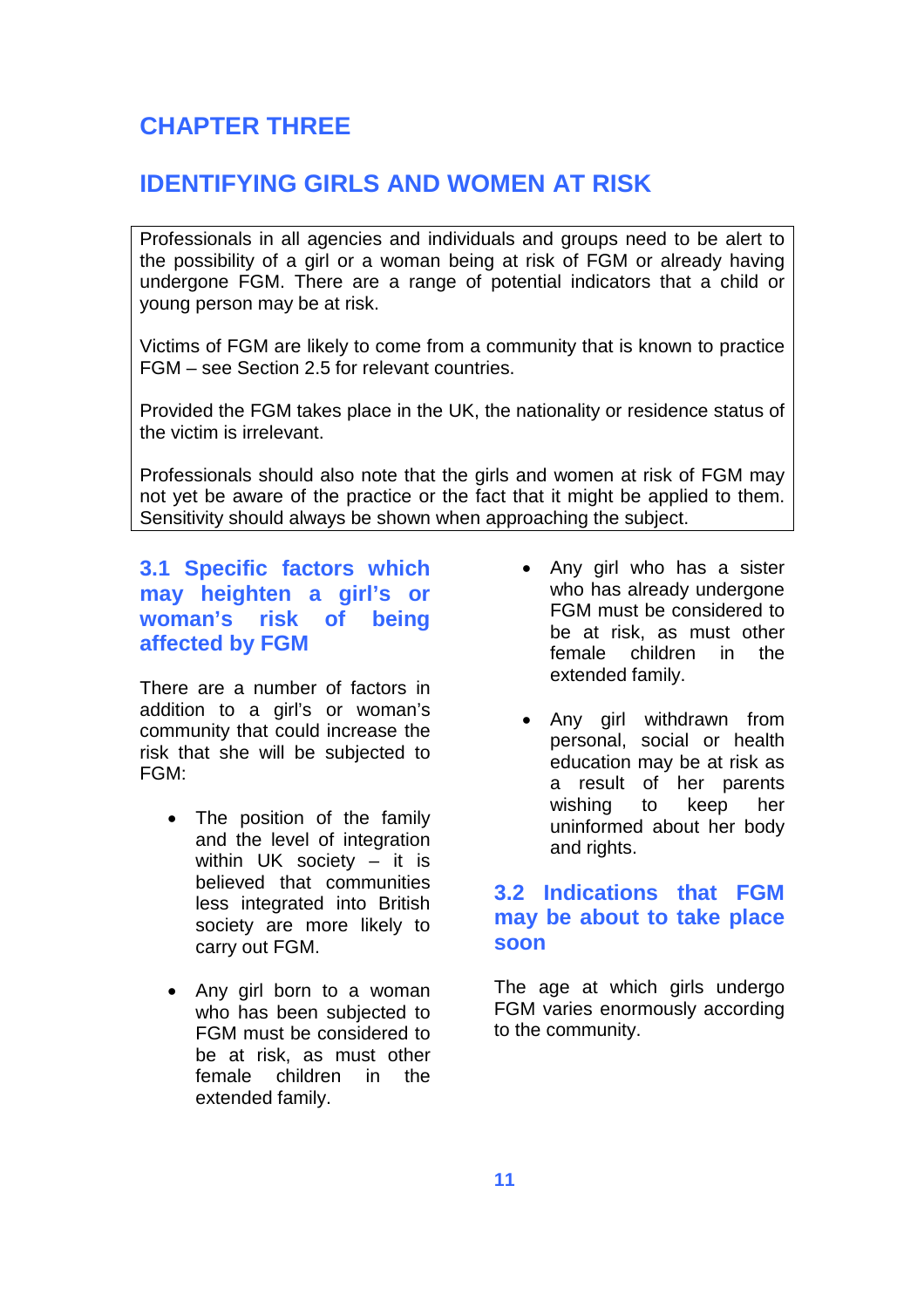The procedure may be carried out when the girl is newborn, during childhood or adolescence, at marriage or during the first pregnancy. However, the majority of cases of FGM are thought to take place between the ages of 5 and 8 and therefore girls within that age bracket are at a higher risk.

It is believed that FGM happens to British girls in the UK as well as overseas (often in the family's country of origin). Girls of school age who are subjected to FGM overseas are thought to be taken abroad at the start of the school holidays, particularly in the summer holidays, in order for there to be sufficient time for them to recover before returning to their studies.

There can also be clearer signs when FGM is imminent:

- It may be possible that families will practise FGM in the UK when a female family elder is around, particularly when she is visiting from a country of origin.
- A professional may hear reference to FGM in conversation, for example a girl may tell other children about it. (See Appendix B for commonly used terms in different languages).
- A girl may confide that she is to have a 'special procedure' or to attend a special occasion to 'become a woman'.
- A girl may request help from a teacher or another adult if she is aware or suspects that she is at immediate risk.
- Parents may state that they or a relative will be taking the child out of the country for a prolonged period.
- A girl may talk about a long holiday to her country of origin or another country where the practice is prevalent (see Section 2.5 for the nationalities which traditionally practise FGM).

## **3.3 Indications that FGM may have already taken place**

It is important that professionals look out for signs that FGM has already taken place so that:

- the girl or woman affected can be offered help to deal with the consequences of FGM (see Section 2.10);
- enquiries can be made about other female family members who may need to be safeguarded from harm;
- criminal investigations into the perpetrators, including those who carry out the procedure, can be considered, with a view to prosecuting those who break the law and protecting others from harm.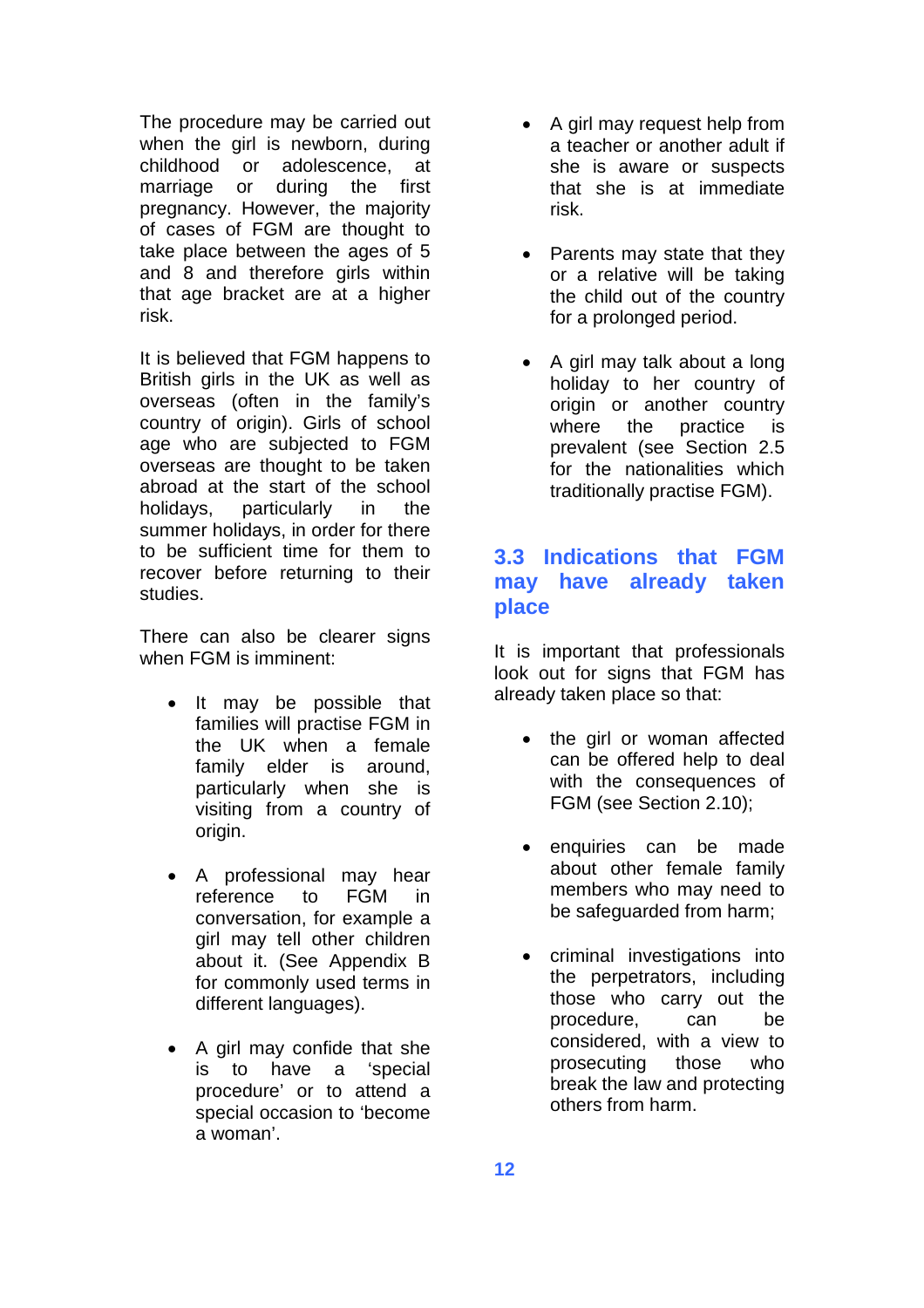There are a number of indications that a girl or woman has already been subjected to FGM:

- A girl or woman may have difficulty walking, sitting or standing.
- A girl or woman may spend longer than normal in the bathroom or toilet due to difficulties urinating.
- A girl may spend long periods of time away from a classroom during the day with bladder or menstrual problems.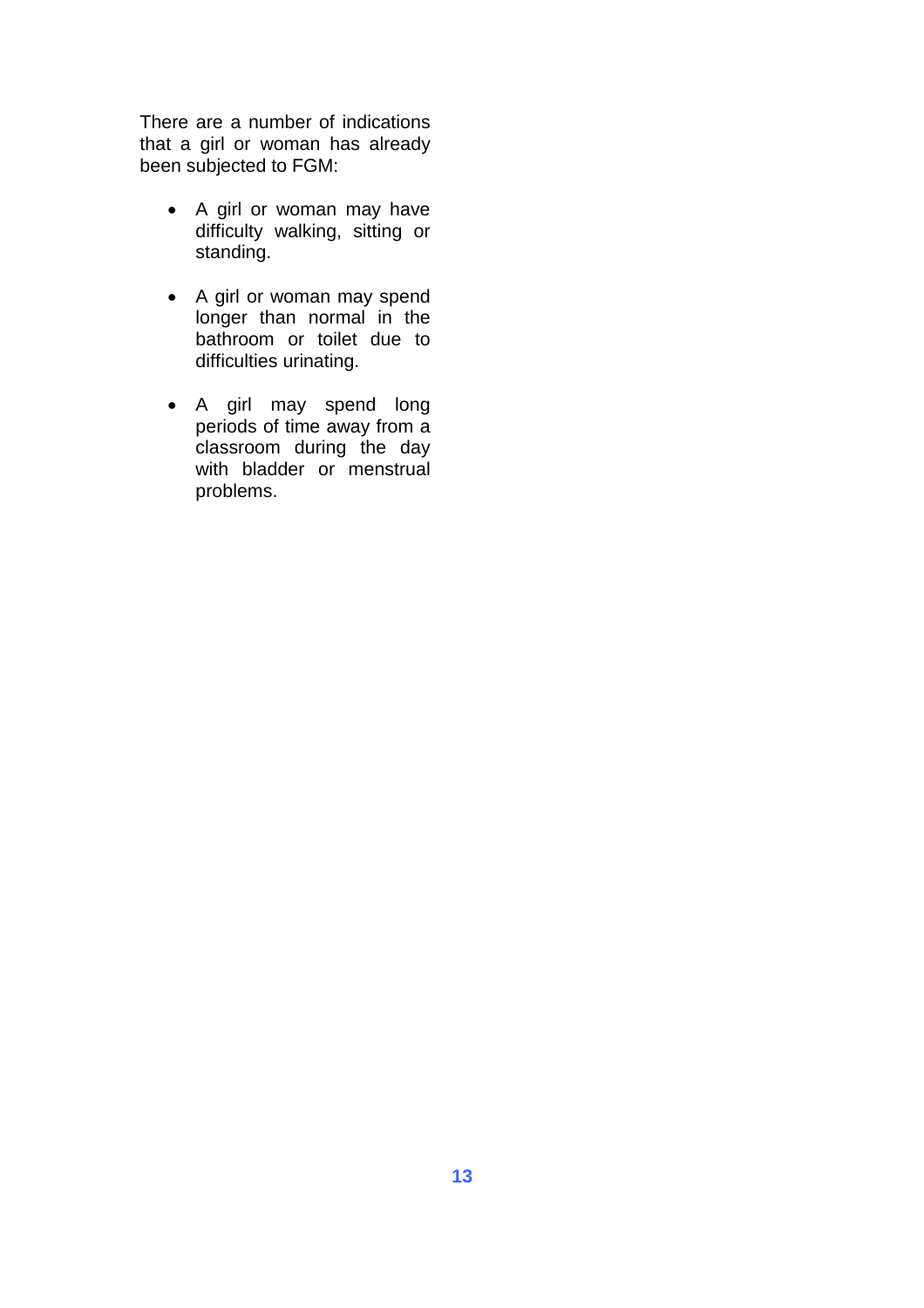## **CHAPTER FOUR**

## **GOOD PRACTICE TO FOLLOW IN ALL CASES**

### **4.1 Duty to safeguard**

Safeguarding girls at risk of harm through FGM poses specific challenges because the families involved may give no other cause for concern, for example with regard to their parenting responsibilities or relationships with their children. However, there remains a duty on all professionals to act to safeguard girls at risk and it should always be remembered that:

> 1. FGM is an illegal act which is performed on a female, regardless of age.

> 2. Girls and young women at risk of FGM are entitled to be protected.

> 3. Girls and young women are at risk if a relative has undergone FGM, as FGM can be an intergenerational practice.

> 4. A girl may be removed from the country to undergo FGM.

### **4.1.1 An illegal act being performed on a female, regardless of age**

In addition to the legislation specifically criminalising FGM (see Section 2.3), professionals must abide by other relevant laws such as the Children (Northern Ireland) Order 1995 and the Human Rights Act 1998 (Article 3 of the European Convention on Human Rights is particularly relevant (prohibition on torture or inhuman or degrading treatment or punishment)).

The UN Convention on the Rights of the Child, which the UK has ratified, also applies and makes clear that any person below the age of 18 has the right to protection from activities or events that may cause them harm and that they need special safeguards and care, including appropriate legal protection.

Professionals have a responsibility to ensure that families know that FGM is illegal, and should ensure that families know that the authorities are actively tackling the issue. This knowledge alone may deter families from having FGM performed on their children, and save girls and women from harm.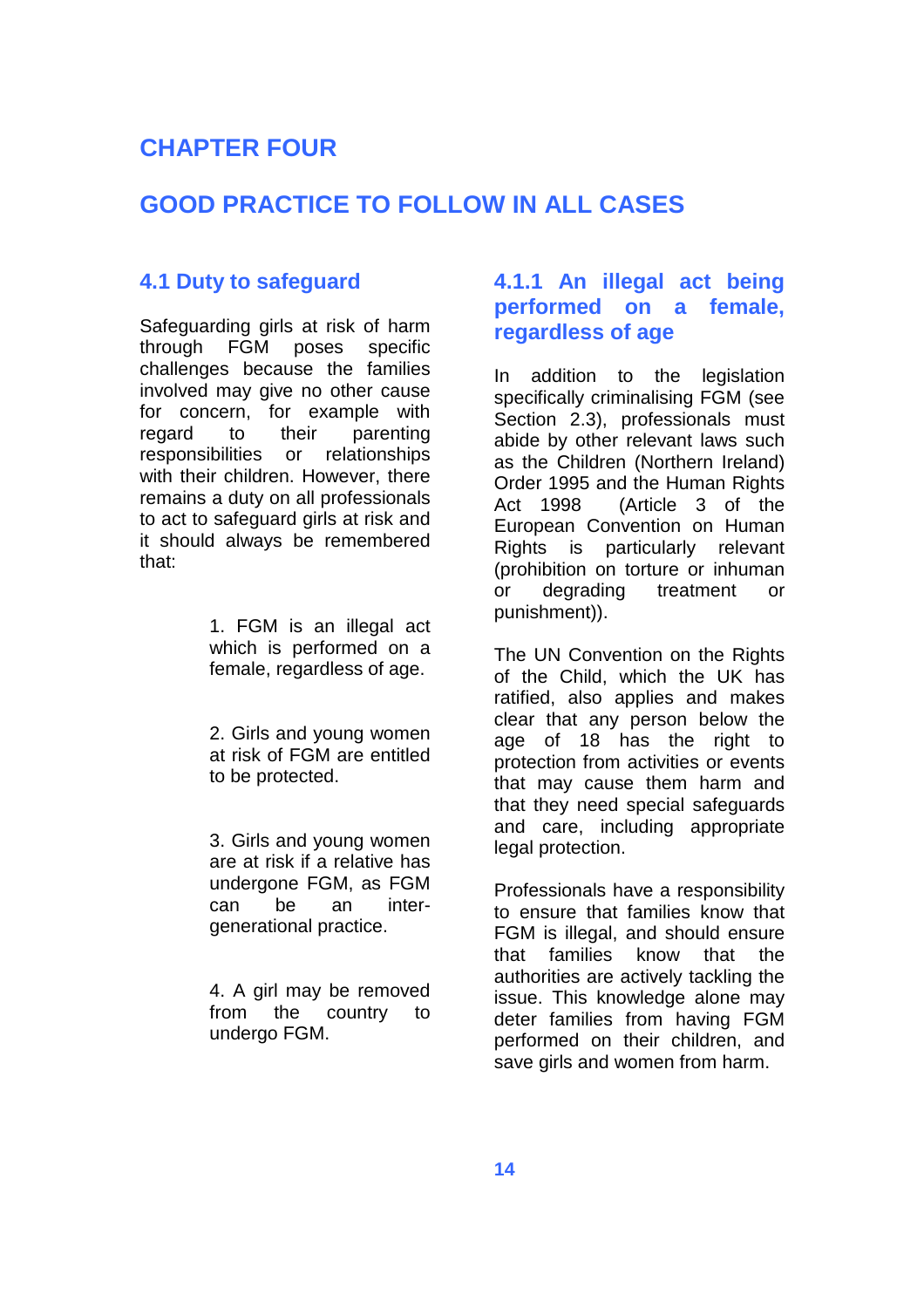### **4.1.2 The need to safeguard girls and young women at risk of FGM**

Article 66 of the Children (Northern Ireland) Order 1995 allows, in certain circumstances for the making of inquiries into a child's circumstances and places a duty on certain persons to assist with those inquiries. The purpose of the inquiries is to determine whether action is required to safeguard or promote the child's welfare.

A HSC Trust should exercise its powers under Article 66 if it has reason to believe that a child or young girl is likely to be subjected to, or has been subjected to, FGM.

Where a child or young girl appears to be in immediate danger of FGM, consideration should be given to legal interventions (see Chapter 5).

### **4.1.3 The risk to girls and young women where a relative has undergone FGM**

Where professionals believe that a girl has undergone FGM, they must also consider the risks to other girls and women who may be related to her or living with/in the charge of her family. This is because it is recognised that FGM can be an inter-generational practice.

## **4.1.4 Situations where a girl may be removed from the country to undergo FGM**

As described in Sections 2.3 and 2.4, it is unlawful to perform FGM, or to assist a girl or woman to perform FGM on herself, in Northern Ireland. It is an offence for UK nationals or permanent UK residents to perform FGM, or to assist a girl to perform FGM on herself, abroad. It is also an offence for a UK national or permanent resident to assist a non-UK person to perform a relevant act of FGM (as defined in section 3(2) of the Female Genital Mutilation Act 2003) abroad – this would cover taking a girl abroad to be subjected to FGM. However, there may be instances where the exact risk of this occurring is not known, but one parent – or a professional – may be concerned enough to alert professionals. In certain circumstances a prohibited steps order or wardship order can be used to prevent a girl being removed from the country – Chapter 5 sets out the possible legal interventions in more detail.

## **4.2 Talking about FGM**

FGM is a complex and sensitive issue, which should be approached with care.

When talking about FGM, professionals should:

 ensure that a female professional is available to discuss the issues, if the girl or woman would prefer this;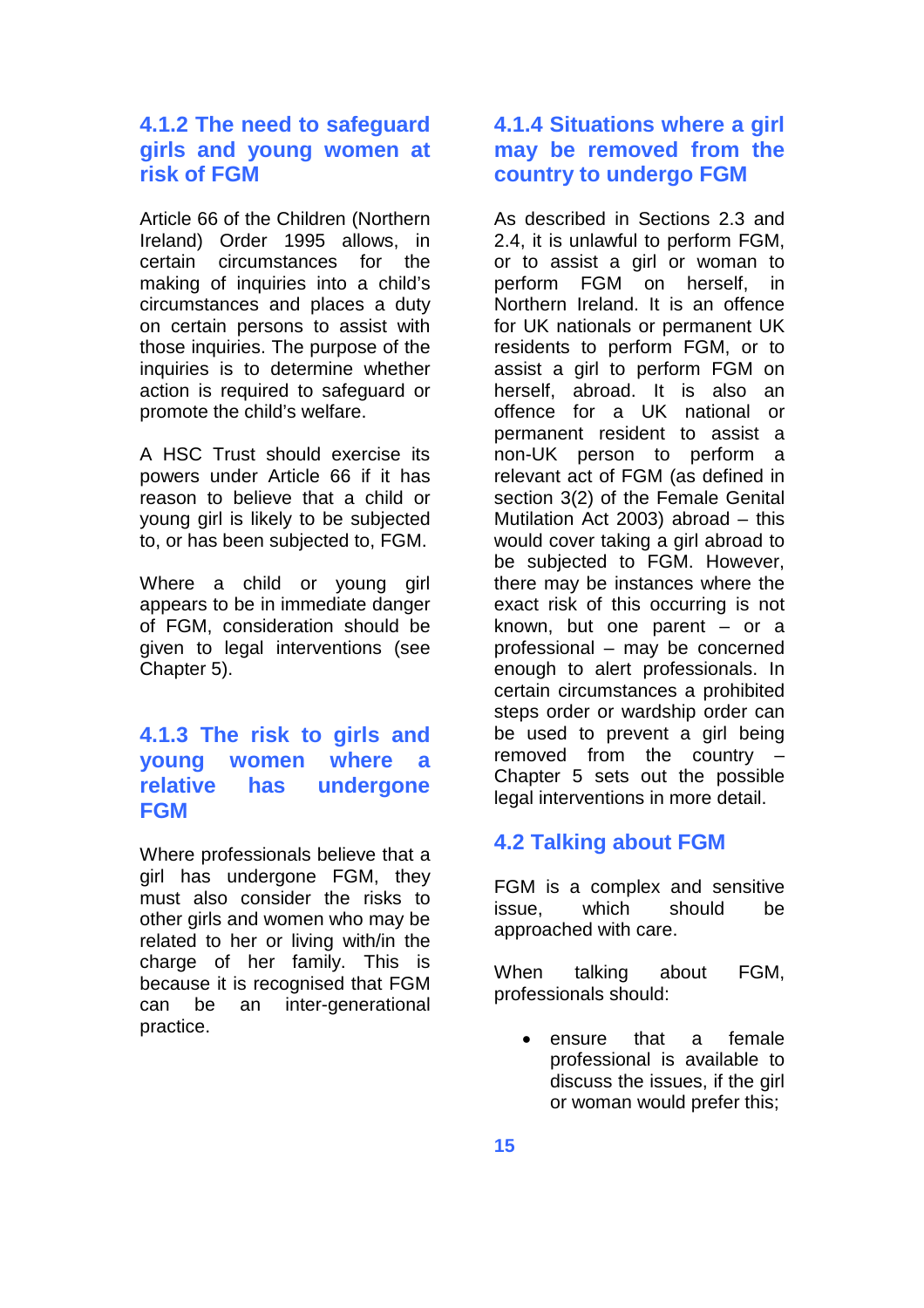- make no assumptions;
- give the girl time to talk and be willing to listen;
- create an opportunity for the individual to disclose;
- see the girl on her own in private;
- be sensitive to the intimate nature of the subject;
- be sensitive to the fact that the girl may remain loyal to her parents;
- be non-judgemental (pointing out the illegality and health risks of the practice, but not blaming the girl or woman);
- get accurate information about the urgency of the situation if the girl is at risk of being subjected to the procedure;
- take detailed notes;
- use simple language and ask straightforward questions;
- use terminology that the girl will understand, e.g. she is unlikely to view the procedure as 'abusive';
- avoid loaded or offensive terminology such as 'mutilation' (see Appendix B for terms used in different languages which may be useful);

 use value-neutral terms which are understandable, such as:

"Have you been closed?"

"Were you circumcised?"

"Have you been cut down there?"

- be direct, as indirect questions can be confusing and may only serve to reveal any underlying embarrassment or discomfort that you or the girl may have. If any confusion remains, ask leading questions such as:
	- "Do you experience any pains or difficulties during intercourse?"
	- "Do you have any problems passing urine?"
	- "How long does it take to pass urine?"
	- "Do you have any pelvic pain or menstrual difficulties?"
	- "Have you had any difficulties in childbirth?"
- give the message that the girl can come back to you if she wishes;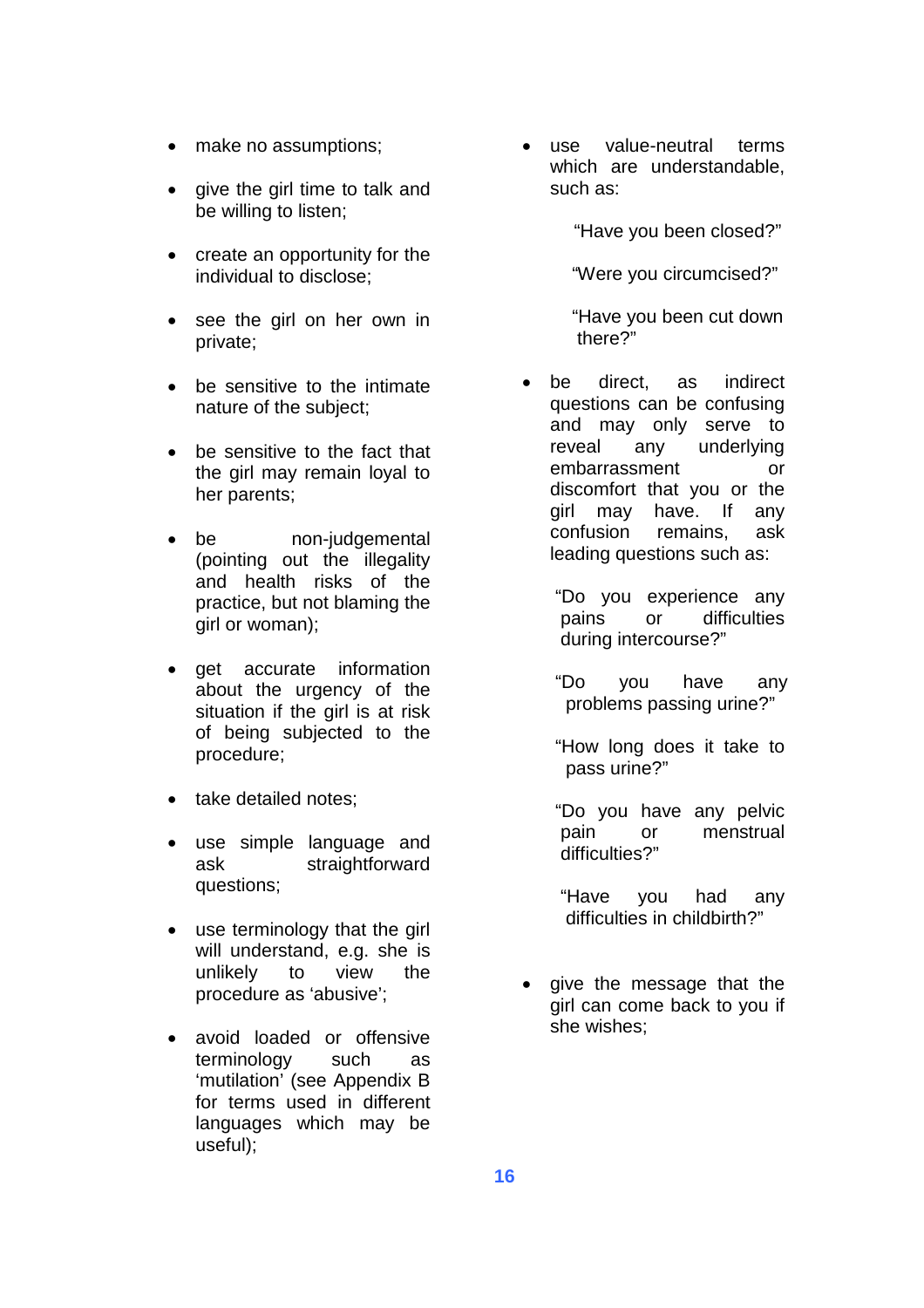• give a clear explanation that FGM is illegal and that the law can be used to help the family avoid FGM if/when they have daughters.

An accredited female interpreter may be required. Any interpreter should be appropriately trained in relation to FGM and should not be a family member, known to the individual, or someone with influence in the girl's community. This is because girls or women may feel embarrassed to discuss sensitive issues in front of such people and there is a risk that personal information may be passed on to others in their community and place them in danger.

Furthermore, there is a risk that interpreters who are from the family or who are from the individual's community may deliberately mislead professionals and/or encourage the girl to drop the complaint and submit to the wishes of her community or family.

Women often recount feelings of great distress and humiliation due to the responses they receive from professionals when it is revealed that they have been subjected to FGM. They describe looks of horror, inappropriate and insulting questions, and feelings of shame from being made to feel 'abnormal'. Such negative reactions from professionals are caused by a lack of awareness or understanding of the issue, but can be devastating to a woman who has been subjected to FGM. These stories of negative experiences may reach the communities that practise FGM and could build barriers to the

effective care and prevention of FGM, and deter women and girls from seeking treatment or support.

Asking the right questions in a straightforward and sensitive way is key to establishing an understanding and securing the exchange of information which is needed to ensure that the girl or woman, and her family members, are given the care, protection and safeguarding they need.

Remember:

- Girls/women may wish to be interviewed by a professional of the same gender.
- Girls/women may not want to be seen by a professional from their own community.
- Alerting the girl's or woman's family to the fact that she is disclosing information about FGM may place her at risk of harm.
- Develop a safety and support plan in case the girl/woman is seen by someone 'hostile' at or near the department, venue or meeting place, e.g. prepare another reason why she is there.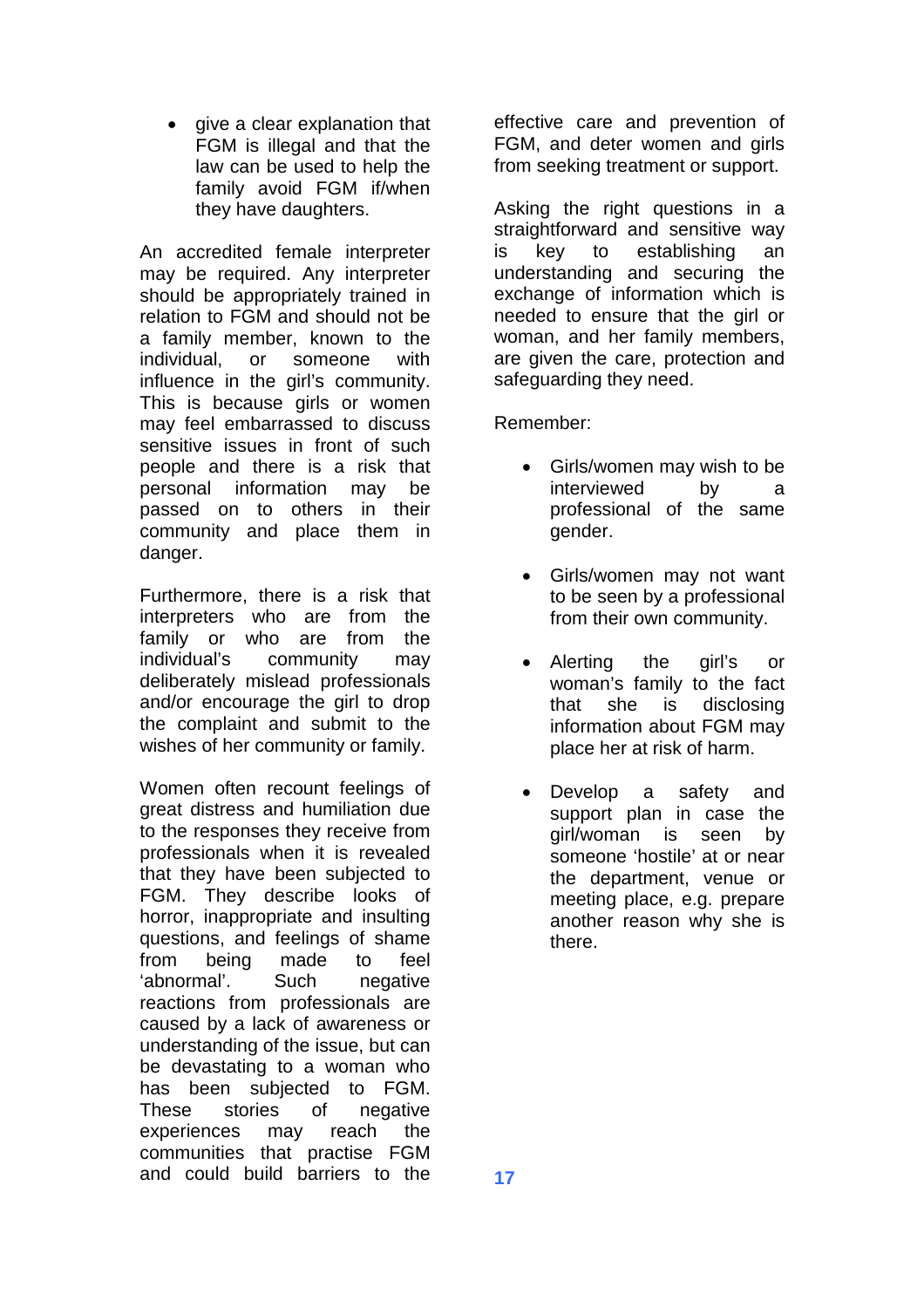- If the girl/woman insists on being accompanied during the interview, e.g. by a teacher or advocate, ensure that the accompanying person understands the discussions are confidential and must not be disclosed, especially to the girl or woman's family (see Section 4.6 for more details about disclosure).
- Some girls/women may require an authorised accredited interpreter, who speaks their dialect.
- Do not assume that families from practising communities will want their girls/ women to undergo FGM.

## **4.3 Things to be aware of in dealing with cases of FGM**

For many people, prosecuting their family is something they simply will not consider. If the girl or woman is from overseas, fleeing potential FGM and applying to remain in the UK as a refugee is a complicated process and may require professional immigration advice. Many individuals, especially women, may be extremely frightened by contact with any statutory agency, as they may have been told that the authorities will deport them and/or take their parents or children from them.

Professionals need to be extremely sensitive to these fears when dealing with a victim or

potential victim from overseas, even if they have indefinite leave to remain or a right of abode, as they may not be aware of their true immigration position. These circumstances make them particularly vulnerable.

In such instances professionals should always seek informed legal advice.

If it is discovered that a girl/woman is in breach of immigration rules (for example if she has overstayed her visa), remember that she may also require medical treatment, or be the victim of a crime and be traumatised as a result. Guidelines on NHS treatment for overseas visitors can be found at –

### [www.nhs.uk/NHSEng/aboutNHSservices/](http://www.nhs.uk/NHSEng/aboutNHSservices/uk-visitors/Pages/accessing-nhs-services aspx) [uk-visitors/Pages/accessing-nhs-services](http://www.nhs.uk/NHSEng/aboutNHSservices/uk-visitors/Pages/accessing-nhs-services aspx) [aspx](http://www.nhs.uk/NHSEng/aboutNHSservices/uk-visitors/Pages/accessing-nhs-services aspx)

Do not allow any investigation of a girl/woman's immigration status to impede police enquiries into whether an offence may have been committed against her or her children. UK Border Agency officials and local police officers should discuss how any two simultaneous investigations may work.

## **4.4 Medical examinations**

In some cases, it may be necessary to arrange a medical examination for emotional or physical conditions. In other cases, a girl/woman may require attention to injuries for evidential purposes. In either circumstance, it may not

<span id="page-21-0"></span><sup>7</sup> (see www.ukba.homeoffice.gov.uk/asylum for more information about the asylum application process).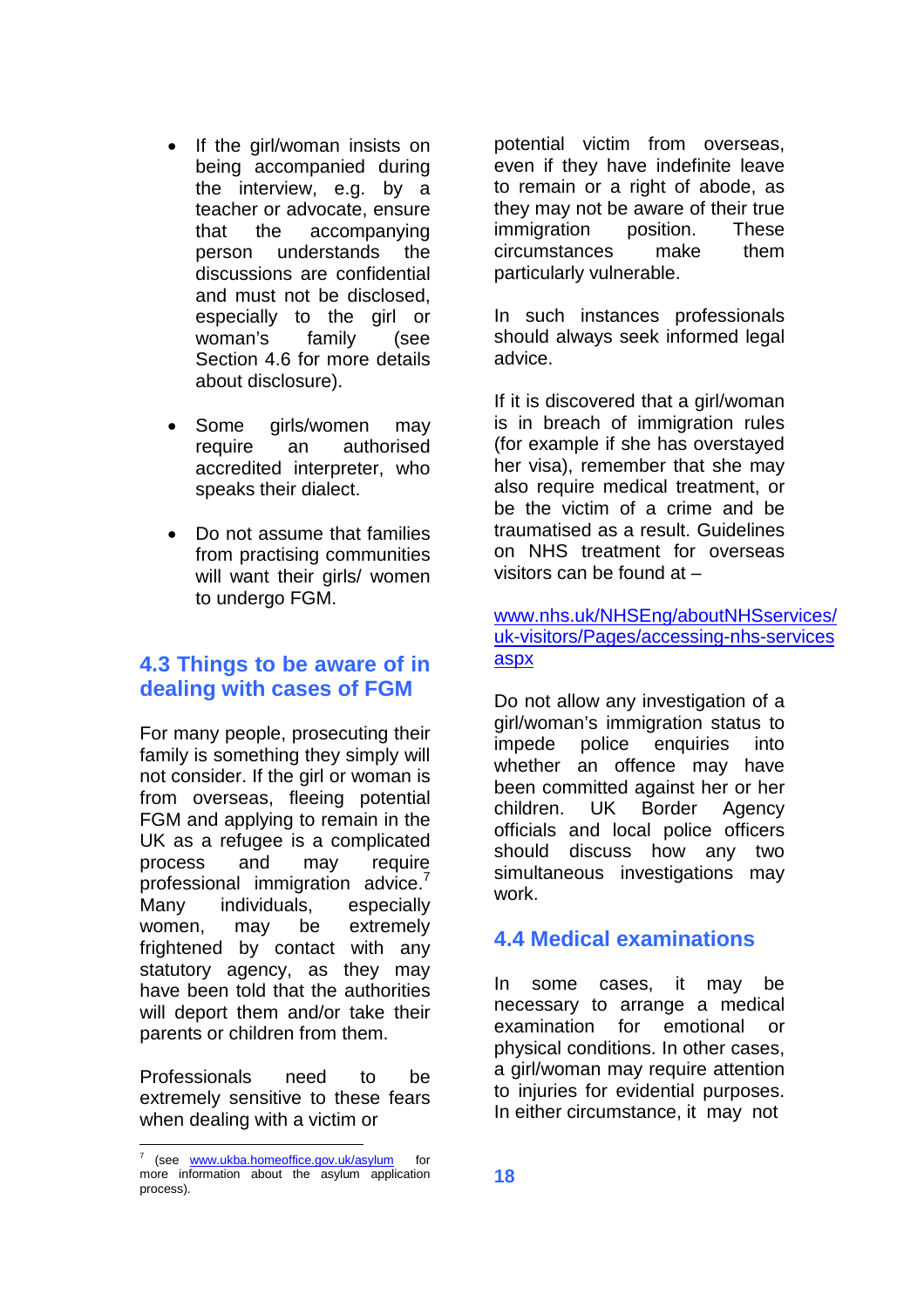be advisable to call or visit a medical practitioner from the local community, as this may threaten the security of the girl/woman.

It is advisable in all cases where injuries are apparent to encourage the girl/woman to have those injuries documented for future reference.

Remember:

 The examination of a child or young person should be in accordance with the safeguarding children procedures and should normally be carried out by a consultant paediatrician, preferably with experience of dealing with cases of FGM.

## **4.5 Making enquiries**

In general, enquiries should be undertaken by police officers with assistance from social workers. However, there may be occasions when professionals may wish to make informal enquiries before involving police if, for example, a girl has been absent from school for a prolonged period. In these circumstances, it is important not to reveal that the enquiries are related to FGM as this may increase the risk to the girl or woman. If the fact that the enquiries relate to FGM needs to be shared, this should only be shared with professionals aware of the need to handle such information appropriately. If enquiries by professionals produce information which may lead to the identification, apprehension or

prosecution of a person for an offence, that information must be reported to the PSNI (see section 5 of the Criminal Law Act (Northern Ireland) 1967 which sets out the penalties for concealing known or suspected offences).

## **4.6 Disclosure and confidentiality**

To safeguard children and young people as required by UK law, it may be necessary to give information to people working in other agencies or departments. For some professionals, this can pose dilemmas when it involves going beyond the normal boundaries of confidentiality. Nonetheless, both law and policy allow for disclosure where it is in the public interest or where a criminal act may have been perpetrated. There may also be the perception that passing on information can damage the relationship of trust built up with families and communities. However, it is crucial that the focus is kept on the best interests of the girl/woman, as required by law.

Guidance about disclosure and when confidentiality can be breached is available in the following publications:

- *Co-operating to Safeguard Children* (2003)
- Nursing and Midwifery Council's *advice on confidentiality* (2009)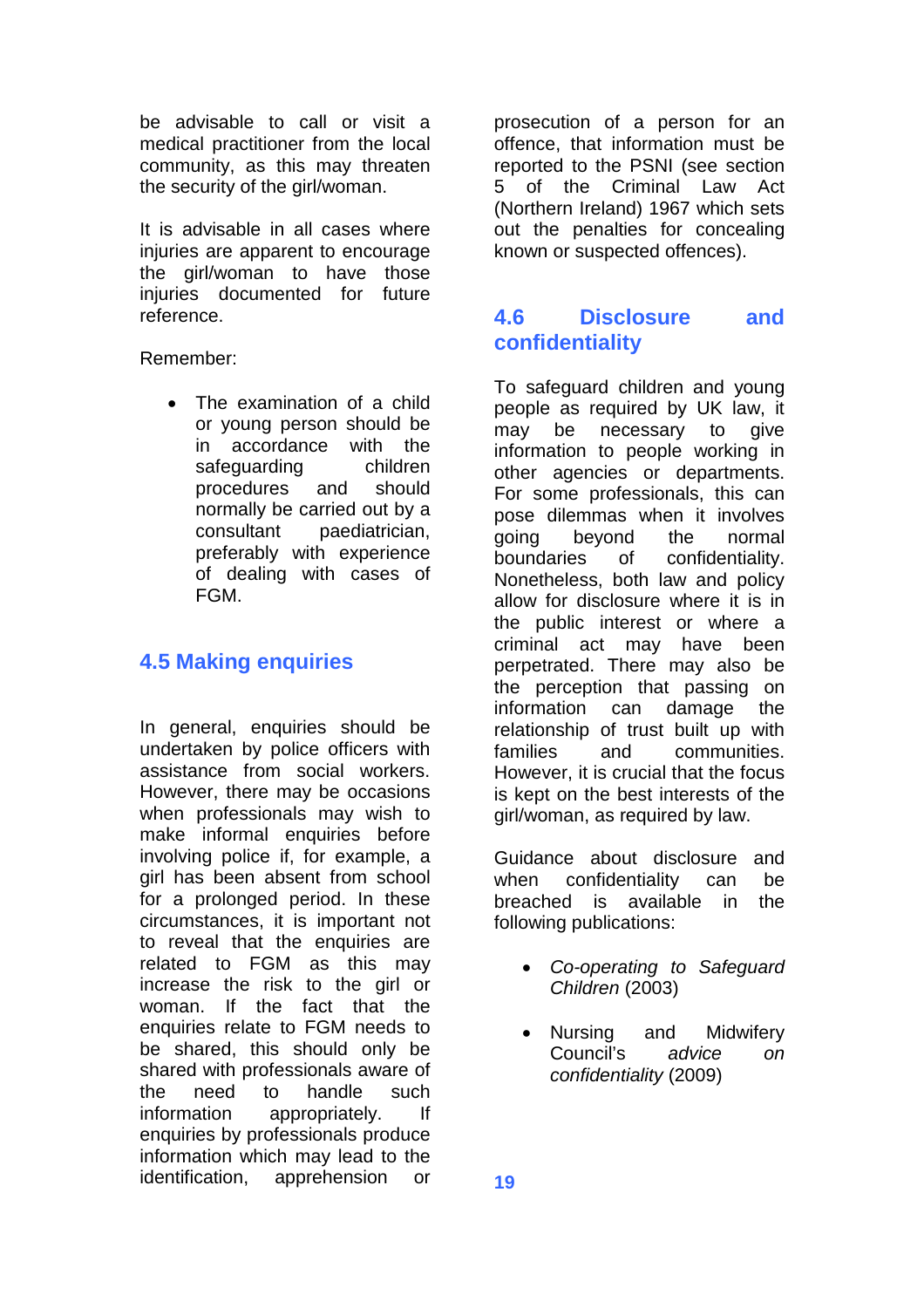- General Medical Council's guidance (2009) *Confidentiality*
- National Police Improvement Agency on behalf of the Association of Chief Police Officers (2010) *Guidance on the Management of Police Information*. [8](#page-23-0)

Referrals to other professionals or agencies should be conducted using existing and agreed procedures and arrangements.

## **4.7 A victim-centred approach**

Whatever a girl or woman's circumstances, they have rights that should always be respected, such as the right to personal safety and to be given accurate information about their rights and choices. Professionals should listen to the girl/woman and respect her wishes as far as possible. However, there may be times when a girl/woman wants to take a course of action which may put her at risk. On these occasions, professionals should explain all the outcomes and risks to the individual and follow the prescribed child or adult protection procedures.

Professionals should also be clear that FGM is a criminal offence in

the UK and must not be permitted or condoned.

### **4.8 Forced marriage and FGM**

There have been reports of cases where girls/women have been subjected to both FGM and forced marriage. If you are concerned about an individual who may be at risk of both practices you can contact the UK Government's Forced Marriage Unit for advice on 020 7008 0151 (Monday – Friday, 9am – 5pm) or 020 7008 1500 (in emergencies outside these hours ask for the Global Response Centre).<sup>[9](#page-23-1)</sup>

A 24 hour helpline, which specialises in responses to FGM, has been set up by the NSPCC, in association with a number of voluntary and professional groups, including FGM charities. The helpline is staffed by counsellors who are specially trained in child protection. They can offer advice and support and can assist with referrals to statutory agencies and other services.

The helpline number is:

0800 0283550.

Emails can be sent to:

[fgmhelpline@nspcc.org.uk](mailto:fgmhelpline@nspcc.org.uk)

<span id="page-23-0"></span><sup>8</sup> See Appendix D for links to these documents

<span id="page-23-1"></span><sup>&</sup>lt;sup>9</sup> There is statutory guidance on how to deal with forced marriage see: http://www.dfpni.gov.uk/the-right-to-chooseforced-marriage .pdf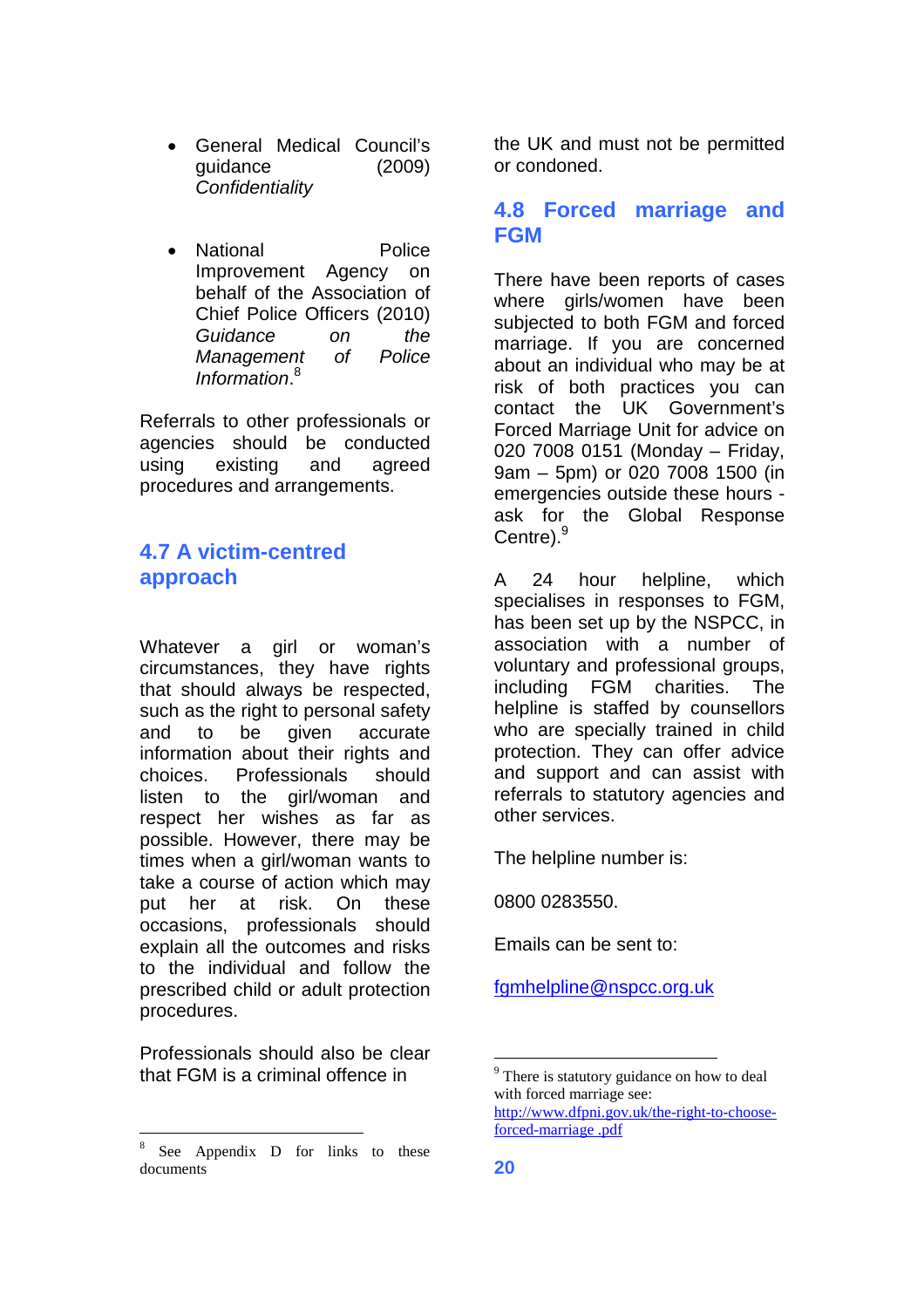# **CHAPTER FIVE**

## **LEGAL INTERVENTIONS**

FGM is illegal in the UK (see Sections 2.3 and 2.4 for more details) and is a clear and severe form of child abuse and violence against women. Professionals should intervene to safeguard and protect girls and women who may be at risk of FGM or who have been affected by it.

This Chapter does not set out new policies, procedures or requirements for the police and other statutory authorities. Rather, it highlights the relevant existing statutory procedures which may be used in cases of FGM, namely –

- police protection;
- emergency protection orders;
- care or supervision orders;
- inherent jurisdiction;
- applications for wardship; and
- repatriation.

### **5.1 Police protection**

HSC Children's Services may approach the police and ask for their assistance in undertaking a joint investigation. The way in which this is to be handled should be covered by locally agreed procedures<sup>[10](#page-24-0)</sup> and in accordance with *Co-operating to Safeguard Children.* A joint approach may be particularly useful where it is thought that a girl or young woman is at immediate risk of FGM.

Where there is reasonable cause to believe that a child or young person, under the age of 18 years, is at risk of significant harm, a police officer may remove the child or young person from the parent and take her into police protection

for up to 72 hours (see Article 65(1)(a) of the Children (Northern Ireland) Order 1995).

The police must inform HSC Children's Services and may ask them to assist in finding safe and secure accommodation for the girl or young woman. HSC Children's Services should commence child protection inquiries (see Article 66 of the Children (Northern Ireland) Order 1995). If no protective orders are put in place within the 72 hour period (HSC Children's Services may apply for an emergency protection order (see Section 5.2) at any point within the 72 hours if the child or young person is still considered to be at risk of significant harm), the child or young person must be released from police protection and returned to her parent or carer.

<span id="page-24-0"></span> $10$  e.g. The Protocol for Joint Investigation by Social Workers and Police Officers of Alleged and Suspected Cases of Child Abuse – Northern Ireland (April 2013)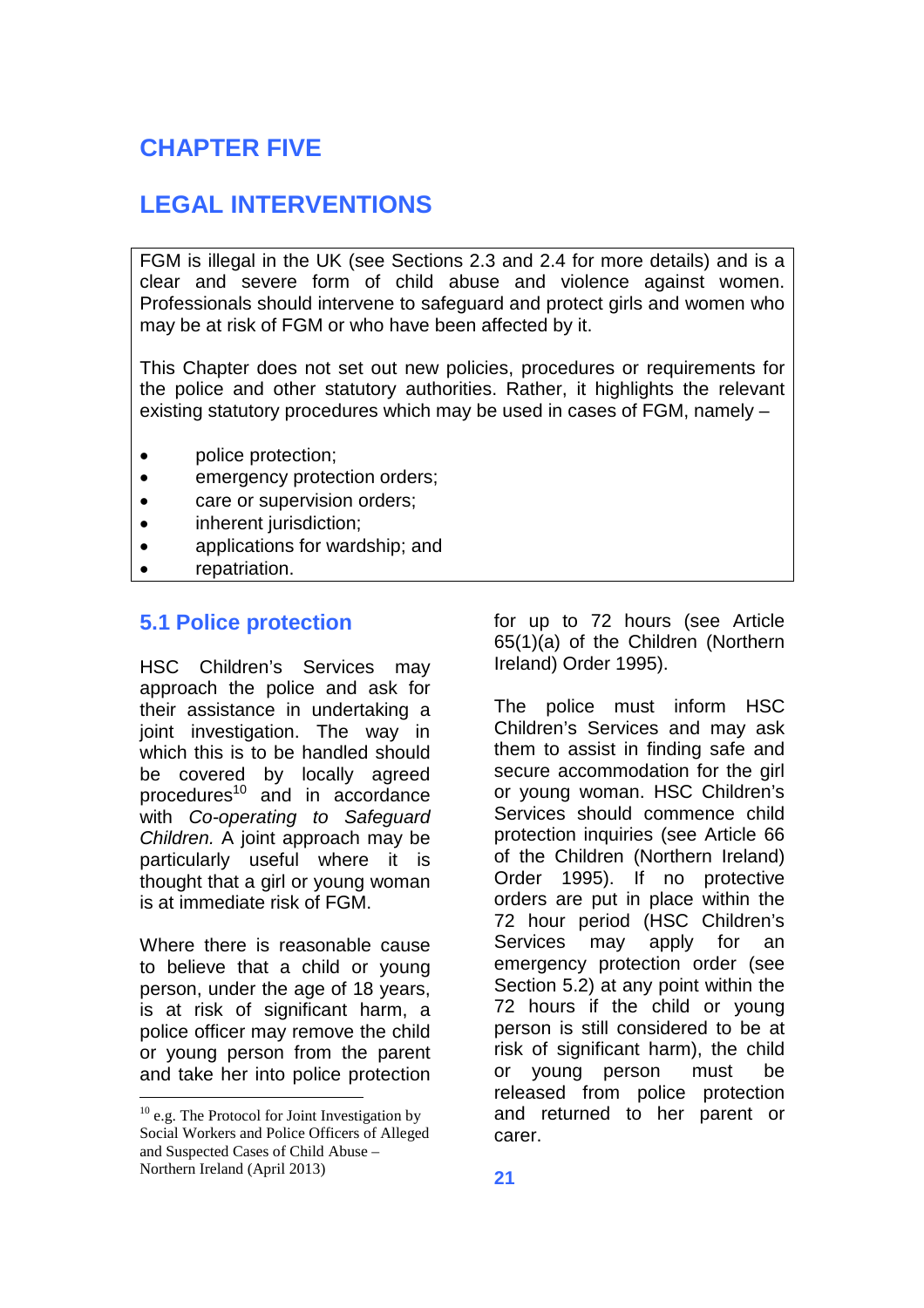HSC Children's Services must assist the police, if requested to do so, by arranging a placement for the child or young person in a place of safety, taking into account risk management and safety planning.

Remember:

- police officers have power, under Article 19(1)(e) of the Police and Criminal Evidence (Northern Ireland ) Order 1989, to enter and search any premises in order to protect life or prevent injury.
- police officers can also prevent the removal of a child or young person from a hospital or other safe place in which the child or young person is accommodated (see Article 65(1)(b) of the Children (Northern Ireland) Order 1995).
- the parents may ask for contact with the child or young person who is under police protection. This does not have to be granted if, in the opinion of the designated officer, it is not in the best interests of the child or young person (i.e. if it would place the child or young person in danger). The designated officer should maintain a record of his/her decision and the rationale for that decision.
- the local Public Protection Unit (child abuse investigation unit) must be informed of any child or young person under police protection.
- a girl or woman may wish to see a police officer of the same gender.
- the girl or woman may, or may not, want to see a police officer from her own community – try to give her the choice.
- in all cases, ensure that the child protection register has been checked and establish whether the child/young person may be looked after by the HSCT or otherwise known to the HSCT.
- the police do not have parental responsibility with respect to the child or young person while she is under police protection, but they can do what is reasonable in the circumstances for the purpose of safeguarding or promoting her welfare.
- the police cannot make any decisions for the child or young person beyond the 72 hour period.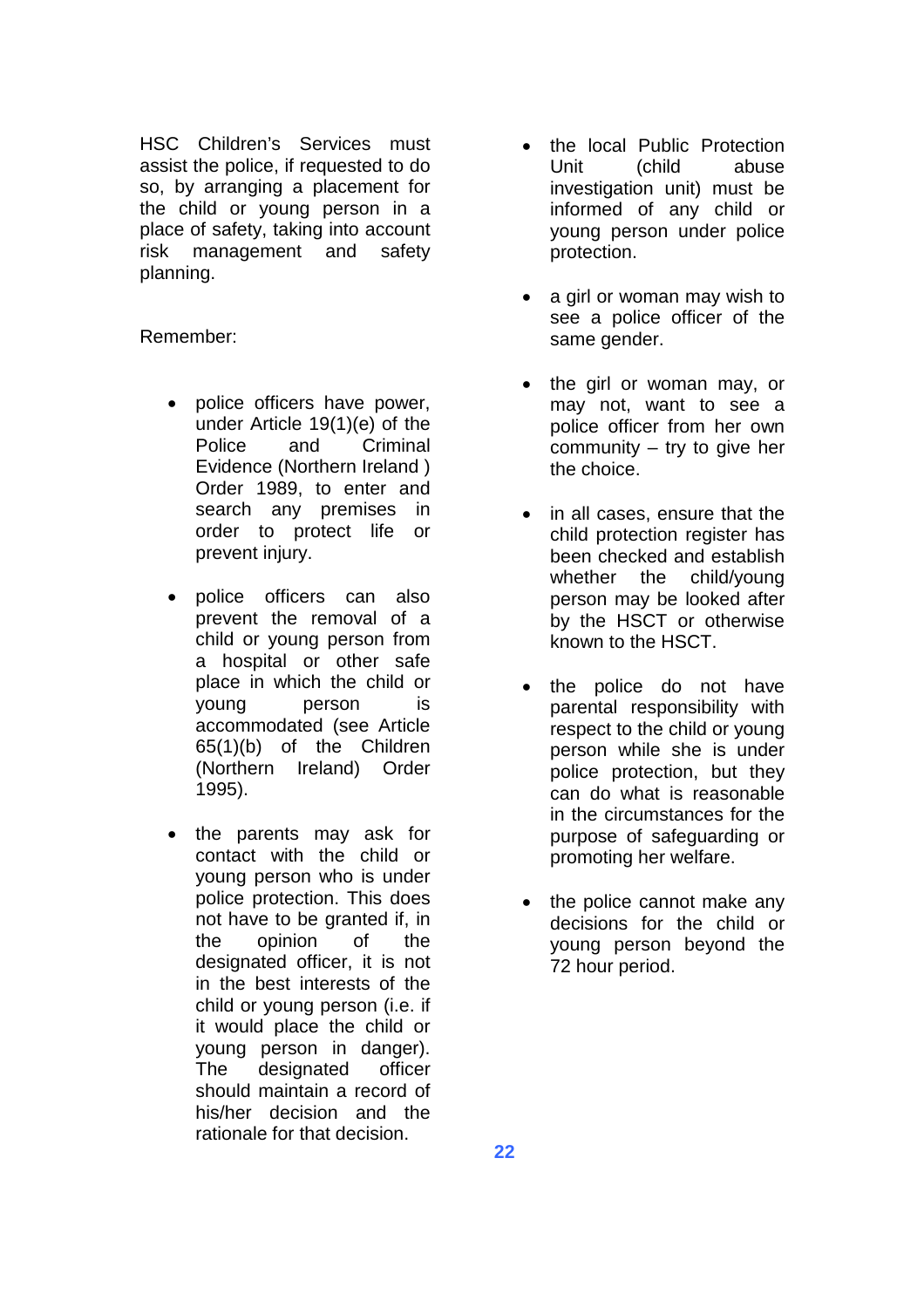### **5.2 Emergency Protection Orders**

If it is not considered appropriate to take a girl or young woman into police protection, or if the situation cannot be resolved during the 72 hours of police protection, an emergency protection order ("EPO") should be considered by the relevant HSCT.

The application can be made by anyone, but in practice it is usually made by HSC Children's Services.

An  $FPO-$ 

- authorises the applicant to remove the girl and keep her in safe accommodation;
- will only be granted to safeguard the girl's welfare;
- lasts for up to eight days (this includes any period in police protection), but may be extended on one occasion for up to seven days.

If the person applying for an EPO is anyone other than HSC Children's Services, HSC Children's Services must be informed and must then undertake Article 66 inquiries (see section 4.1.2 above). HSC Children's Services have the power, having consulted with the applicant and the child or young person, to take over the EPO and responsibility for the child or young person (see the Emergency Protection Orders (Transfer of Responsibilities) Regulations (Northern Ireland) 1996, SR 1996 No. 435).

An application may be made to court for an EPO without giving notice to the parents if this is necessary to protect the child or young person. In exceptional cases, where the application is particularly urgent, it can be made by telephone.

Remember:

- an EPO is open to challenge by the child/young person, the child's or young person's parents or any person with parental responsibility.
- once an EPO is made, the applicant shares parental responsibility with the parents but can only exercise that responsibility so far as is required to safeguard or promote the welfare of the child or young person.
- HSC Children's Services do not need to release details of where the child or young person is living if this is necessary to protect her.
- if it is necessary to protect the child or young person, the court should be asked for an order which states that there be no contact (or only restricted contact) during the period of the EPO.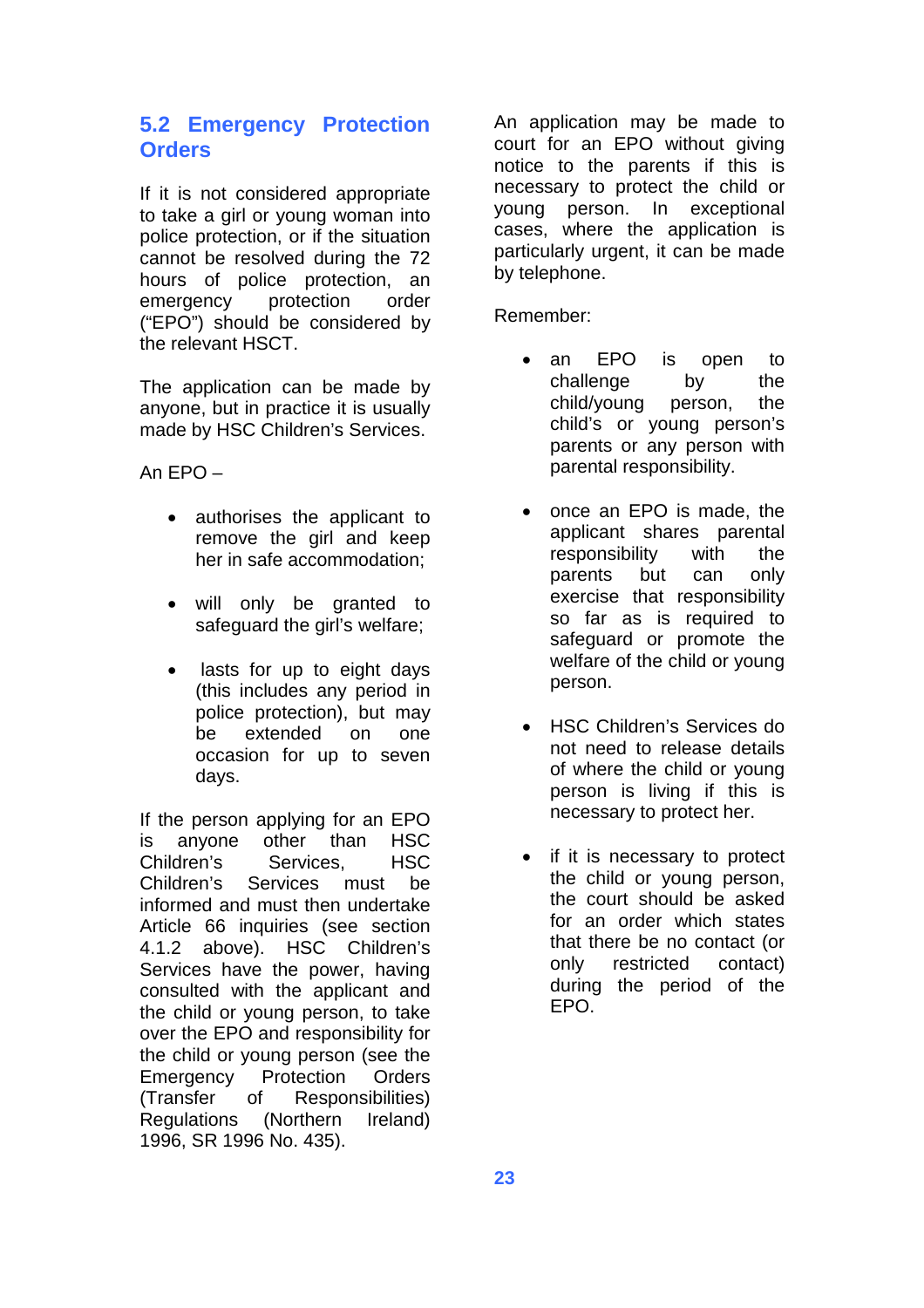HSC Children's Services are, in certain circumstances, under a duty to make child protection inquiries (under Article 66 of the Children (Northern Ireland) Order 1995). One of those circumstances is when a child or young person living in their area is the subject of an EPO.

For further information on court orders see The Children (Northern Ireland) Order 1995: Guidance and Regulations, Volume 1: Court Orders.

## **5.3 Care Orders and Supervision Orders**

Sometimes, an EPO is followed by an application for a care order or a supervision order (see Article 50 of the Children (Northern Ireland) Order 1995). Without such an application, the EPO will lapse and the applicant will no longer have parental responsibility.

A court will only make an interim care order or an interim supervision order under Article 57 of the Children (Northern Ireland) Order 1995 if it is satisfied that there are reasonable grounds to believe that the following threshold criteria are met:

- the child or young person concerned is suffering, or is likely to suffer, significant harm; and
- the harm, or likelihood of harm, is attributable to (among other things) the care given to the child or young person, or likely to be given to them if the order

were not made, not being what it would be reasonable to expect a parent to give to a child or young person.

Note: the term 'significant harm' should be taken to include all forms of abuse – physical, sexual and emotional, and all forms of ill treatment that are not physical.

It is the court's responsibility to decide whether an order is necessary to protect the child or young person and what sort of order is the most appropriate.

Article 50(4) of the Children (Northern Ireland) Order 1995 provides that no care order or supervision order may be made with respect to a young person who has reached the age of 17 (or 16 in the case of a young person who is married). $11$ 

The advantage of a care order over a supervision order is that it allows greater protection to be offered to the child or young person, as the applicant may obtain an order that there be no contact with the family and may conceal the whereabouts of the child or young person if that is necessary to ensure adequate protection.

<span id="page-27-0"></span> $11$  There is statutory guidance on how to deal with forced marriage see: https://www.finance-

ni.gov.uk/sites/default/files/publications/dfp/ multi-agency-practice-guidelines-on-femalegenital-mutilation.pdf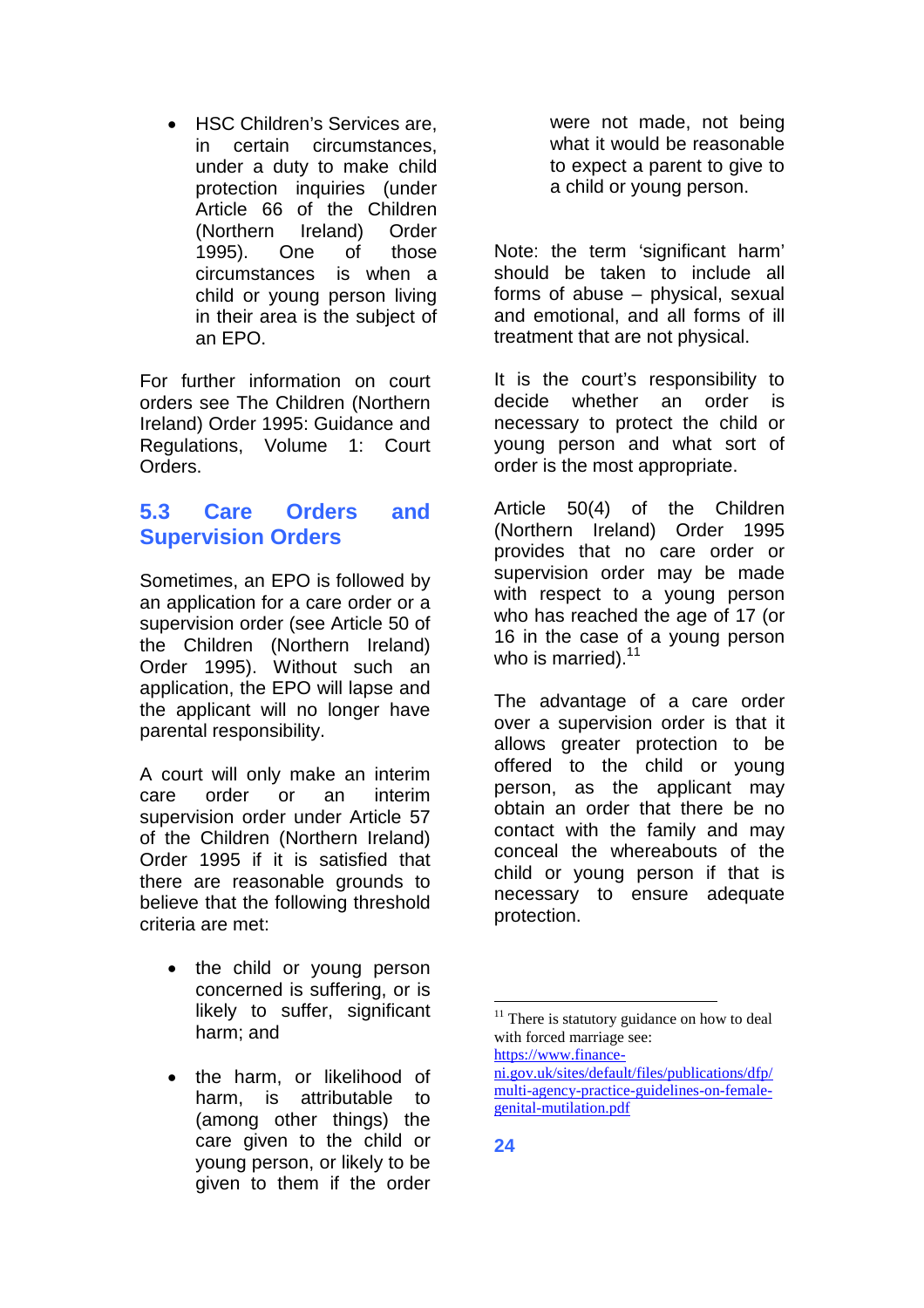When a care order or supervision order is not available due to the age of the young person, HSC Children's Services should be aware of the opportunities presented by a ward of court order. This is available for children/young people of up to 18 years old and, while social services themselves cannot have a young person 'warded' without leave of the court, the young person or an adult friend or advocate can apply for wardship and various directions can be attached, as required. Very commonly, for a child or young person in fear of being taken abroad, the directions will relate to surrendering passports to the court so that the child or young person may not leave the jurisdiction without the court's permission (see Section 5.5 for further information on wardship).

Remember:

- A care order gives parental responsibility to the applicant/designated authority, who can then decide the extent to which others with parental responsibility may meet that responsibility. A care order places the designated authority under a duty to receive the child or young person into its care in order to safeguard and promote the child's or young person's welfare. Young people are not able to apply for a care order on their own behalf.
- A care order cannot be made once a young person has reached the age of 17

or, in the case of a married person,16[.](#page-28-0)<sup>12</sup>

- If a care order is granted, it lasts until the young person reaches the age of 18, unless it is discharged before then. It is a criminal offence to remove a child or young person who is subject to a care order from the UK, without the express consent of the designated authority (and every other person who has parental responsibility), or the court.
- When a care order is not appropriate, wardship may still be an option (see Section 5.5).

The parents may agree to the child or young person being accommodated by the designated authority in an attempt to forestall the authority's application for an order. The accommodation provided must adequately protect the child or young person. When a child or young person is accommodated on a voluntary basis, the designated authority will not share parental responsibility and may be forced to disclose to the parents where the child or young person is living. It may be the case that a care order or wardship can offer greater protection to the child or young person.

<span id="page-28-0"></span> $12$  See footnote 11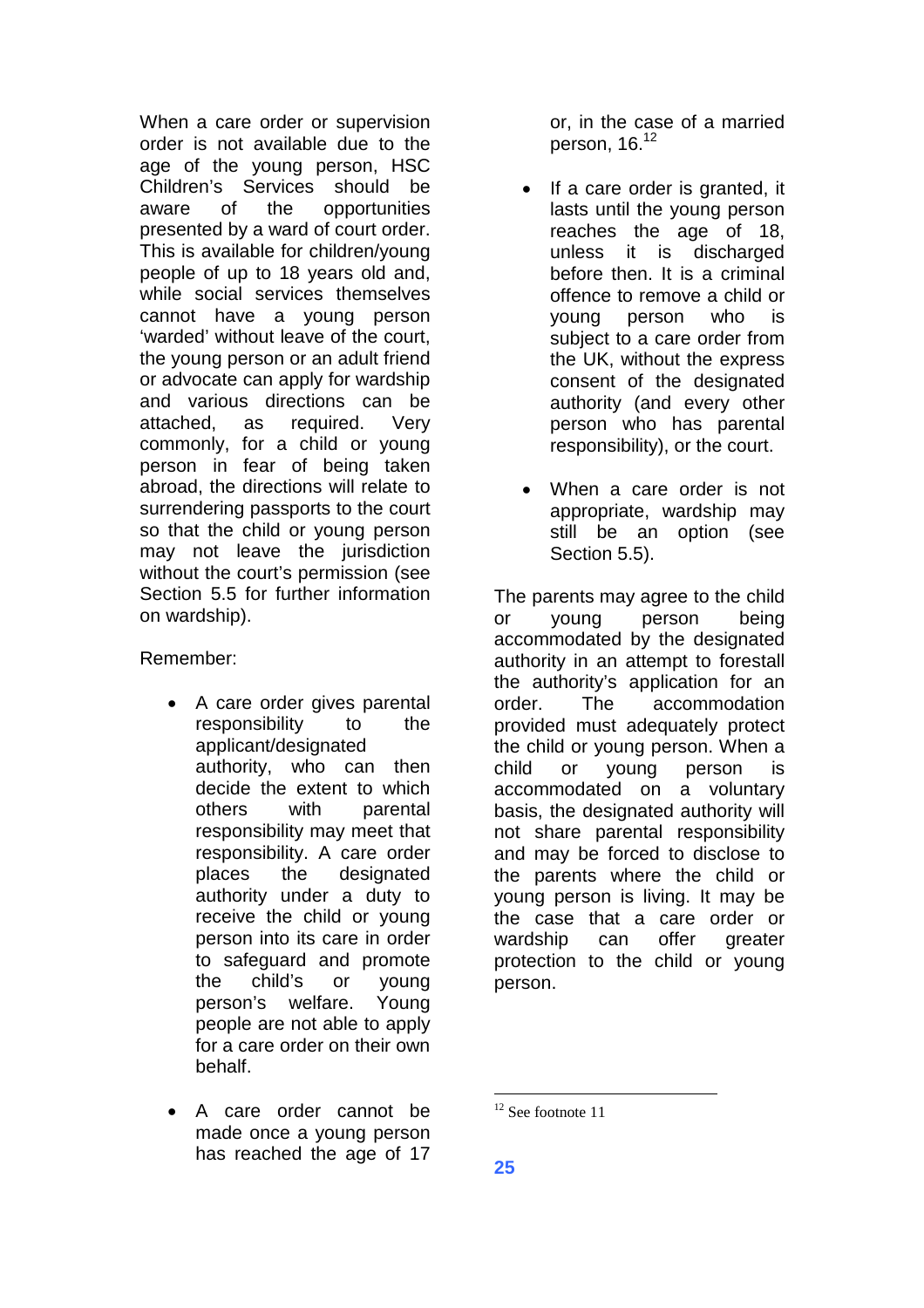If there is a relative or adult whom the child or young person can trust, that person could apply for a residence order with respect to the child or young person. This can be done as a freestanding application or within the care proceedings. Again, the question is likely to arise as to whether such an order will provide adequate protection to the child or young person. Although the residence order holder would share parental responsibility, the parents would retain their parental responsibility and would know where the child or young person was living. However, the residence order holder could also apply for a prohibited steps order or a specific issue order to keep the whereabouts of the child or young person undisclosed.

It is possible for an authority to acquire a supervision order (on the same criteria as a care order) to accompany a residence order. A supervision order places a duty on the supervisor to advise, assist and befriend the supervised child or young person. Such an order could provide much needed backup to a residence order holder, although it would not give the designated authority parental responsibility. If the child or young person is not in care, the designated authority could, with the leave of the court, obtain a prohibited steps order under Article 8 of the Children (Northern Ireland) Order 1995. Such an order could prohibit the parents from removing the child or young person from the country without the permission of the court. However, it would not confer parental responsibility on the designated authority. Following

a prohibited steps order, further steps should be taken by HSC Children's Services, education professionals and the police to monitor the continuing wellbeing and safety of the child or young person if they remain in the family home.

## **5.4 Inherent jurisdiction**

There will be cases where a care order is not appropriate, possibly because of the age of the young person. HSC Children's Services may ask the court to exercise its inherent jurisdiction to protect the young person. Any interested party can apply to have a young person up to the age of 18 made a ward of court.

For the purposes of obtaining protection for a child or young person, there is little difference between wardship and the other orders made in the exercise of the inherent jurisdiction of the High Court. Orders made under the inherent jurisdiction are flexible and wide ranging and an order may be sought where there is a real risk of a girl or young woman being subjected to FGM. Where there is a fear that a girl or young woman may be taken abroad for the purpose of FGM, an order for the surrender of her passport may be made, as well as an order that the child or young person may not leave the jurisdiction without the court's permission.

### **26**

Orders for the immediate return of the child or young person can be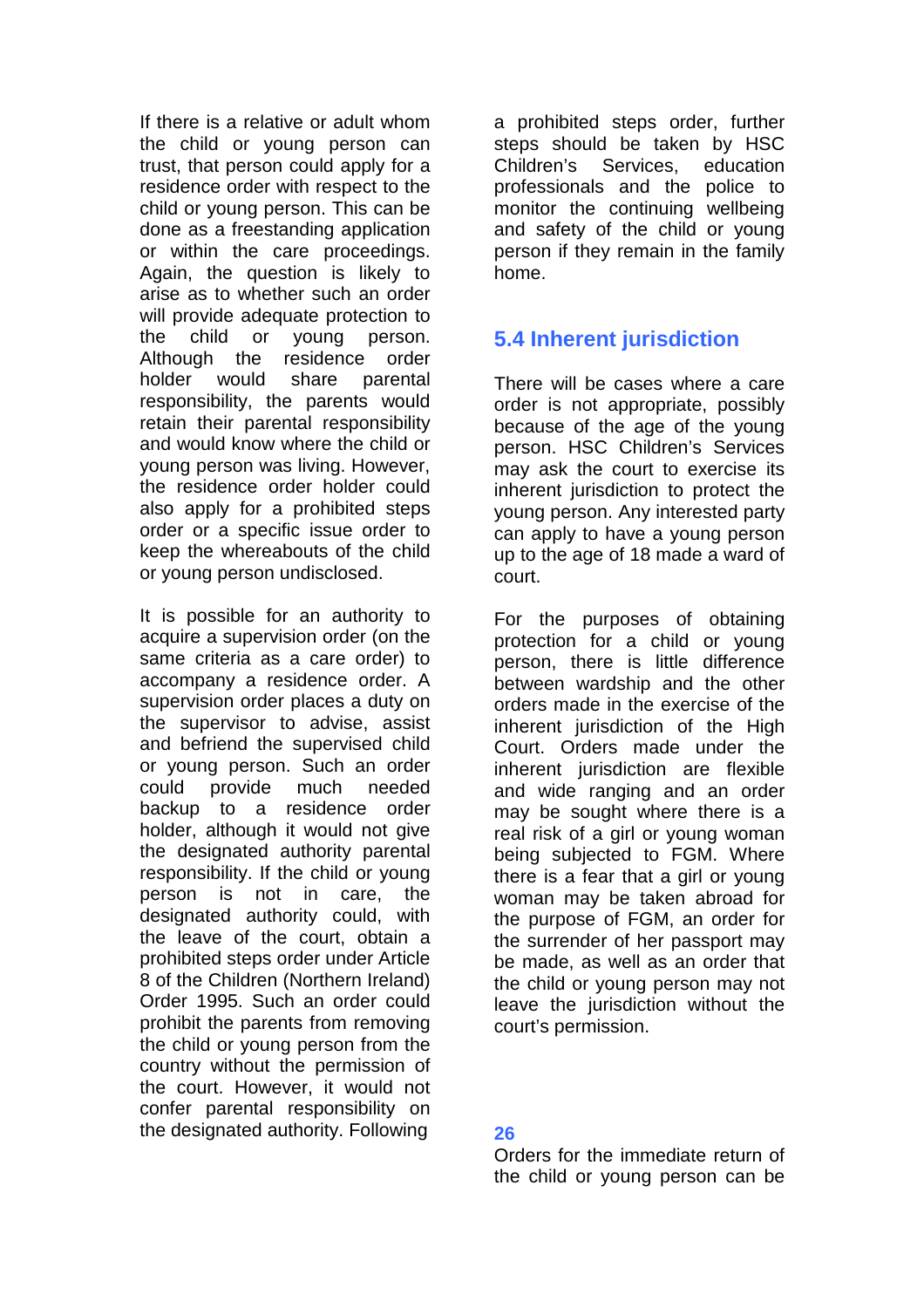obtained. These orders can be enforced against family members or extended family members.

## **5.5 Applications for wardship**

Once a young person has left the country, there are fewer legal options open to police, HSC Children's Services, other agencies or persons to recover the young person and bring her back to the UK. One course of action is to seek the return of the young person to the jurisdiction of Northern Ireland by making her a ward of court.

An application for wardship is made to the Family Division of the High Court and may be made by any interested person, including HSC Children's Services, if they have permission under Article 173 of the Children (Northern Ireland) Order 1995. Once the order is obtained, the cooperation of the authorities in the country to which the child or young person has been taken can be sought. Without such cooperation, it may be difficult to locate and return the child or young person.

## **5.6 Repatriation**

When a British national seeks assistance at a British Embassy or High Commission overseas and wishes to return to the UK, the Foreign and Commonwealth Office (FCO) will do what it can to assist or repatriate the individual. Sometimes the FCO may ask the police or HSC Children's Services for assistance when a British

national is being repatriated to the UK from overseas.

In cases concerning FGM, the victim may be extremely traumatised and frightened. They may have been held against their will for many months or years. They may have suffered emotional and physical abuse. Sometimes they will have risked their life to escape and their family may go to considerable lengths to find them. This makes all victims extremely vulnerable when they return to the UK. Unfortunately, due to the urgency of the situation, the FCO may not be able to give the police or HSC Children's Services much, if any, notice of the person's arrival.

In some instances the FCO will only be able to assist a repatriation with the assistance and support of UK agencies – for example, in the case of the repatriation of a minor in very limited circumstances where certain criteria are met.

Remember:

• The FCO cannot pay for a repatriation. It will normally ask the person or trusted friends to fund the cost of repatriation. In some cases, repatriation has been funded by schools or social services. However, this should never delay the process of getting the individual to safety.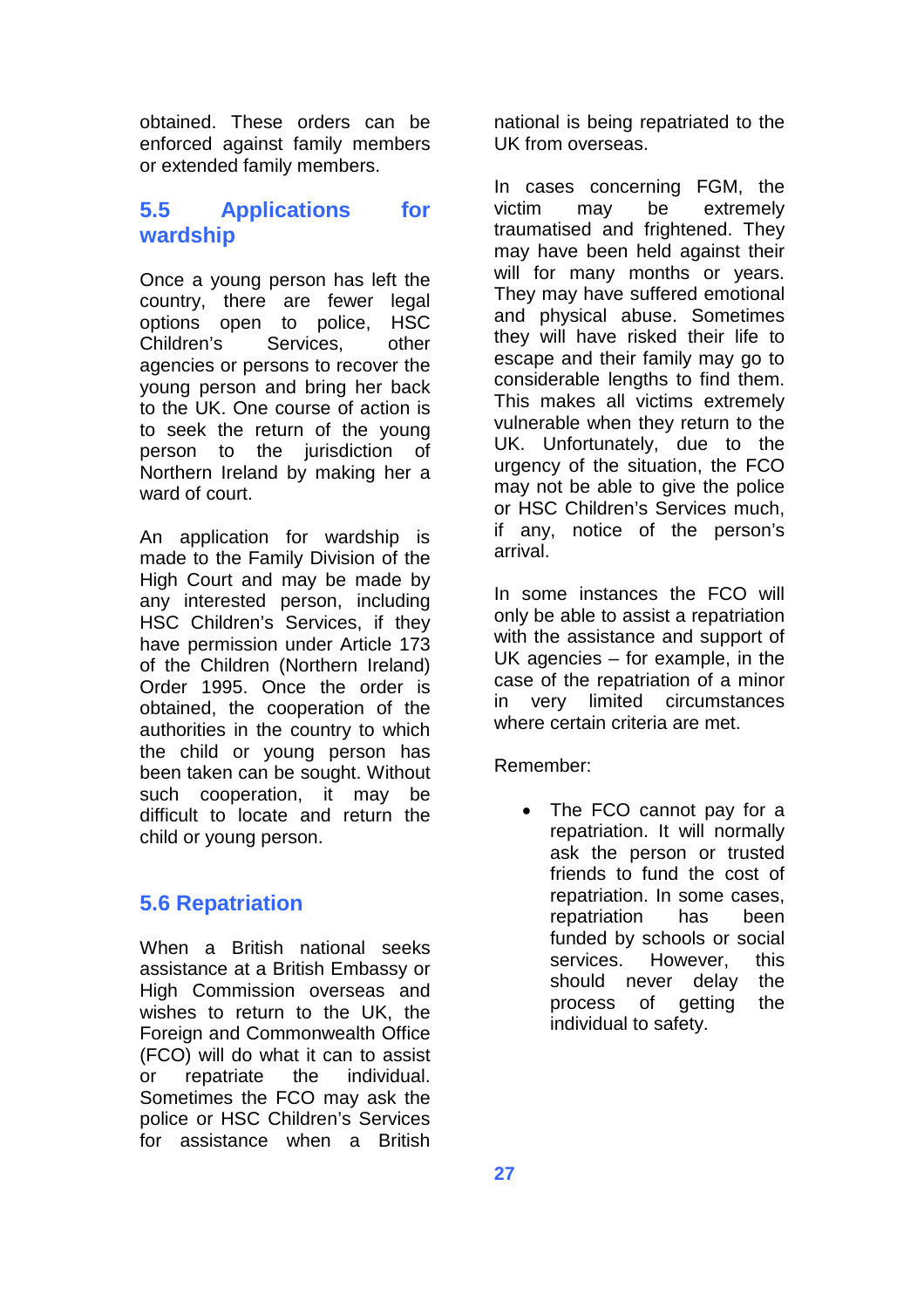- The FCO can facilitate a British national's return to the UK by providing emergency travel documents, in some exceptional circumstances helping to arrange flights and, where possible, by helping to find temporary safe accommodation while the person is overseas.
- The FCO or social services may ask the police to meet the person on arrival, in case family members try to abduct them at the airport.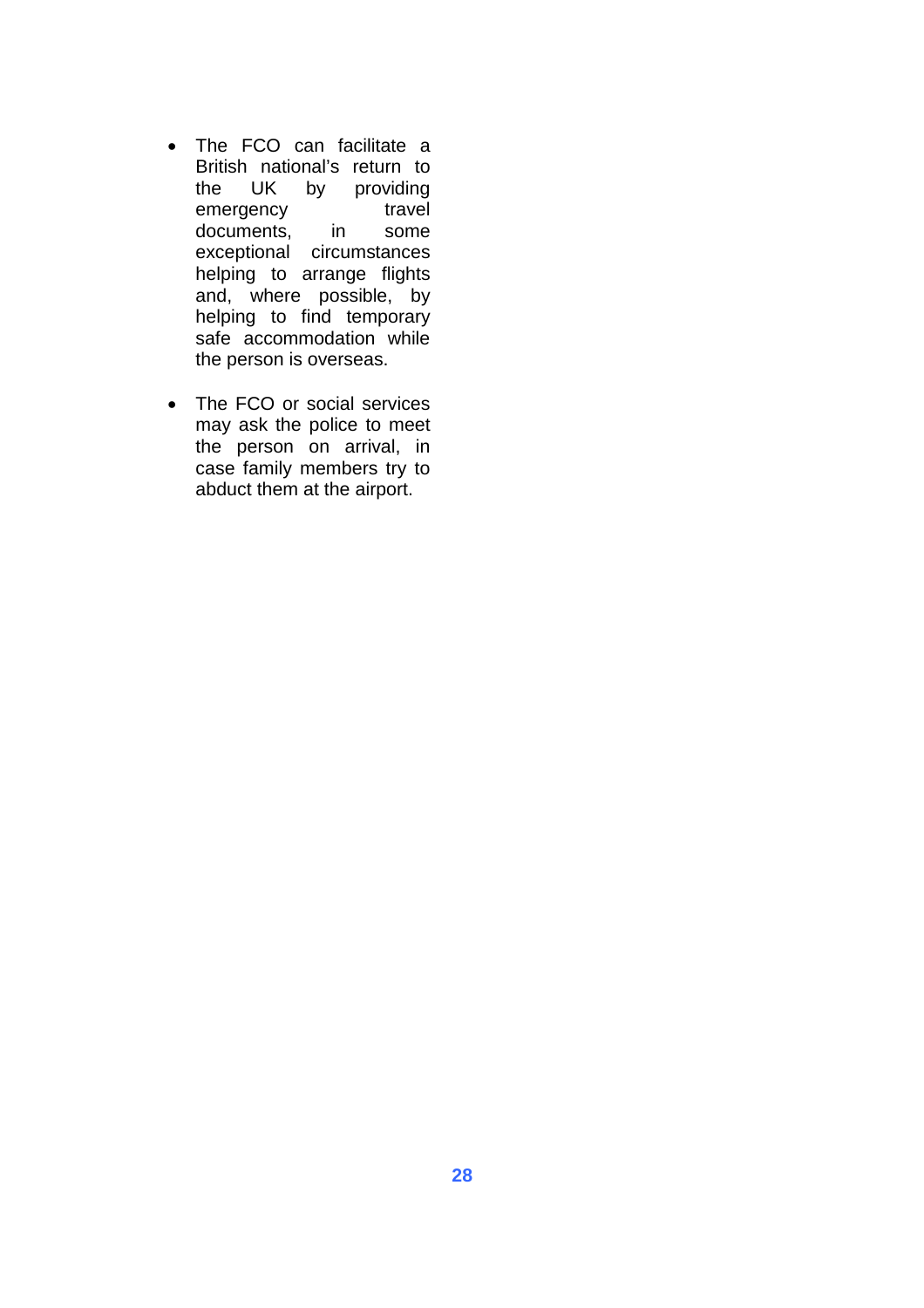# **CHAPTER SIX**

## **GUIDELINES FOR HEALTH PROFESSIONALS**

Professionals should be familiar with the full relevant clinical guidance when dealing with any case of suspected FGM. Details of publications can be found in Appendix D.

## **6.1 How health professionals can make a difference**

Health professionals have a key role and must recognise the possibility that FGM may occur, intervene to prevent girls and women from being harmed and provide support to victims of FGM. However, investigations and enquires about any criminal offence are the responsibility of the police and social services, and should not be conducted by health professionals.

While the overarching legal issue related to FGM is its illegality, professionals must also ensure that they provide care and support that is consistent with safeguarding law and policy. Professionals should be familiar with *Cooperating to Safeguard Children* (2003) and the appropriate provisions in the Children (Northern Ireland) Order 1995.

It is essential to refer to, and work with, others such as teachers, HSC Children's Services and the police where necessary (see Section 4.6 for details on referrals to appropriate agencies and breaching confidentiality). Both law and policy allow for disclosure to safeguard a child/ young person from harm, where it is in the public

interest or where a criminal act has been perpetrated.

Awareness of FGM, the communities involved (see Section 2.5) and the indicators of risk (see Chapter 3) is an important starting point in ensuring provision of the support and interventions needed. In addition to the specific steps set out below, all professionals are encouraged to:

- inform/raise awareness among their colleagues about the issues surrounding FGM, including these guidelines;
- include black and ethnic minority women's issues (such as FGM) within domestic violence training;
- circulate and display copies of FGM leaflets and posters (see Appendix D for details);
- deal with FGM in a sensitive and professional manner, and be sufficiently prepared so that they do not exhibit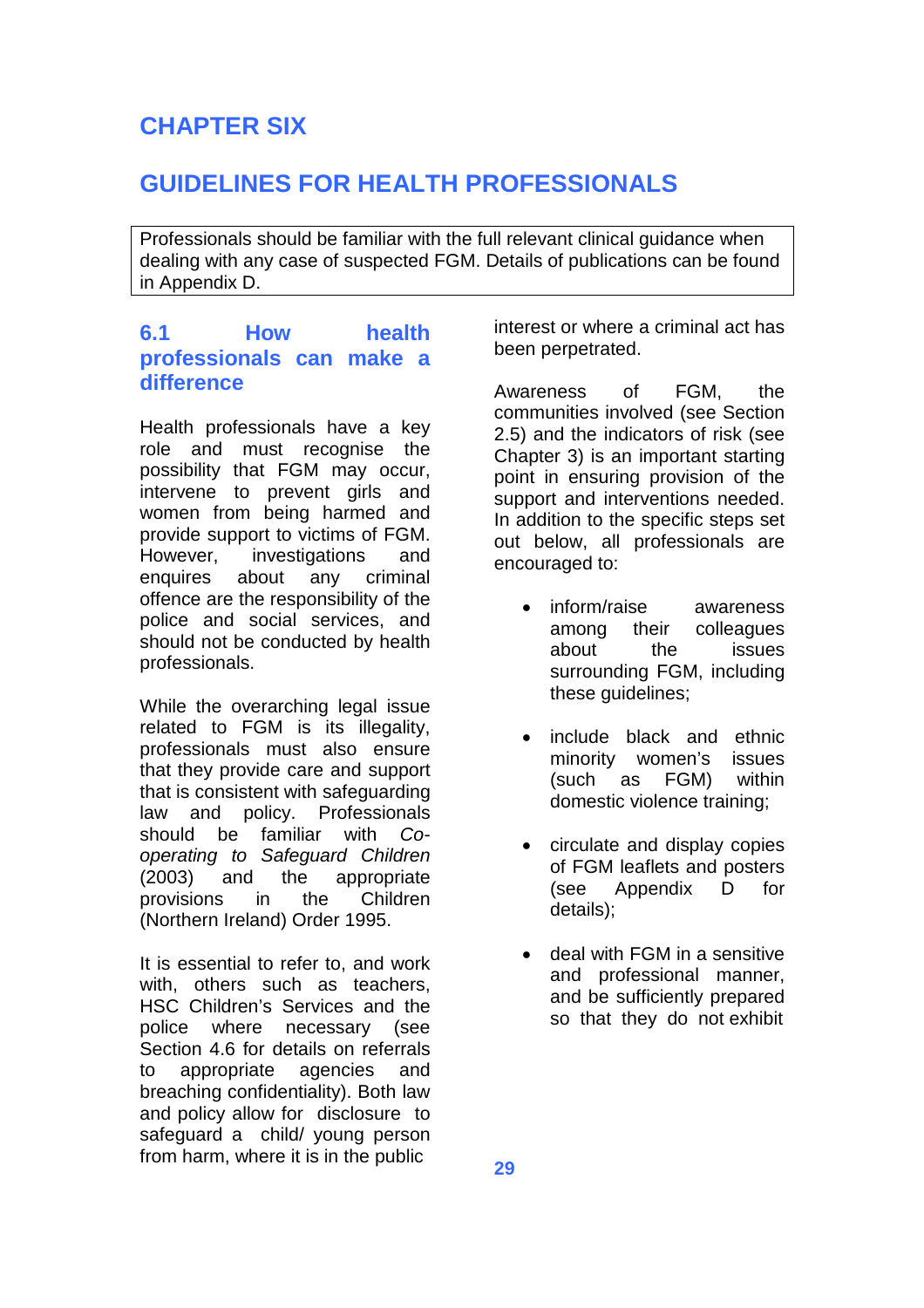signs of shock, confusion, horror or revulsion when treating an individual affected by FGM (see Section 4.2 for advice on how to talk about FGM);

- always consider other girls and women in the family/extended family who may be at risk of FGM when dealing with a particular case;
- ensure that mental health issues are considered when supporting girls and women affected by FGM.

## **6.2 General practitioners and practice nurses**

General practitioners (GPs) and practice nurses are well placed to identify girls and women in need of treatment to deal with the consequences of FGM (see Section 2.10), as well as to identify and protect those who may be at risk.

GPs and practice nurses are encouraged to consider a number of areas:

- A question about FGM should be asked when a routine patient history is being taken from girls and women from communities that traditionally practise FGM (see Section 2.5).
- Information about FGM should be made part of any 'welcome pack' given to a practice's new patients (see Appendix D for details of materials available).

 Consider the risk of FGM being performed on girls and women overseas when vaccinations are requested for an extended break.

## **6.3 Health visitors, school nurses, community children's nurses and community paediatricians**

The position of health visitors, school nurses, community children's nurses (CCNs) and community paediatricians means that they are well placed to identify those at risk of FGM and those who have already been affected, and to act. Health visitors, in particular, work closely with families in their homes, and have a key role in terms of health promotion and education from an early age in a girl's life. This may include helping and supporting families to explore ways of breaking the cycle of FGM. Health visitors, school nurses and CCNs are also well placed to collaborate in support and referral as part of multi-professional teams.

Community child health professionals can intervene to tackle FGM in a number of ways:

• Health visitors visiting a mother known to have undergone FGM should ensure that the family is aware of its illegality in the UK, and consider whether any girls in the family need safeguarding.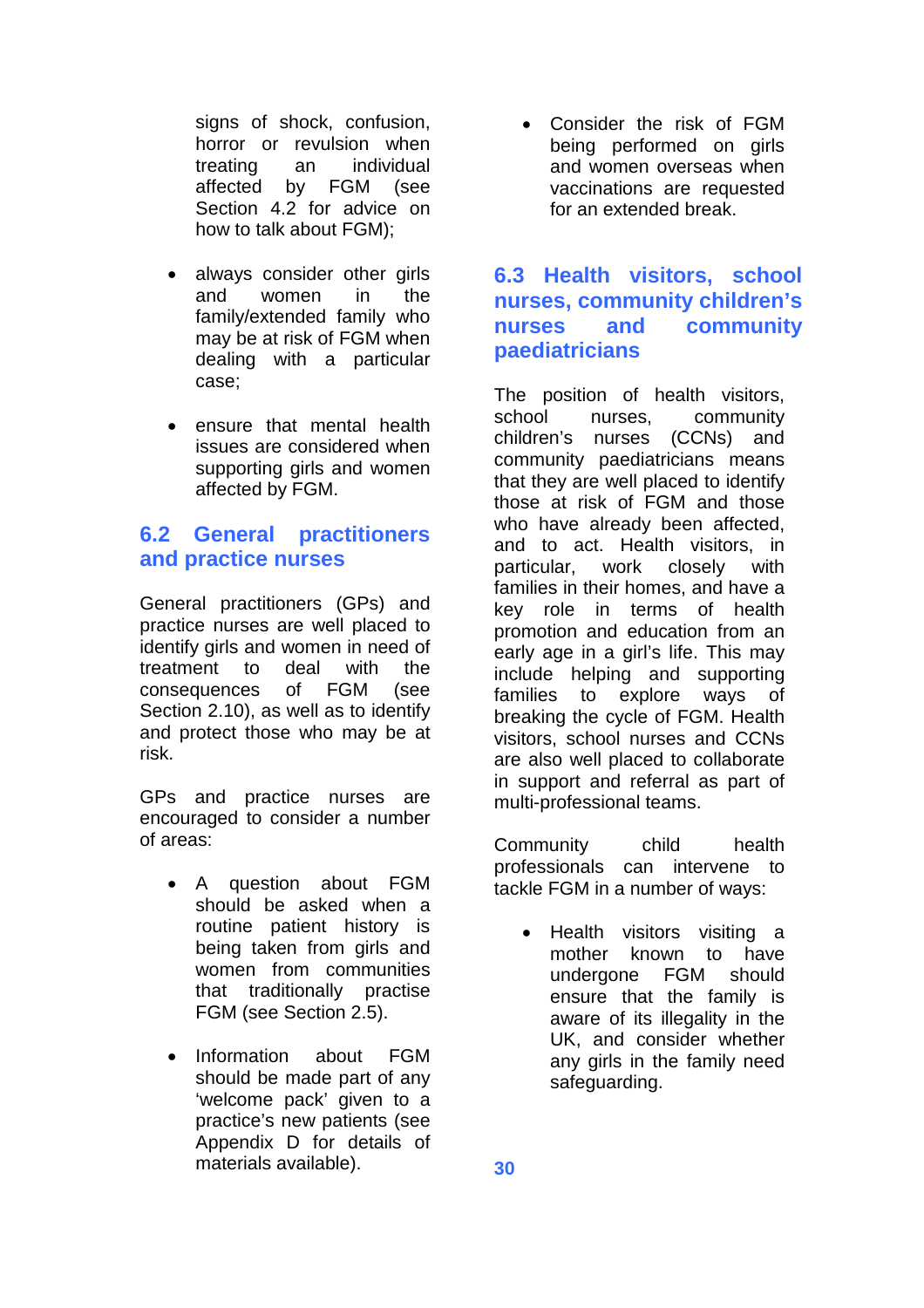School nurses, CCNs and community paediatricians may be in a position of trust and may receive disclosures from girls and young women (or their friends) that lead them to suspect that they are at risk. They should be prepared and able to talk about the subject professionally and sensitively (see Section 4.2).

### **6.4 Obstetricians, midwives and neonatal staff**

Obstetricians or midwives may become concerned about a girl or woman being at risk while attending at a birth. When there is concern that a child or young person may be at risk of FGM, information should be shared on an interagency basis in keeping with *Co-operating to Safeguard Children* (2003) and the *Regional Child Protection Policy and Procedures*. A number of practical actions can be taken to support those at risk of FGM:

- At the antenatal booking, the process of history taking should identify women who have undergone FGM.
- The appropriate care pathway for the woman during pregnancy, delivery and postnatal care should be developed by the midwives and obstetricians with the woman.
- The presence of FGM should be considered even if a woman has had previous vaginal births. This should be addressed as early as possible during pregnancy or, if a woman is admitted who is already in labour, it is important to check for any re-suturing.
- When a woman who has undergone FGM gives birth to a daughter, she should be provided with clear information that FGM is illegal in the UK and should not be performed on her daughter. It is important that this is done in a sensitive manner as the woman may have been a victim of enforced FGM and may be distressed at the suggestion that she would do the same to her daughter (see Section 4.2 for more details on talking about FGM).
- The type of FGM (see Section 2.2) should be clearly recorded on the woman's medical records, including a detailed description of the genitals, identifying the presence/ absence and condition of each structure.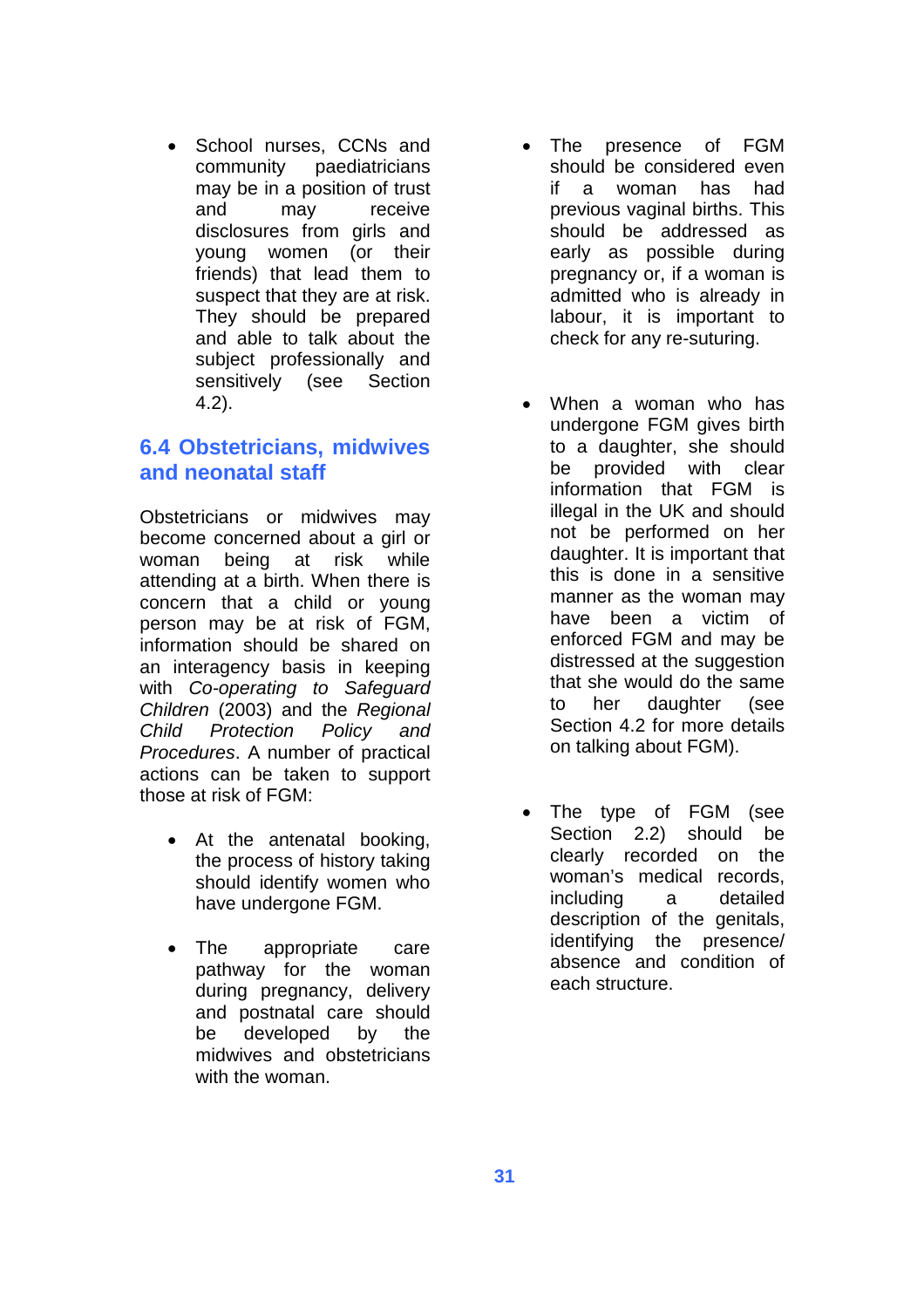- FGM should be documented in the antenatal notes but if for any reason this is not the case, it should be done post-natally before the transfer home after delivery.
- The woman's health visitor and GP should be informed that she has undergone FGM so they can ensure that she receives any required medical and mental health support, reinforce the messages about the illegality of the practice, and safeguard her daughters and other female family members.

### **6.5 Other healthcare Professionals**

Children and young people are cared for across health services within both children's and adult services, and in specialist areas such as gynaecology, sexual and reproductive health and genitourinary services.

All health professionals must be aware of the issues around FGM (see Chapter 2). They must be able to recognise when girls or young women may be at risk of FGM or have already had FGM performed on them (see Chapter 3). They must also proactively work with other agencies to protect girls and young women who may be at risk.

## **6.6 Clinical issues and procedures**

Health professionals, particularly obstetricians and midwives, need to be aware of how to care for women and girls who have undergone FGM, particularly when giving birth.

Professionals should be familiar with the full, relevant clinical guidance when dealing with any case of suspected FGM. Details of publications can be found in Appendix D.

Some women/girls seek help because they wish to undergo deinfibulation before marrying, or may be experiencing problems conceiving because of difficulties with penetration. Often known as 'reversal', deinfibulation involves opening the scar tissue that covers the vaginal introitus and the urethral meatus surgically. Although best performed when not pregnant, women may need reversal to be done during pregnancy or as an emergency, for example during a miscarriage. This is because products of conception, such as blood clots and fetal tissue, can be retained behind scar tissue and may lead to serious infection.

All women who have undergone Type 3 FGM (infibulation) should be informed that deinfibulation is an option and be informed about the benefits of this. Women should be referred to a service with the relevant skilled and experienced healthcare professionals to carry out the procedure.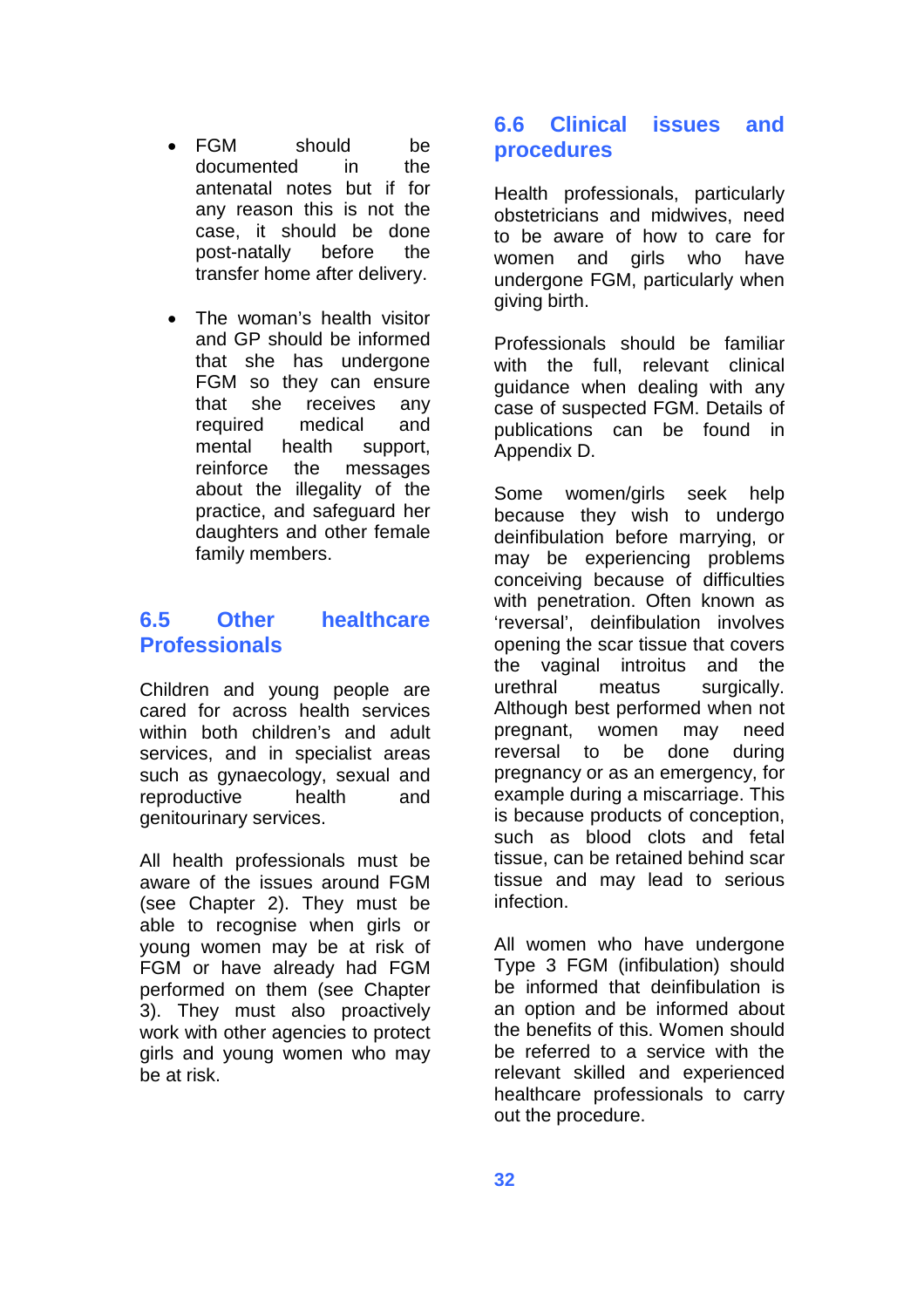The FGM National Clinical Group has produced an educational DVD which clearly instructs and shows doctors, midwives and nurses how to undertake deinfibulation. This can be ordered from the group's website:www.fgmnationalgroup.org

## **6.7 Re-suturing or reinfibulation**

Re-suturing, often known as reinfibulation or closing, should never be performed because it is illegal for any professional to do this in the UK.

This may mean that careful discussions have to be held with the woman, her partner and family to explain the law and why reinfibulation has to be refused. Women may themselves request reinfibulation for social reasons or because they have known nothing else. It is necessary to follow up with the woman during the postnatal period, as reinfibulation may be performed illegally at this point. Support, information and counselling continue to be very important.

Healthcare professionals who participate in FGM or reinfibulation will be breaking the law and would also be answerable to the respective professional registers.

For women who have undergone deinfibulation, health professionals should communicate equally the disadvantages of infibulation and the benefits of not being reinfibulated after childbirth:

• It is more hygienic.

- It means that sex will be much more comfortable and better once both partners get used to it.
- It will make future births much easier and less risky.
- It increases the likelihood of conception.
- It reduces the risk of complications in future pregnancies and the subsequent chance of perinatal death.

Once girls and women know all the facts and the benefits of not undergoing reinfibulation, most are happy not to do so. However, health professionals should not assume that this means that the woman will be more able to resist the pressure from her community to subject any daughter(s) she may have to FGM; **therefore steps must be taken to protect the daughter(s) as well as any female children in the family or extended family.**

## **6.8 Counselling**

All girls or women who have undergone FGM should be offered counselling to address how things will be different for her afterwards. The woman should be offered counselling sessions, taking into account that she may not want to make the arrangements for these while her boyfriend, partner, husband or other family members are present.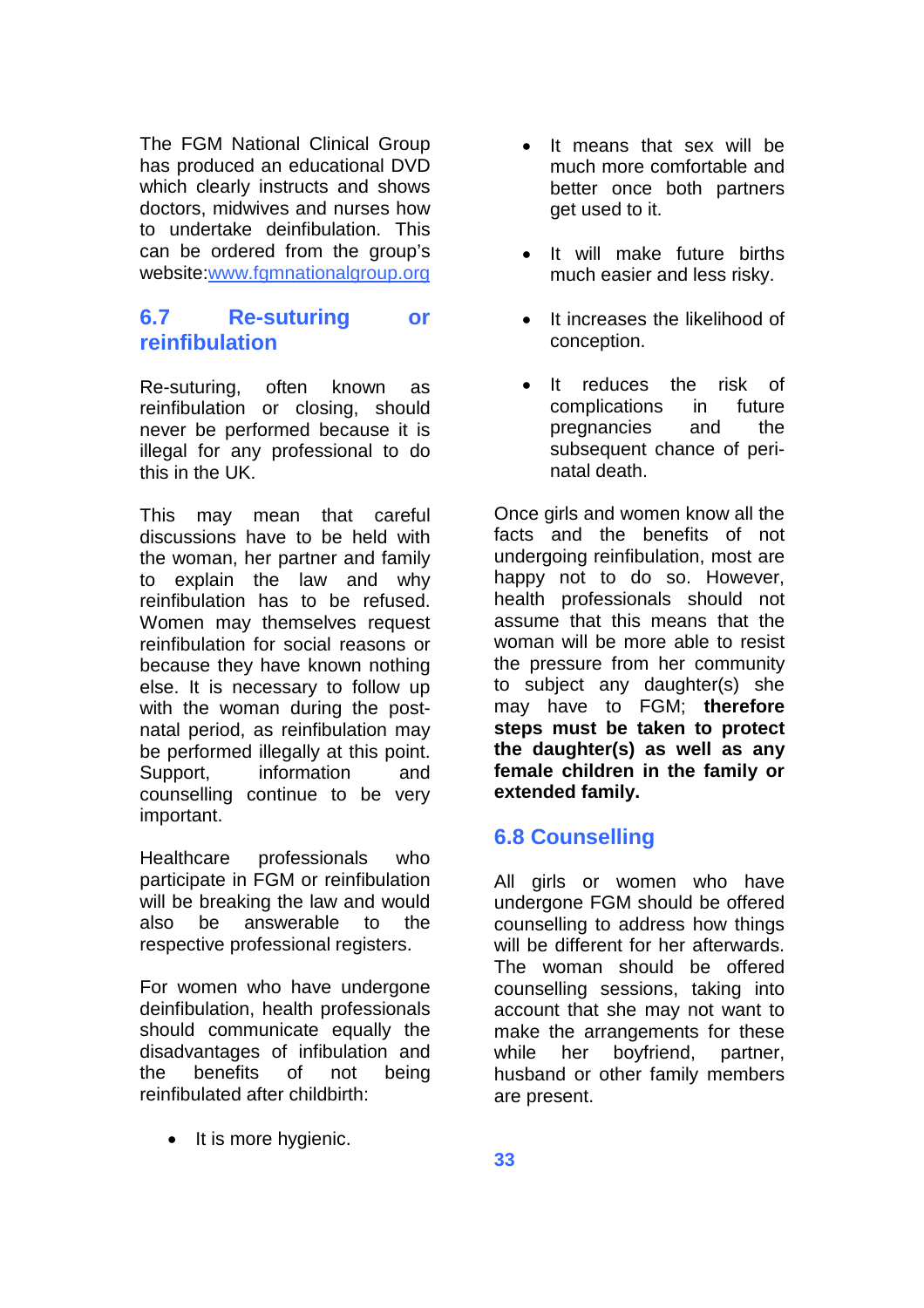Professionals should be aware that there may be coercion and control involved, which may have repercussions for the girl or

woman. Boyfriends, partners and husbands should also be offered counselling.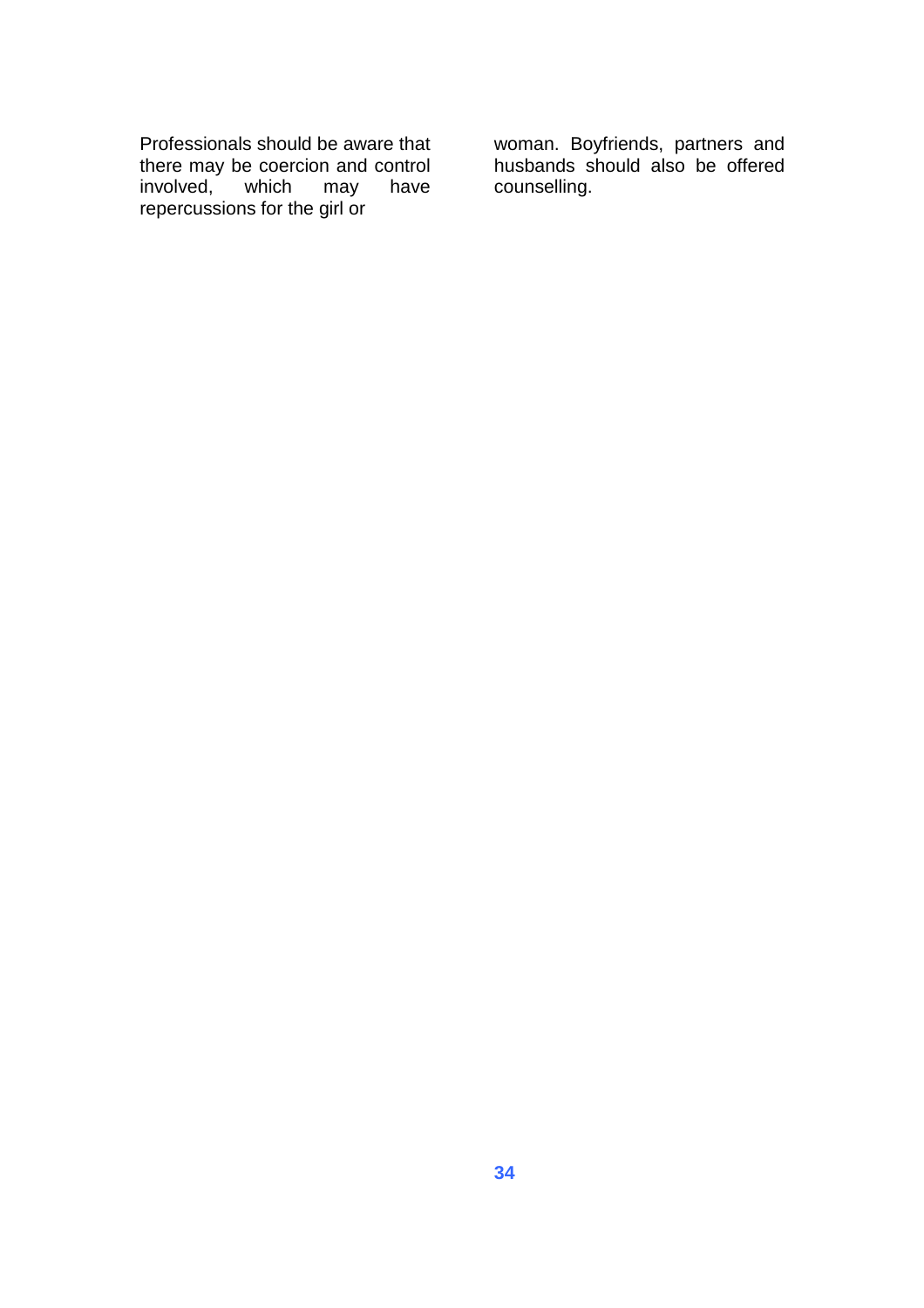# **CHAPTER SEVEN**

## **GUIDELINES FOR POLICE SERVICE**

## **7.1 How police officers can make a difference**

FGM is not a matter that can be left to be decided by personal preference or tradition; it is an extremely harmful practice. FGM is child abuse, a form of violence against women and girls, and is against the law, with a maximum prison sentence of 14 years.

By virtue of Article 3 of the Criminal Attempts and Conspiracy (NI) Order 1983, it is also an offence for a person in the UK or a UK national or permanent UK resident outside the UK to aid, abet, counsel or procure a UK national or permanent UK resident to carry out FGM outside the UK.

Officers should not let fears of being branded 'racist' or insensitive to cultural traditions weaken their investigative strategy. Although officers should consider and research cultural matters around this issue, FGM investigations should be robust, with a view to upholding the law.

Criminal investigations should follow the PSNI's Service Procedure: "Police response to Female Genital Mutilation" and those for child protection investigations. Accordingly, offences of FGM should be investigated in line with the procedures set out in the "Protocol for Joint Investigation by Social Workers & Police Officers of Alleged & Suspected Cases of Child Abuse- Northern Ireland" (April 20[13](#page-38-0)).<sup>13</sup>

The procedures in this section apply, in particular, to officers and staff in:

- Public Protection Units;
- Rape Crime Units; and
- Youth Diversion Officers and teams which work, deal with, or come into contact with, children and young people.

## **7.2 Initial steps when a girl may be at risk of FGM**

If an officer or member of police staff believes that a girl may be at risk of undergoing FGM an immediate referral must be made to the Child Abuse Investigation Unit in the District Public Protection Unit (PPU).

The PPU will take immediate steps to protect the girl from harm and preserve evidence and, where appropriate, will investigate any

<span id="page-38-0"></span> $13$  Further, reference may be made to a number of guidance documents which have been produced by the Association of Chief Police Officers ("ACPO").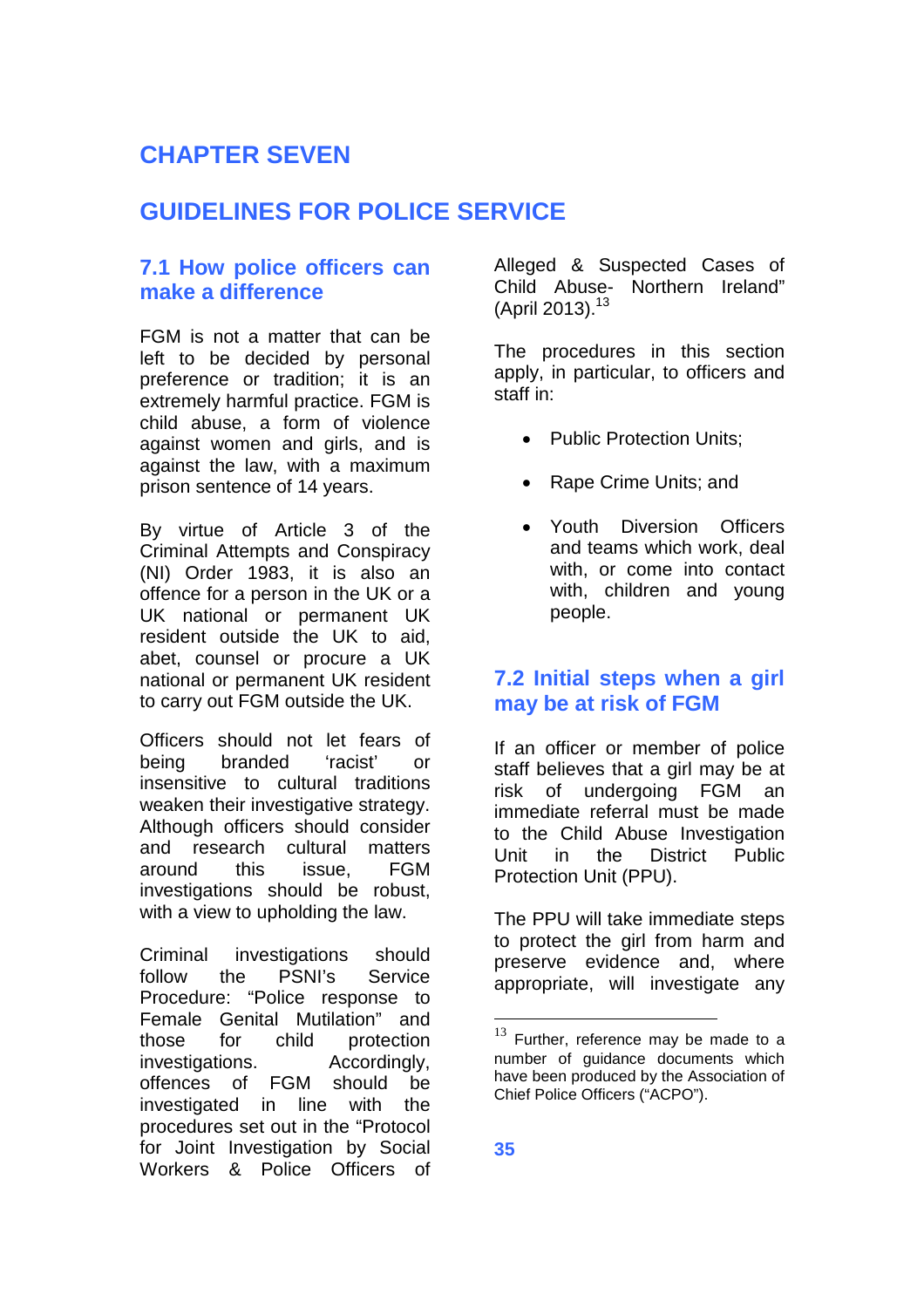offences or refer the investigation to the District Crime Manager and/ or the relevant D/Superintendent, Crime Operations in line with current policies and protocols, particularly the PSNI Service Procedure 'The Police Response to Female Genital Mutilation'.

Honour based violence ("HBV") is a generic term which covers all "honour crimes", including forced marriage and FGM. The PSNI Service Procedure: "Police Response to HBV" must also be closely referenced when dealing with FGM.

Even if it is outside core hours, appropriate protection measures must be put in place. The PPU will, in turn, make an immediate referral to the relevant HSC Children's Services team. If any officer believes that the girl could be at immediate risk of significant harm, consideration should be given to the use of the police protection powers under Article 65 of the Children (Northern Ireland) Order 1995 (see Section 5.1).

Officers should carry out the following actions:

- Complete appropriate checks, e.g. child protection register.
- Refer to local HSC Children's Services (unless they were the referrer).
- Inform District Intelligence Unit.
- Complete the relevant risk assessment/ management plans.
- Inform the relevant Contact Management Centre of the crime report, ensuring that the incident is flagged in accordance with PSNI procedures.
- Inform the Duty Inspector.
- Ensure that the on-call Superintendent is made aware of the referral.

All officers and staff must consider whether this could be a critical incident and deal with the matter accordingly.

## **7.2.1 Next steps when a girl may be at risk of FGM**

In accordance with Article 66 of the Children (Northern Ireland) Order 1995, every referral with regard to FGM must generate a strategy meeting with the police, HSC Children's Services, health professionals (school nurse, health visitor, or community/hospital paediatrician as appropriate) and the referrer (e.g. school) as soon as possible (**and in any case within three working days**). The minutes of the meeting and the decisions taken should be recorded, in line with relevant procedures.

The parents must be informed of the law and the dangers of FGM. This can be done by representatives from school, HSC Children's Services, health professionals and/or the police. It is the duty of all professionals to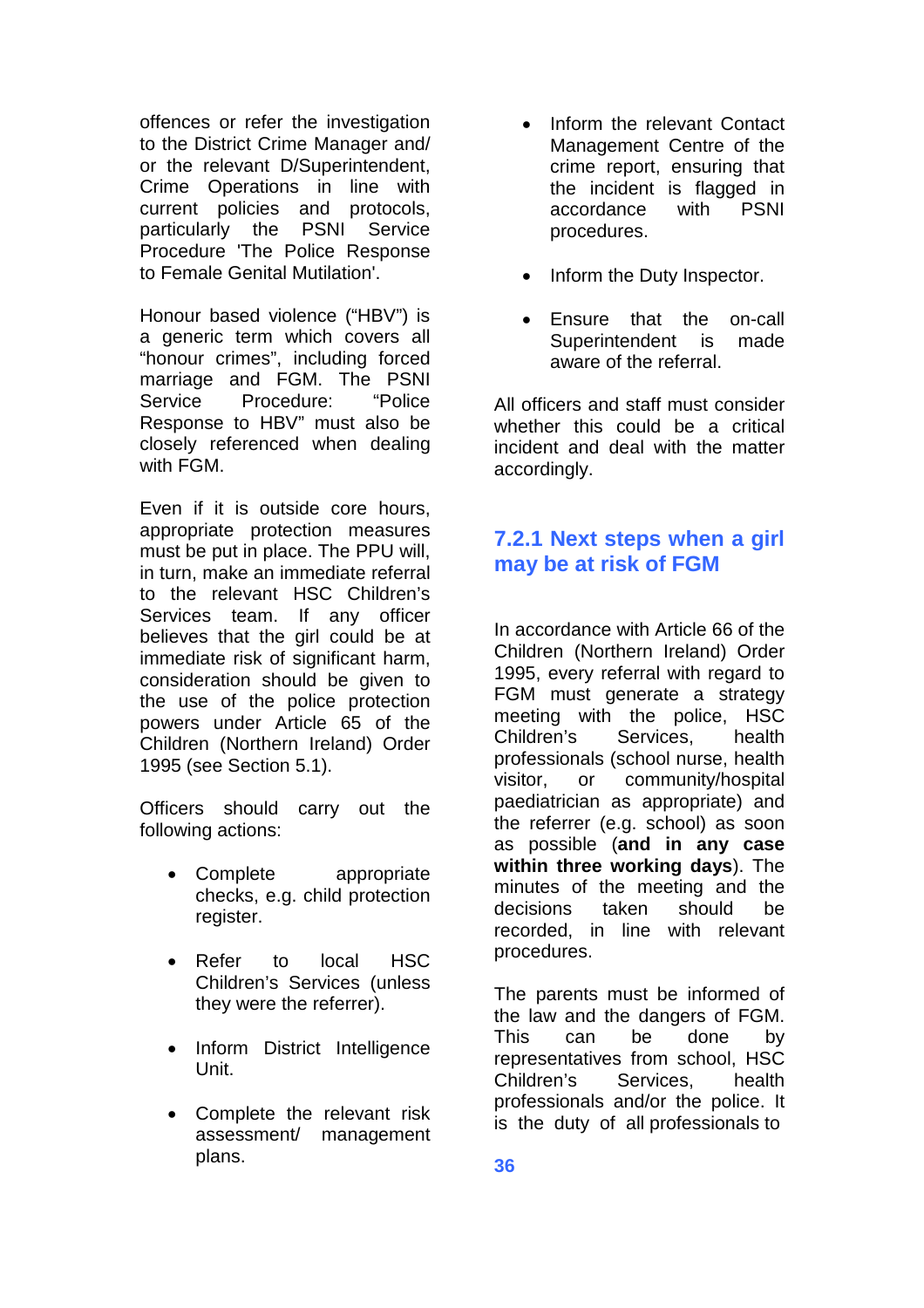consider every possible way of securing parental co-operation, including the use of community organisations to facilitate the work with the parents and other family members.

If there is any suggestion or suspicion that the family still intends to subject the child to FGM, the first priority is the protection of the child and the least intrusive legal action should be taken to ensure the child's safety.

Officers should consider the use of police protection powers under Article 65 of the Children (Northern Ireland) Order 1995 and remove the girl to a place of safety (see Section 5.1). In addition, HSC Children's Services should consider the use of a prohibited steps order and/or emergency protection order (see Section 5.2). The welfare of other children within the family, in particular female siblings, should be reviewed and any appropriate actions taken. The investigation should be the subject of regular ongoing multi-agency reviews to discuss the outcome and any further protective steps that need to be taken with regard to the girl and any other siblings.

## **7.3 Initial steps when a girl is thought to have already undergone FGM**

If any police officer or member of police staff is made aware that a girl has already undergone FGM, the duty inspector must be informed and an immediate referral should be made to the local PPU.

If this is outside the core hours, the Duty Inspector (or on-call Senior Investigating Officer) must manage the initial phase of the investigation and ensure that appropriate protection measures are put in place. The PPU will, in turn, make an immediate referral to the relevant HSC Children's Services.

Officers should carry out the following actions:

- Complete the appropriate checks, e.g. child protection register;
- Refer to local HSC Children's Services (unless they were the referrer)
- Inform District Intelligence Unit.
- Complete the relevant risk assessment and management plans.
- Inform the relevant Contact Management Centre of the crime report, ensuring that the incident is flagged in accordance with PSNI procedures.
- Inform the Duty Inspector.
- Ensure that the on-call Superintendent is made aware of the referral;
- Consider whether this could be a critical incident and deal with the matter accordingly.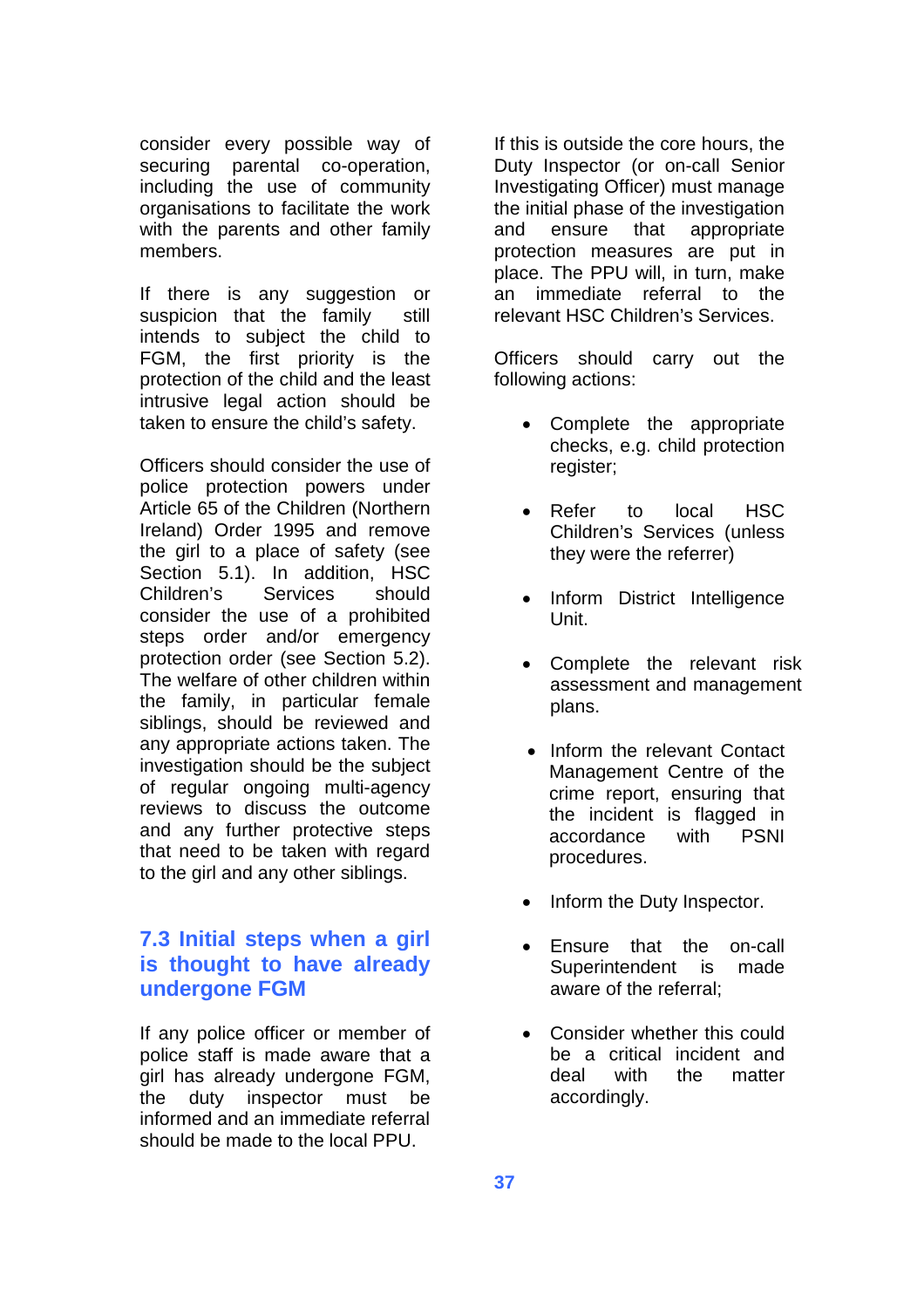The investigative strategy should aim to identify and investigate the excisors (people who carry out FGM for payment or otherwise), with a view to identifying further victims, assisting prosecutions and closing down networks.

### **7.3.1 Next steps when a girl is thought to have already undergone FGM**

If it is believed or known that a girl has undergone FGM, an initial strategy meeting must be held as soon as possible **(and in any case within three working days)** to discuss the implications for the girl and the co-ordination of the criminal investigation. There is a risk that the fear of prosecution will prevent those concerned from seeking help, resulting in possible health complications for the girl. Police action will, therefore, need to be in partnership with other agencies/ organisations. This should also be used as an opportunity to assess the need for support services, such as counselling, and medical assistance, as appropriate.

Police may wish to seek prosecutorial or pre-charge advice from the Public Prosecution Service ("PPS), where appropriate, in respect of any potential criminal investigation/proceedings.

A child protection case conference must be held **within fifteen working days** of the initial referral.

### **7.4 Conducting interviews about FGM**

As with all criminal investigations, children and young people should be interviewed under the relevant procedure/guidelines<sup>14</sup>[,](#page-41-0) with a view to obtaining the best possible evidence for use in any prosecution. Consent should be obtained to record the interview and for allowing the use of the interview in family and/or criminal courts. In addition, information gained from the interview process will enable a risk assessment to be conducted as to the risk to any other children or siblings. See Section 4.2 for more information on talking about FGM with those affected.

## **7.5 Medical examinations**

Corroborative evidence should be sought through a medical examination conducted by a qualified doctor trained in identifying FGM. Consideration should be given as to the effective use of a specialist FGM nurse.

In all cases involving children, an experienced paediatrician should be involved in setting up the medical examination. This is to ensure that a holistic assessment, which explores any other medical, support and safeguarding needs of the girl or young woman, is offered and that appropriate referrals are made as necessary.

<span id="page-41-0"></span><sup>14</sup> Such as the "Protocol for Joint Investigations by Social Workers and Police Officers of Alleged and Suspected Cases of Child Abuse – Northern Ireland 2004" and "Achieving Best Evidence in<br>Criminal Proceedings (Northern Proceedings Ireland):Guidance for Vulnerable or Intimidated Witnesses, including Children".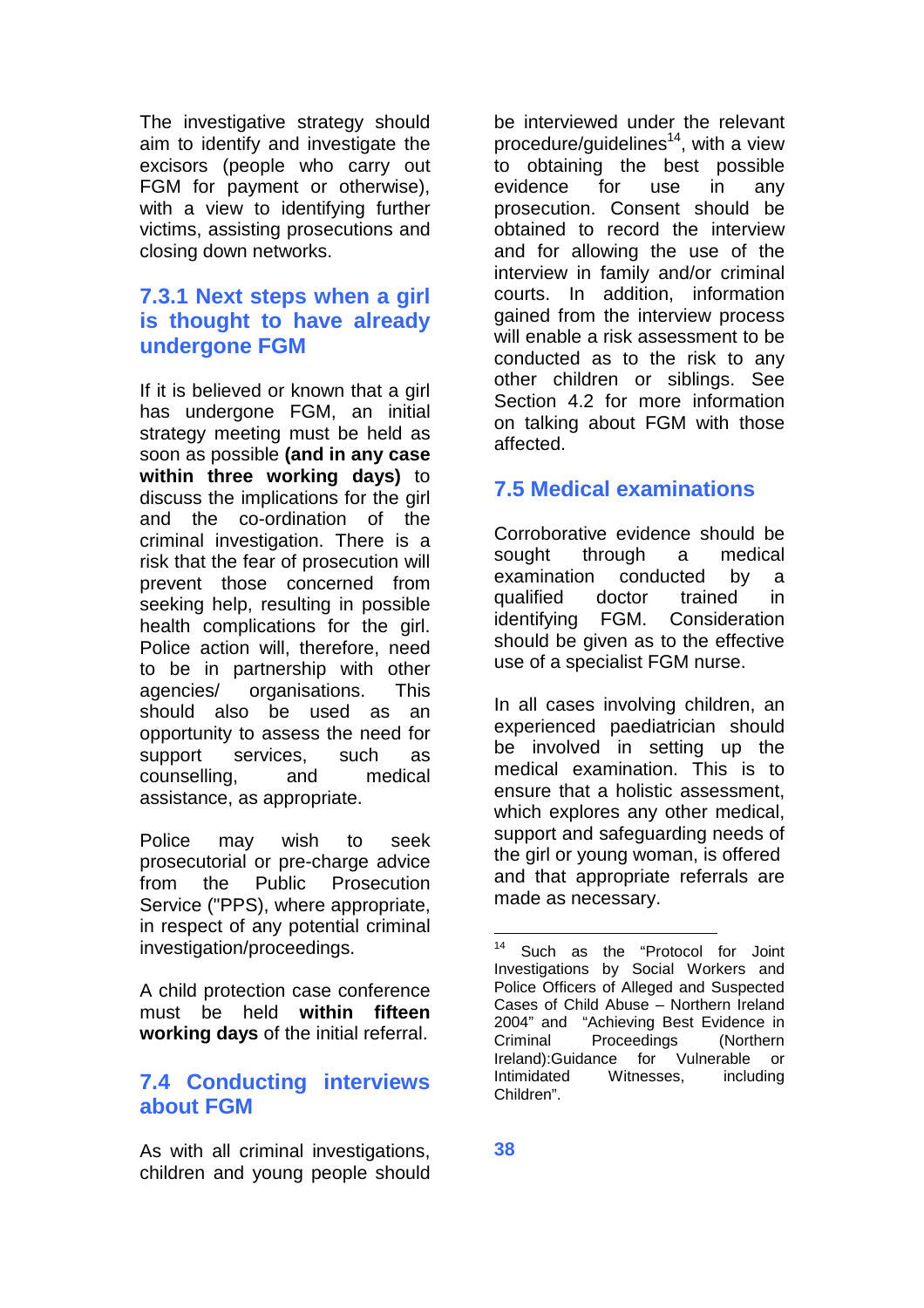Where a child refuses to be interviewed or undergo medical examination, assistance should be sought from an intermediary or community organisation.

Consideration should also be given to the need for legal protective measures, including the possible need for a wardship application.

### **7.6 Steps when an adult female has undergone FGM**

If any police officer or member of police staff is made aware that an adult female has undergone FGM, a multi-agency meeting must be convened to consider the risks to the woman. This should include an assessment of the individual's vulnerability.

This meeting should also discuss any potential risk to any girls within the family (and extended family) and consider initial and core UNOCINI assessments of those girls. It should also consider providing support services for the woman/girls, including counselling and medical assistance.

The investigative strategy should consider identifying and investigating any excisors (and those who assist or facilitate excision) in the UK (people who carry out FGM for payment or otherwise), with a view to identifying further victims, assisting prosecutions and closing down networks.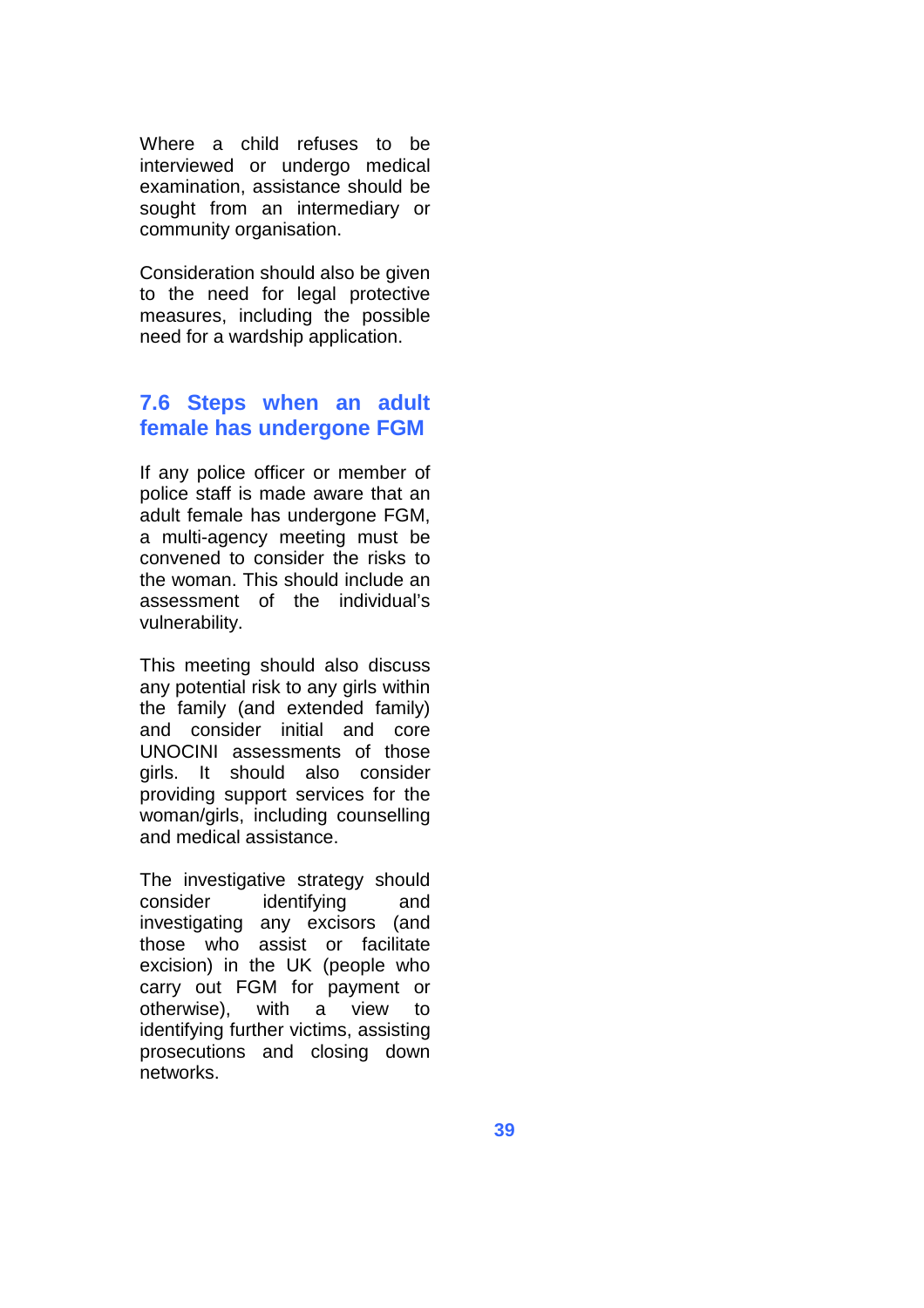# **CHAPTER EIGHT**

## **GUIDELINES FOR HEALTH AND SOCIAL CARE CHILDREN'S SERVICES**

All children's social care professionals should work in accordance with the guidelines in *Co-operating to Safeguard Children (2003)* and *Regional Child Protection Policy and Procedures (2005)*

## **8.1 How HSC Children's Services can make a difference**

HSC Children's Services have a clear duty to safeguard children and must, therefore, work to prevent FGM taking place, and offer support to any girls affected by the practice.

FGM is not a matter that can be left to be decided by personal preference – it is an extremely harmful practice. Professionals should not let fears of being branded 'racist' or 'discriminatory' weaken the protection required by vulnerable girls and women.

HSC Children's Services have safeguarding protocols and procedures for helping children and young people who are facing abuse. Every office should, as part of its domestic violence and safeguarding children protocols, have multi-agency policies and procedures that include handling cases where FGM is alleged or known about.

Once concerns are raised about FGM, consideration should also be given to possible risks to other

children in the family and practising community. Professionals should be alert to the fact that any female child could be identified as being at risk of FGM and will then need to be responded to as a child in need or a child in need of protection.

## **8.2 Strategy meeting**

On receipt of a referral, a strategy meeting must be convened as soon as possible (and in any case within three working days), and should involve representatives from the police, HSC Children's Services, education professionals, and health services. Health providers or voluntary organisations with specific expertise – for example on FGM, domestic violence and/or sexual abuse – may be invited; and the need for legal advice should be considered.

The strategy meeting must first establish whether the parents or girl have had access to information about the harmful aspects of FGM and the law in the UK. If not, they should be given appropriate information regarding the law and harmful consequences of FGM. **40**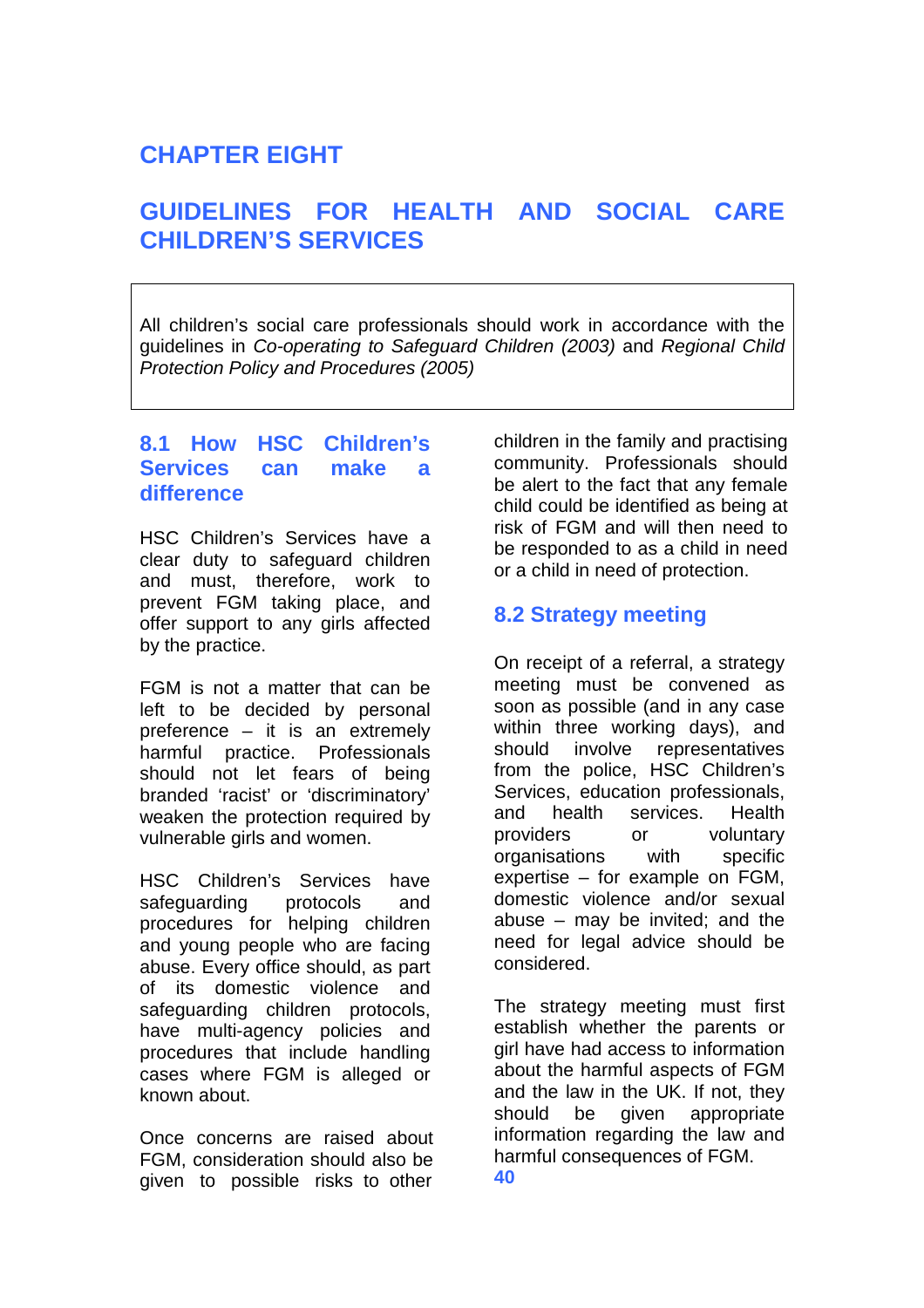If required an interpreter, who is appropriately trained in all aspects of FGM, must be used in all interviews with the family. A female interpreter should be used, who is not a family relation. See Section 4.2 for more details.

Every attempt should be made to work with parents on a voluntary basis to prevent the abuse. It is the duty of the investigating team to look at every possible way of achieving parental co-operation, including the use of community organisations and/or community leaders (whose views on FGM are known and approved) to facilitate the work with the family. However, the child's interests are always paramount, and any agreement reached must be carefully monitored and enforced.

If no agreement is reached, the first priority is protection of the child and the least intrusive legal action should be taken to ensure the child's safety (see Chapter 5 for details of options). The primary focus is to prevent the child undergoing any form of FGM, rather than removal of the child from the family.

### **8.3 Steps when a girl is at immediate risk of FGM**

If the strategy meeting decides that the girl is in immediate danger of FGM and/or professionals consider that her parents will proceed with performing FGM, then an EPO should be sought (see Section 5.2).

## **8.4 Steps when a girl has already undergone FGM**

A strategy meeting should be convened as soon as possible (and, in any case, within three working days). The strategy meeting will consider how, where, when and by whom the procedure was performed and the implications of this. The strategy meeting will need to consider carefully whether to continue enquiries or whether to assess the need for support services. If there is evidence of any criminal act having taken place (for example, if the FGM took place in the UK or was performed or assisted by a British resident overseas), legal advice must be sought and a criminal investigation conducted.

A second strategy meeting should take place within ten working days of the referral. This meeting must evaluate the information collected in the enquiry and recommend whether a child protection conference is necessary to make a decision about whether the girl continues to be at risk of significant harm and needs further protection, and possibly to agree a child protection plan.

Consideration should always be given to the additional needs that a victim of FGM may have as there is a likelihood that the child/young person may have already been subject to threats and/or coercion and may have suffered emotional abuse/trauma. The need for counselling and medical help should be assessed and the needs of other female siblings/family members, who may be at risk, should also be considered.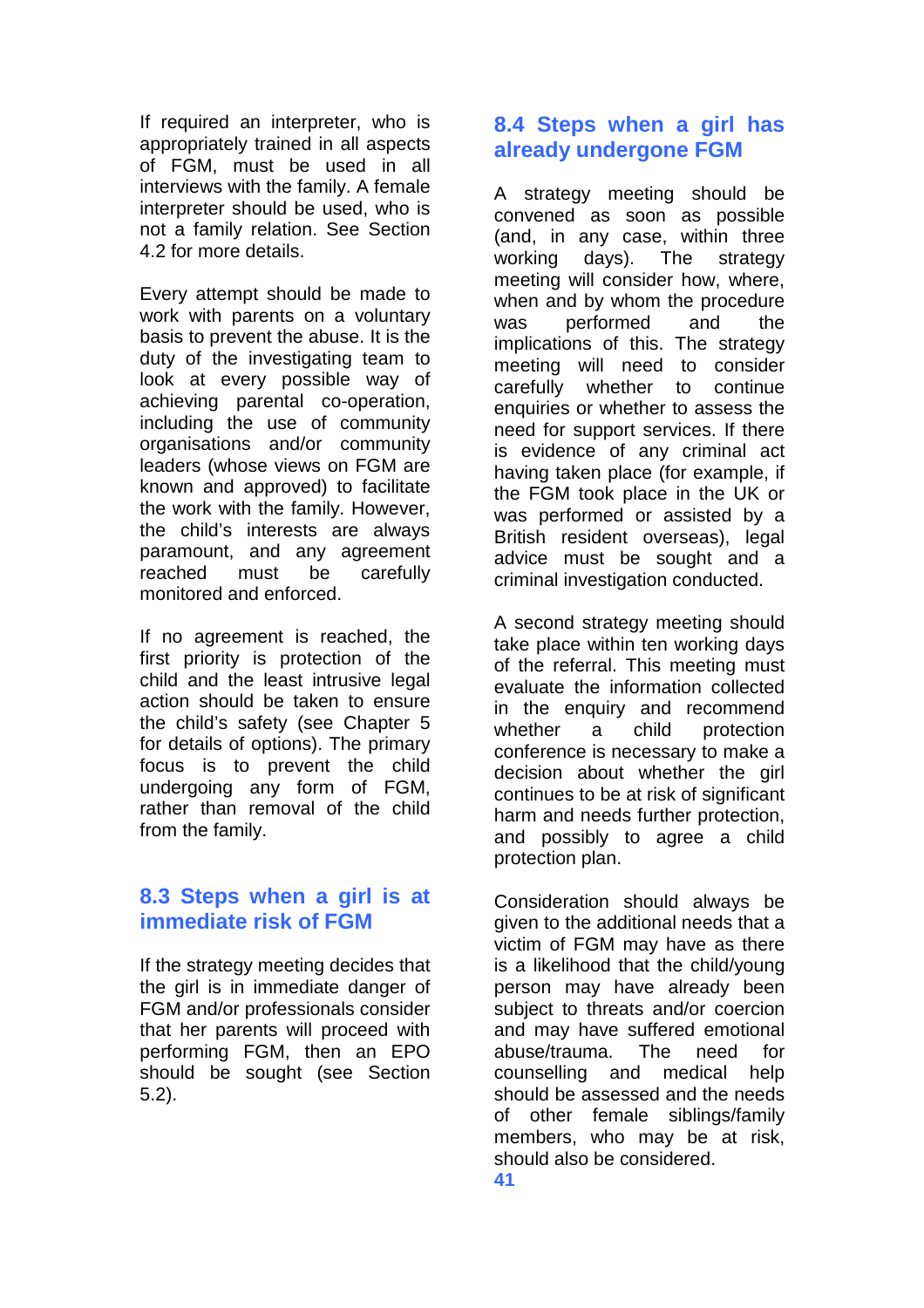## **CHAPTER NINE**

## **GUIDELINES FOR SCHOOLS, COLLEGES AND UNIVERSITIES**

## **9. 1 How staff can make a difference**

Girls who are threatened with or who have undergone FGM may withdraw from education, restricting their educational and personal development. They may feel unable to go against the wishes of their parents and consequently may suffer emotionally. Staff may become aware of a student because she appears anxious, depressed and emotionally withdrawn. They may be presented with a sudden decline in her attendance, performance, aspirations or motivation. There may be occasions when a student comes to school or college but then absents herself from lessons, possibly spending prolonged periods in the bathroom.

Students who fear they may be at risk of FGM often come to the attention of, or turn to, a teacher, lecturer or other member of staff before seeking help from the police or social services. Sometimes the student's friends report it to staff. Teachers, lecturers and other members of staff are in an ideal position to identify and respond to a victim's needs at an early stage.

Educational establishments should aim to create an 'open environment' where students feel comfortable and safe to discuss

the problems they are facing – an environment where FGM can be discussed openly, and where support and counselling are provided routinely. Students need to know that they will be listened to and their concerns taken seriously.

Schools, colleges and universities can create an 'open' and supportive environment by:

- circulating and displaying materials about FGM (see Appendix D for details);
- displaying relevant information, e.g. details of the NSPCC's Helpline and ChildLine services, the 24 hour Domestic and Sexual Violence Helpline and appropriate black and minority ethnic women's groups (see Appendix C for more information);
- ensuring that a private telephone is made available should students need to seek advice from the above organisations or other relevant groups discreetly;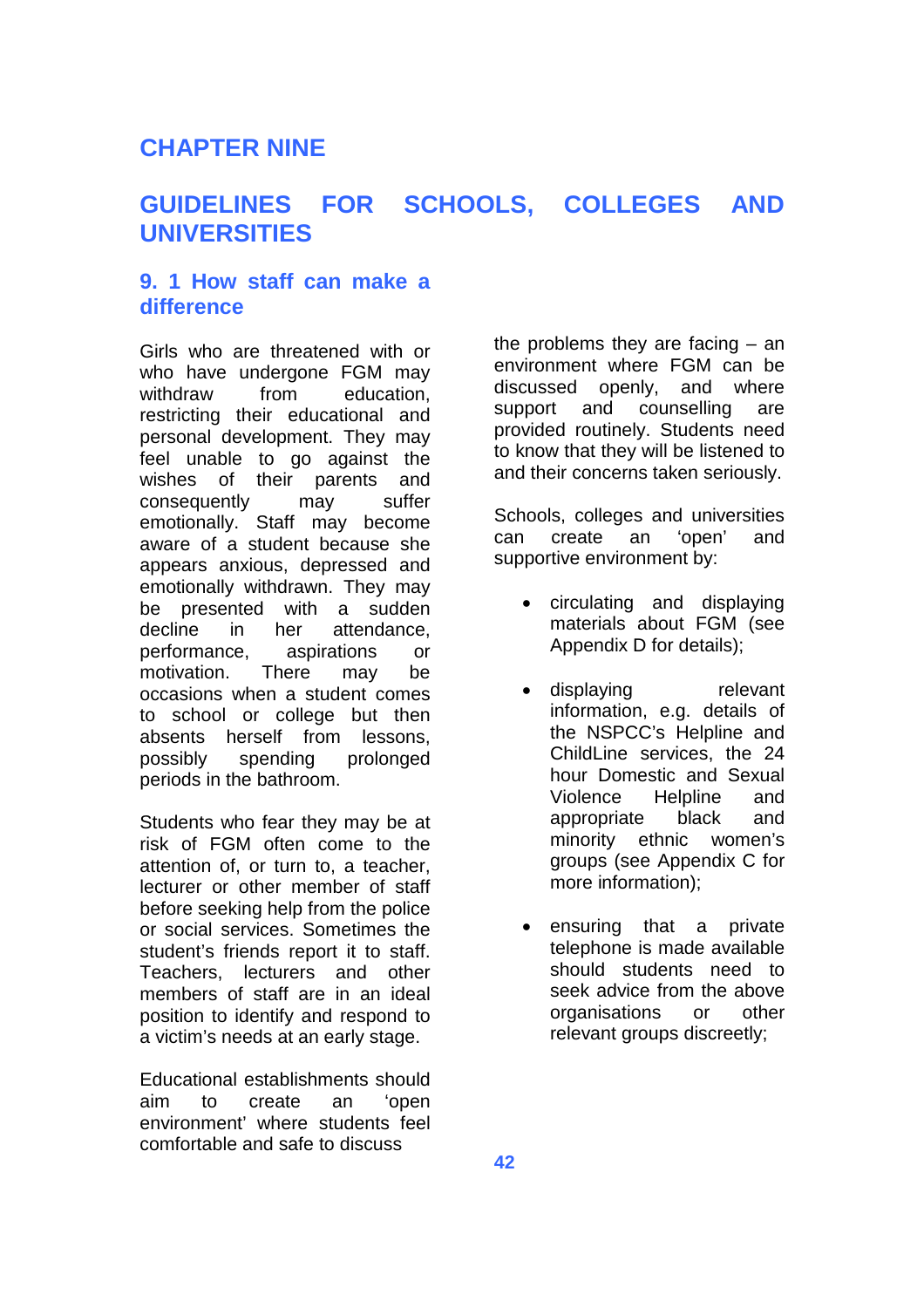- informing/raising awareness about issues around FGM with colleagues – as well as including appropriate training in continuing professional development;
- ensuring that the designated member of staff with responsibility for safeguarding children is well versed in the issues around FGM;
- referring students to an education welfare officer, a child protection lead, pastoral tutor, learning mentor or school counsellor, as appropriate;
- encouraging young people to access appropriate advice, information and support (see Appendix C);
- making materials such as books and DVDs available (see Appendix D);
- introducing FGM into the school curriculum within relevant classes, such as personal, social or health education.

## **9.2 What to do when you are concerned that a student may be at risk of, or has undergone, FGM**

Staff may be concerned about a student because they are exhibiting some of the signs described in Sections 3.1 and 3.2. Alternatively, a student may approach a member of staff

because she is concerned that she is at risk, or to disclose that she has undergone FGM. A student may also approach staff to voice concern in relation to another student whom she/he believes may be at risk of FGM. The member of staff should pass the concerns on to the teacher/welfare officer responsible for safeguarding as soon as the concerns are raised.

All efforts should be made to establish the full facts from the student at the earliest opportunity. Once the full facts have been established, a decision will be made on the level of response required. If there is an indication that the child or young person is at risk of FGM or has undergone FGM, or she has expressed fears of reprisals or violence, the information must be shared with both the police and HSC Children's Services.

Staff should:

- talk about FGM in a professional and sensitive manner, in line with Section 4.2;
- explain that FGM is illegal in the UK and that the student will be protected by the law;
- liaise with the designated teacher with responsibility for safeguarding children;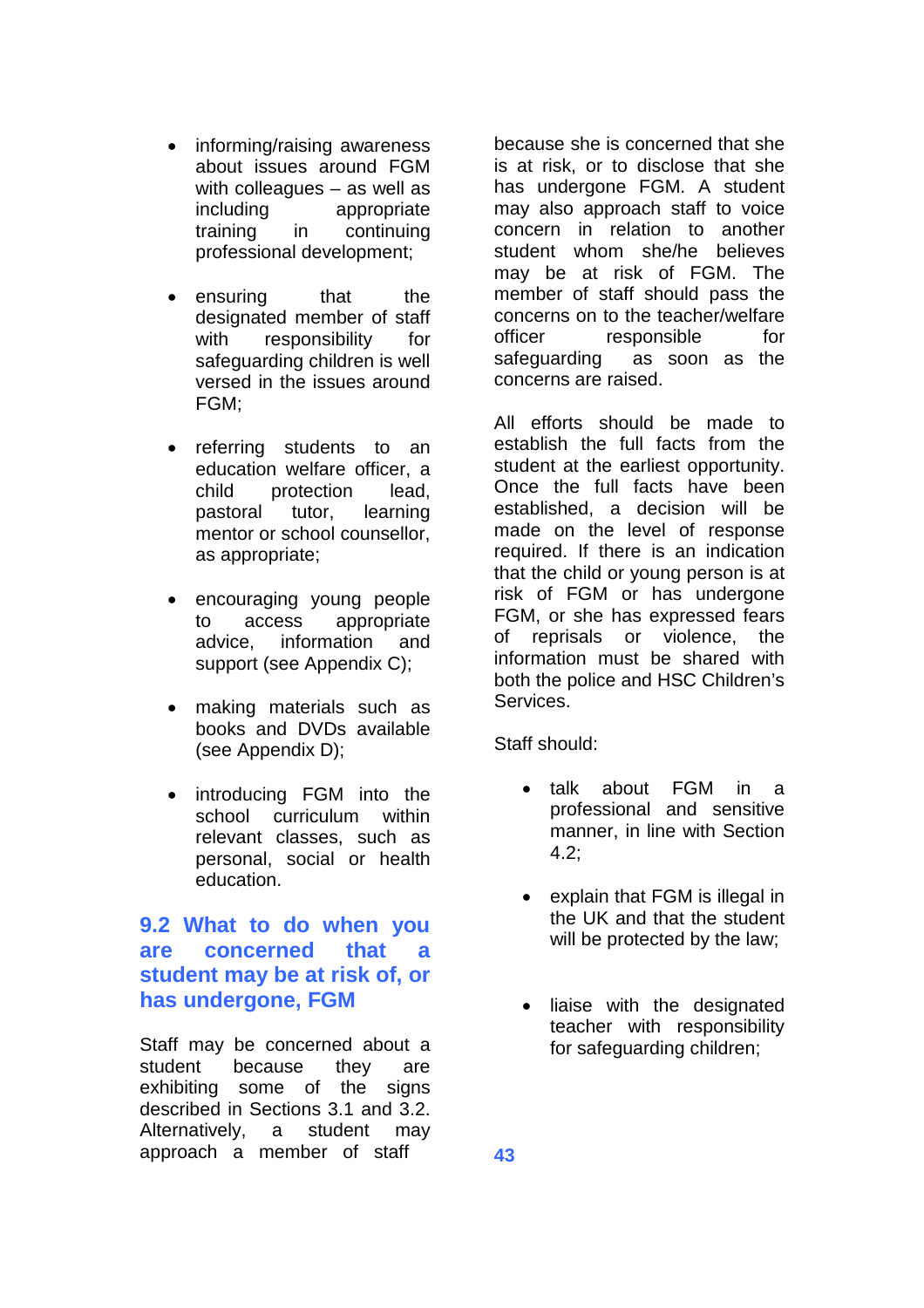- recognise and respect the student's wishes, where possible. However, child welfare must be paramount. FGM is child abuse and against the law. If a member of staff believes that the student is at risk of FGM, or has already undergone FGM, the police and HSC Children's Services must be informed even if this is against the student's wishes. If you do take action against the student's wishes, you must inform her of the reasons why and maintain a record of this decision and the rationale for it;
- activate local safeguarding procedures and local protocols for multi-agency liaison with the police and children's or adults' social care;
- ensure that the student is informed of the immediate and long-term health consequences of FGM to encourage her to seek and accept medical assistance;
- refer the student, with her consent, to appropriate medical help, counselling and local and national support groups (see Appendix C for details);
- ensure that safeguarding and protection is considered for any female family members.

Staff should not:

- decide that it is not their responsibility to follow up the allegation;
- treat such allegations merely as a domestic issue;
- ignore what the student has told them or dismiss out of hand the need for immediate protection;
- approach the student's family or those with influence within the community, in advance of any enquiries by the police. adult or children's social services. either by telephone or letter.

It is not the role of teachers, lecturers and staff to investigate allegations of abuse of a student and therefore, if the student is under 18 years, all referrals should be made in accordance with the relevant safeguarding children guidance. These referrals will usually be to HSC Children's Services or the police.

Remember:

 the student may not wish to be referred to a social worker, police officer or a guidance/ pastoral/ head teacher from her own community.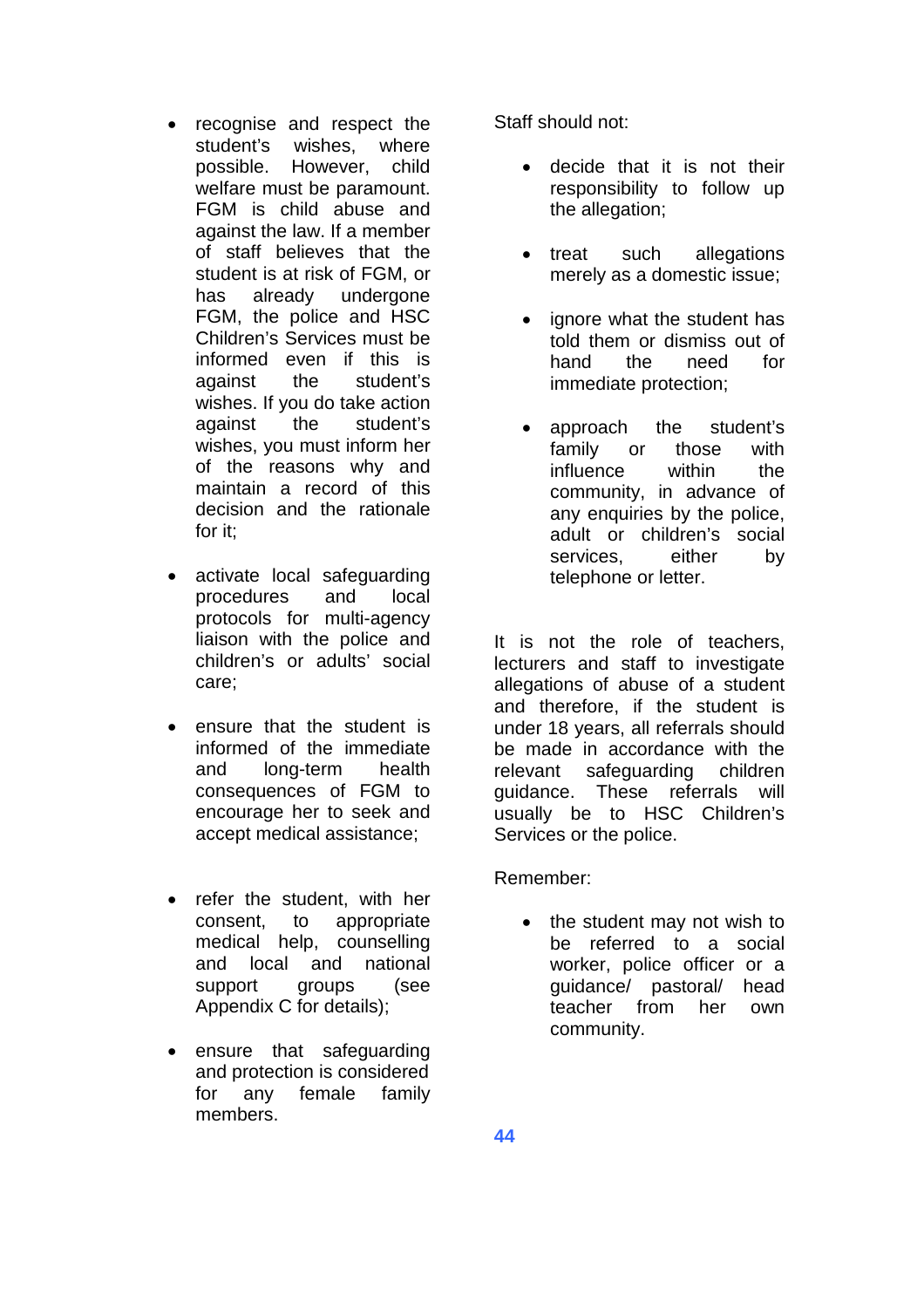- consult other professionals, particularly an experienced manager/colleague or the local Police Protection Unit.
- speaking to the student's parents about the action you are taking may place the student at risk of emotional and/or physical harm. Therefore, do not approach the family as they may deny the allegations, feign co-operation, expedite any travel arrangements and hasten their plans to carry out the procedure.

## **9.3 What to do when a student stops attending school**

If a teacher, lecturer or other member of staff suspects that a student has been removed from, or prevented from, attending education as a result of FGM, a referral should be made to the local social services and the police.

Staff may consider speaking to the student's friends to gather information – although they should not reveal that FGM is suspected, as this may get back to the family which may hasten any plans to perform the procedure.

Remember:

• there may be occasions when an education welfare officer or teacher visits the family in the UK to find out why the student is not attending school or college. The family may tell the teacher that the student is being educated overseas. Sometimes, the family may suggest that the teacher speaks to the student on the telephone.

• if this occurs, the teacher should refuse to speak on the telephone and (if the student is a British national) insist that the student is presented at the nearest British Embassy or High Commission. There have been occasions when students have not been able to talk freely over the telephone or a different individual has spoken to the teacher.

Staff should not:

- remove the student from the school register without first making enquiries and/or referring the case to the police and local social services; or
- dismiss the student as taking unauthorised absence.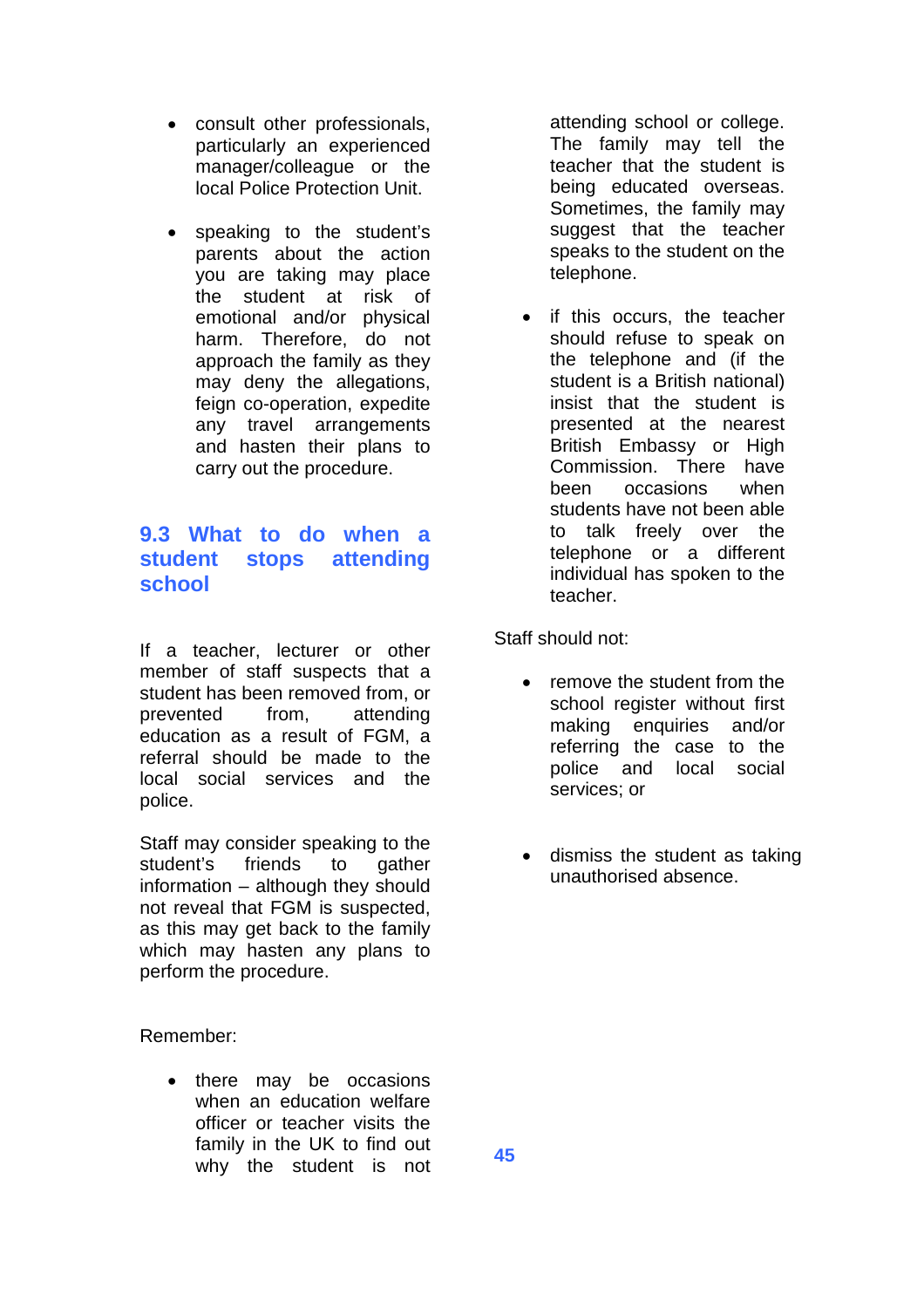## **CHAPTER TEN**

## **REDUCING THE PREVALENCE OF FGM**

Wherever possible, all professionals should actively seek and support ways to reduce the prevalence of FGM in practising communities in the UK. This is not a straightforward process as cultural practices, such as FGM, have been ingrained for many generations, and require extensive work to change attitudes in order to address the issues thoroughly and effectively.

## **10.1 The role of Safeguarding Board for Northern Ireland**

The Safeguarding Board oversees how agencies and organisations work and work together to ensure the safeguarding and the promotion of the welfare of children. In particular, it seeks to ensure that relevant agencies work in an inclusive, co-ordinated and consistent way to identify and prevent maltreatment or the impairment of a child's health or development. It has, therefore, a crucial role to play with regard to FGM and the drive to eliminate the practice.

## **10.2 Professional learning requirements**

Raising awareness about the socio-cultural, ethical/egal, sexual health and clinical care implications involved in FGM is essential. Education and training must be provided for all health and social care professionals who may

work with affected women and girls and with their families. It is also important to consider the issues of ethnicity, custom, culture and religion in a sensitive manner.

Single agency, inter-agency and inter-disciplinary training will help to ensure that staff who have responsibility for child protection work are acquainted with child protection procedures in relation to FGM and are confident working with preventative programmes relating to FGM.

It is recommended that FGM should be a part of all staff training on safeguarding. Any programme of training around FGM should include the following:

- Overview of FGM (what it is, when and where it is performed).
- Socio-cultural context. including the perception of FGM as a religious obligation.
- Facts and figures.
- UK FGM and child protection law.
- FGM complications.
- Safeguarding children principles to follow when FGM is suspected or has been performed.

**46**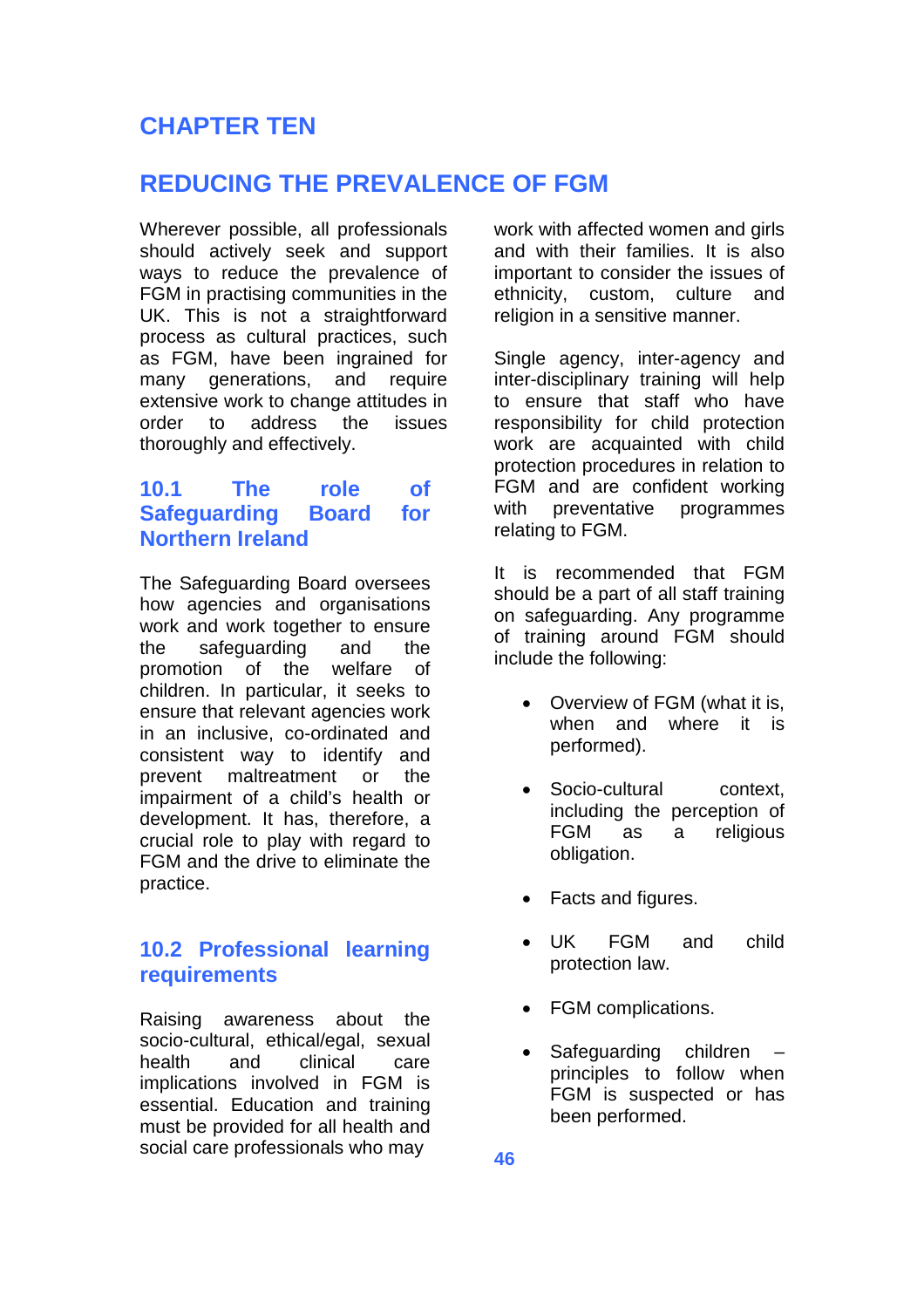Roles of different professionals.

See Appendix D for details of materials available to professionals.

## **10.3 Working with communities to eliminate FGM**

So-called cultural practices, such as FGM, can be deeply embedded in communities and so working towards their abandonment must be a 'bottom-up', community-led approach.

When dealing with individual cases, professionals should explore ways of resolving problems about the continuation of this practice in ways that involve individuals and families with their full participation. Education of male partners, families and community leaders can also be key to reducing the number of girls and women who suffer in the future. All community members should be encouraged to report any suspected cases of FGM, and the various anonymous means for doing this (see Appendix C) should be highlighted for those unwilling to provide their details to the authorities.

All professionals are encouraged to actively consider how best this could be done as part of existing work and engagement with practising communities, and how new initiatives could be established.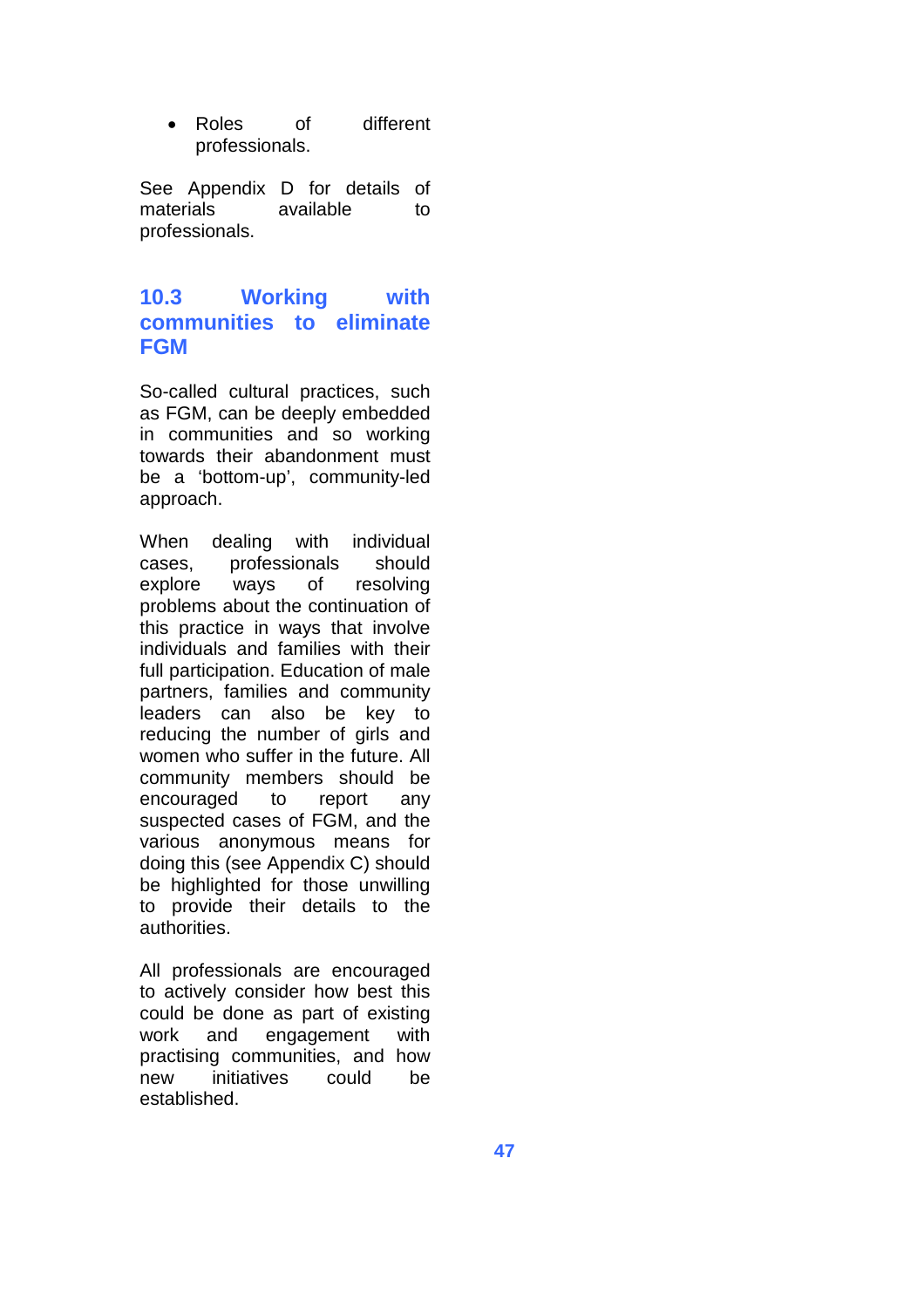## **APPENDIX A**

## **GLOSSARY OF TERMS USED**

### **Adult**

'Adult' means a person aged 18 years or over.

### **Girl, child, children and young people**

'girl'/ 'child' means a person who has not reached her 18th birthday. This includes young people aged 16 and 17 who are living independently. Their status and entitlement to services and protection under the Children (Northern Ireland) Order 1995 is not altered by the fact that they are living independently.

#### **Child abuse and neglect**

Throughout this document, the recognised categories of maltreatment as set out in *Cooperating to Safeguard Children (2003)* and the *Regional Child Protection Policy and Procedures (2005)* have been used.

These are:

- physical abuse
- emotional abuse
- sexual abuse
- neglect

#### **Child in need**

Children who are defined as being 'in need' under Article 17 of the Children (Northern Ireland) Order 1995 are those who are unlikely to achieve or maintain, or to have the opportunity of achieving or

maintaining, a reasonable standard of health or development, or whose health or development will be significantly impaired, without the provision of services, plus those who are disabled. The authorities and other bodies have a duty to safeguard and promote the welfare of children in need.

#### **Deinfibulation**

See 'Infibulation'.

#### **Domestic violence**

The government defines domestic violence as: "threatening behaviour, violence or abuse (psychological, physical, verbal, sexual, financial or emotional) inflicted on one person by another where they are or have been intimate partners or family members, irrespective of gender or sexual orientation."<sup>[15](#page-51-0)</sup>

This includes issues of particular concern to black and minority ethnic (BME) communities such as so called 'honour-based violence', **female genital mutilation** (FGM) and forced marriage."

#### **Forced marriage**

A forced marriage is a marriage in which one or both spouses do not (or, in the case of some adults with learning or physical disabilities, cannot) consent to the marriage and duress is involved. Duress can include physical, psychological,

<span id="page-51-0"></span> $15$  The definition of domestic violence is under review and may be amended.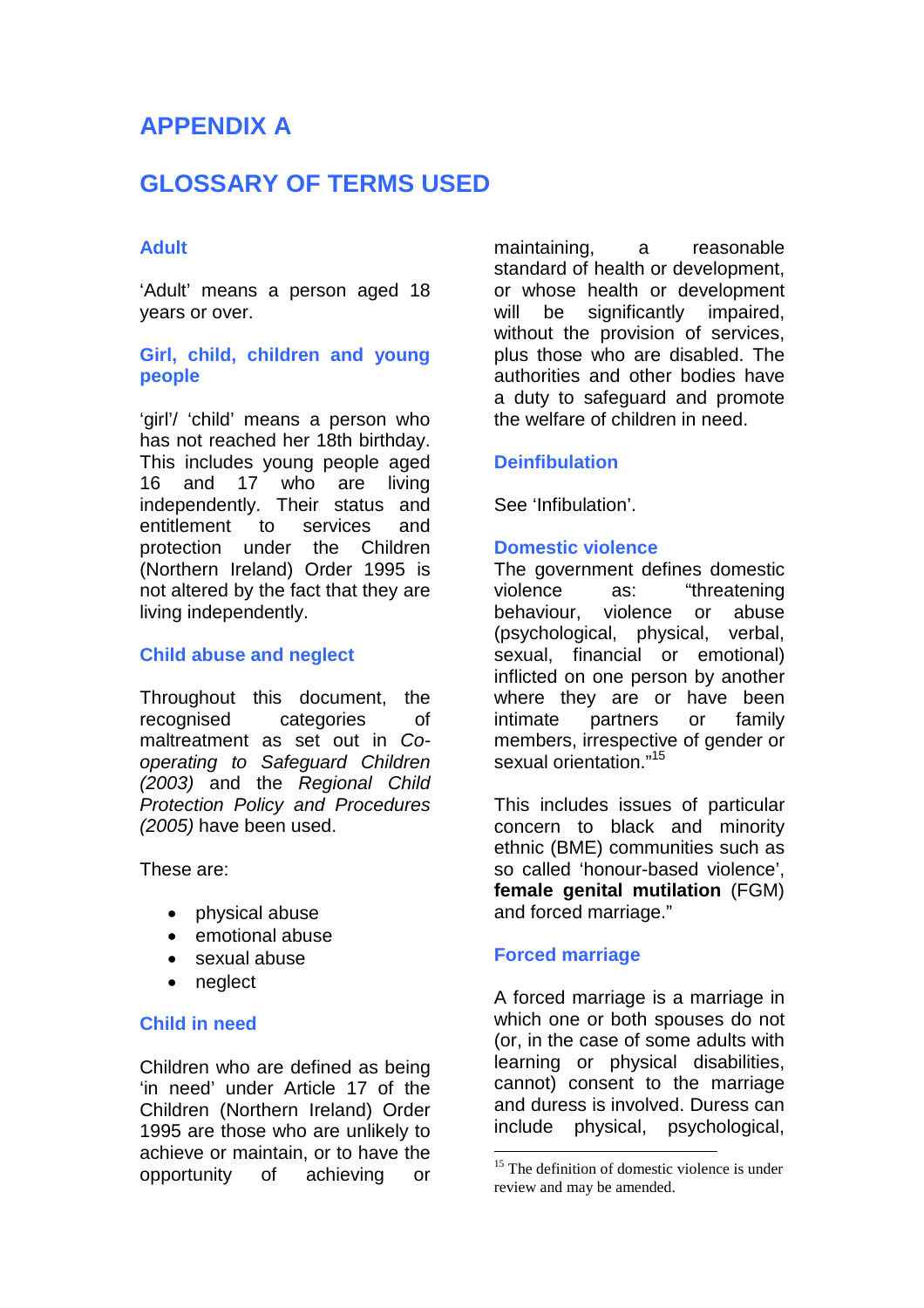financial, sexual and emotional pressure.

### **Infibulation**

**Infibulation** (Type 3 FGM) is the narrowing of the vaginal opening through the creation of a covering seal. The seal is formed by cutting and repositioning the inner, or outer, labia. **Deinfibulation** is the procedure to 're-open' a vaginal opening. **Reinfibulation** (also known as re-suturing) is the procedure to narrow a vaginal opening after it has been deinfibulated for childbirth, for example. Reinfibuatlion is illegal in the UK – see Section 6.7.

### **Reinfibulation or re-suturing**

See 'Infibulation'.

### **Significant harm**

The Children (Northern Ireland) Order 1995 introduced the concept of 'significant harm' as the threshold that justifies compulsory intervention in family life in the best interests of children and young people. It places a duty on authorities to make enquiries, with a view to deciding whether they should take action to safeguard or promote the welfare of a child who is suffering, or likely to suffer, significant harm.

**UNOCINI** – Understanding the Needs of Children in Northern Ireland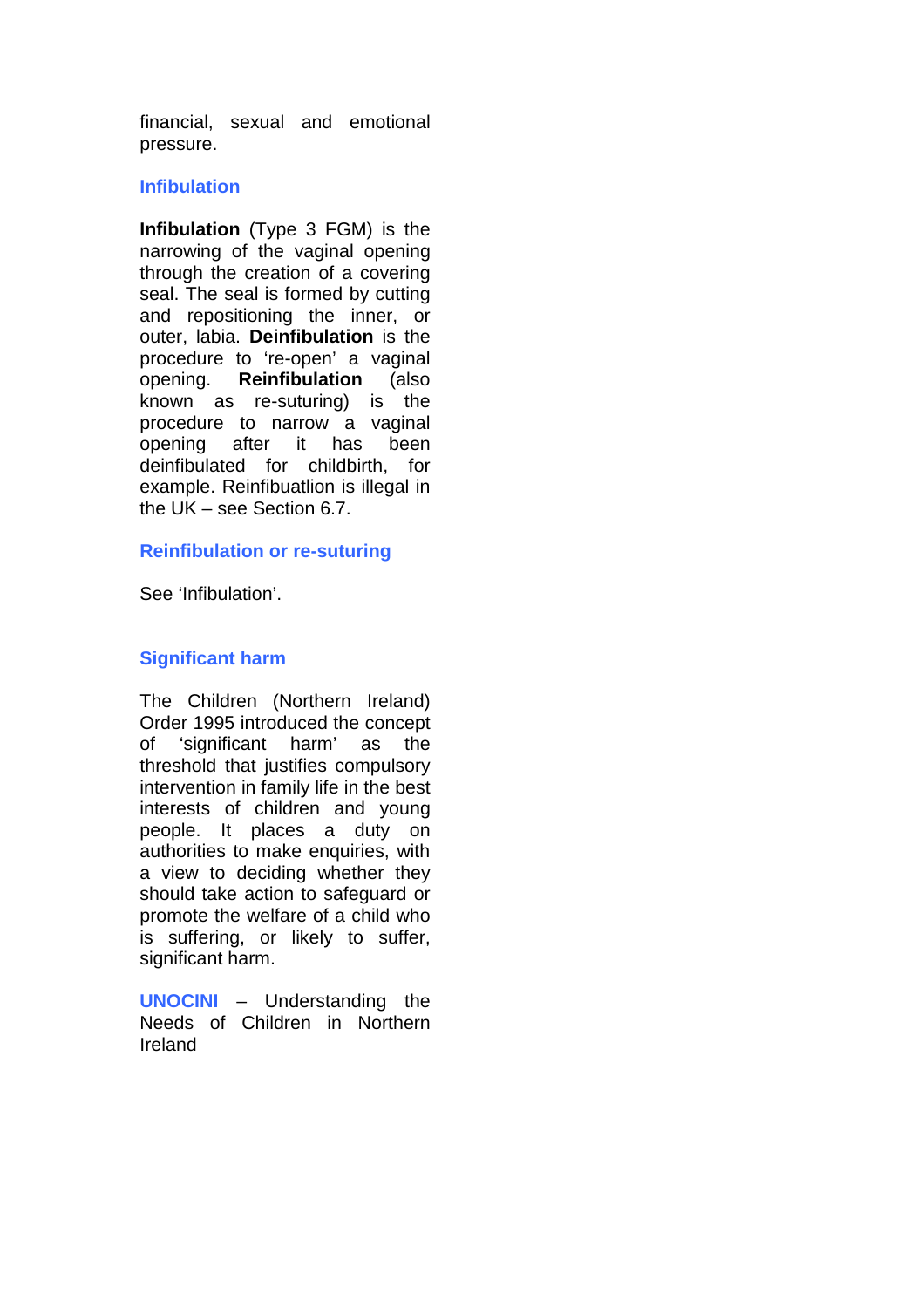# **APPENDIX B**

# **TERMS USED FOR FGM IN OTHER LANGUAGES**

| <b>COUNTRY</b>                    | <b>TERM USED FOR FGM</b>                                             | <b>LANGUAGE USED</b>                                     |
|-----------------------------------|----------------------------------------------------------------------|----------------------------------------------------------|
|                                   |                                                                      |                                                          |
| CHAD - the Ngama<br>Sara subgroup | <b>Bagne</b><br>Gadja                                                | Mandinka<br>Mandinka<br>Mandinka                         |
| <b>GAMBIA</b>                     | <b>Niaka</b><br>Kuyango<br>Musolula Karoola                          |                                                          |
| <b>GUINEA-BISSAU</b>              | Fanadu di Mindjer                                                    | Kriolu                                                   |
| <b>EGYPT</b>                      | Thara<br>Khitan<br>Khifad                                            | Arabic<br>Arabic<br>Arabic                               |
| <b>ETHIOPIA</b>                   | Megrez<br>Absum                                                      | Amharic<br>Harrari                                       |
| <b>ERITREA</b>                    | Mekhnishab                                                           | Tigregna                                                 |
| <b>IRAN</b>                       | Xatna                                                                | Farsi                                                    |
| <b>KENYA</b>                      | Kutairi<br>Kutairi was ichana                                        | Swahili<br>Swahili                                       |
| <b>NIGERIA</b>                    | Ibi/Ugwu<br>didabe fun omobirin/<br>ila kiko fun omobirin            | Igbo<br>Yoruba                                           |
| <b>SIERRA LEONE</b>               | Sunna<br><b>Bondo</b><br>Bondo/Sonde<br><b>Bondo</b><br><b>Bondo</b> | Soussou<br><b>Temenee</b><br>Mendee<br>Mandinka<br>Limba |
| <b>SOMALIA</b>                    | Gudiniin<br>Halalays<br>Qodiin                                       | Somali<br>Somali<br>Somali                               |
| <b>SUDAN</b>                      | Khifad<br>Tahoor                                                     | Arabic<br>Arabic                                         |
| <b>TURKEY</b>                     | Kadin Sunneti                                                        | Turkish                                                  |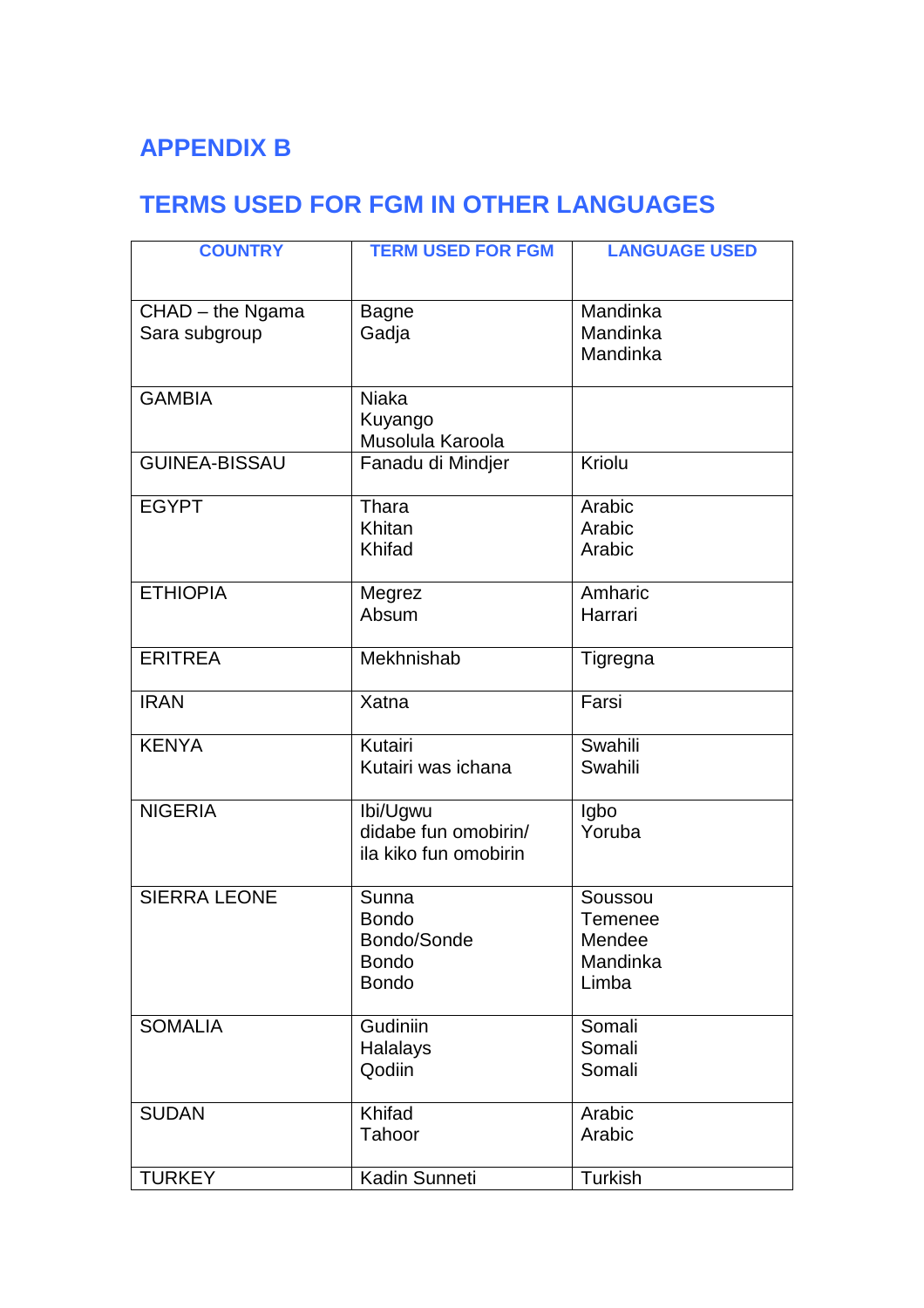# **APPENDIX C**

## **RELEVANT ORGANISATIONS**

## **Northern Ireland Health and Social Care (HSC) Trusts - Gateway Services for Children's Social Work**

## **Belfast HSC Trust Telephone (for referral) 028 9050 7000**

**Areas** Greater Belfast area

**Further Contact Details (for ongoing professional liaison)**

**Greater Belfast Gateway Team** 414 Ormeau Road Belfast, BT7 3HY **Website** <http://www.belfasttrust.hscni.net/>

**Out of Hours Emergency Service (after 5pm each evening at weekends, and public/bank holidays)** 028 90565444

## **SouthEastern HSC Trust Telephone (for referral) 0300 1000 300**

**Areas** Lisburn, Dunmurry, Moira, Hillsborough, Bangor, Newtownards, Ards Peninsula, Comber, Downpatrick, Newcastle and Ballynahinch

**Further Contact Details (for ongoing professional liaison)**

#### **Greater Lisburn Gateway Team**

Stewartstown Road Health Centre 212 Stewartstown Road Dunmurry Belfast, BT17 0FG Tel: 028 90602705 Fax: 028 90629827

#### **North Down Gateway Team**

James Street Newtownards, BT23 4EP Tel: 028 91818518 Fax: 028 90564830

#### **Down Gateway Team**

Children's Services 81 Market Street Downpatrick, BT30 6LZ Tel: 028 44613511 Fax: 028 44615734

**Website** <http://www.setrust.hscni.net/>

**Out of Hours Emergency Service (after 5pm each evening at weekends, and public/bank holidays)** 028 90565444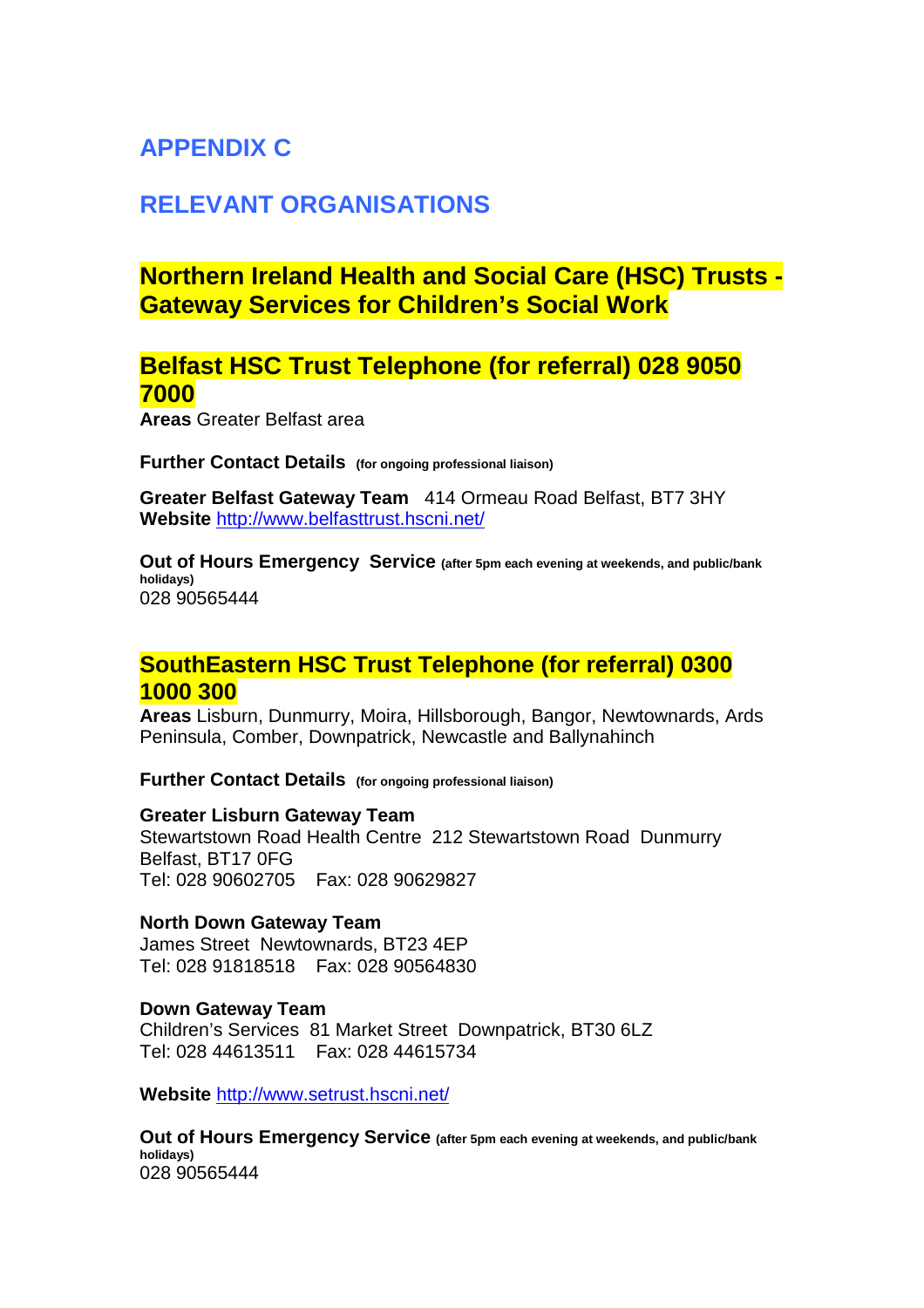## **Northern HSC Trust Telephone (for referral) 0300 1234 333**

**Areas** Antrim, Carrickfergus, Newtownabbey, Larne, Ballymena, Cookstown, Magherafelt, Ballycastle, Ballymoney, Portrush and Coleraine

**Further Contact Details (for ongoing professional liaison)**

#### **Central Gateway Team**

Unit 5A, Toome Business Park Hillhead Road Toomebridge, BT41 3SF Tel: 028 7965 1020 Fax: 028 7965 1036

#### **South Eastern Gateway Team**

The Beeches 76 Avondale Drive Ballyclare, BT39 9DB Tel: 028 93340165 Fax: 028 9334 2531

#### **Northern Gateway Team**

Coleraine Child Care Team 7A Castlerock Road Coleraine, BT51 3HP Tel: 028 7032 5462 Fax: 028 7035 7614

**Website** <http://www.northerntrust.hscni.net/>

**Out of Hours Emergency Service (after 5pm each evening at weekends, and public/bank holidays)** 028 94468833

## **Southern HSC Trust Telephone (for referral) 0800 7837 745**

**Areas** Craigavon, Banbridge, Dromore, Lurgan, Portadown, Gilford, Armagh, Coalisland, Dungannon, Fivemiletown, Markethill, Moy, Tandragee, Ballygawley, Newry City, Bessbrook, Annalong, Rathfriland, Warrenpoint, Crossmaglen, Kilkeel, Newtownhamilton

#### **Further Contact Details (for ongoing professional liaison)**

### **Craigavon/Banbridge Gateway Team**

Brownlow H&SS Centre 1 Legahory Centre Craigavon , BT65 5BE Tel: 028 38343011 Fax: 028 38324366

### **Newry/Mourne Gateway Team**

Dromalane House Dromalane Road Newry, BT35 8AP Tel: 028 30825000 Option 1 Fax: 028 30825016

#### **Armagh /Dungannon Gateway Team**

E Floor South Tyrone Hospital Carland Road Dungannon, BT71 4AU Tel: 028 87713506 Fax: 028 87713671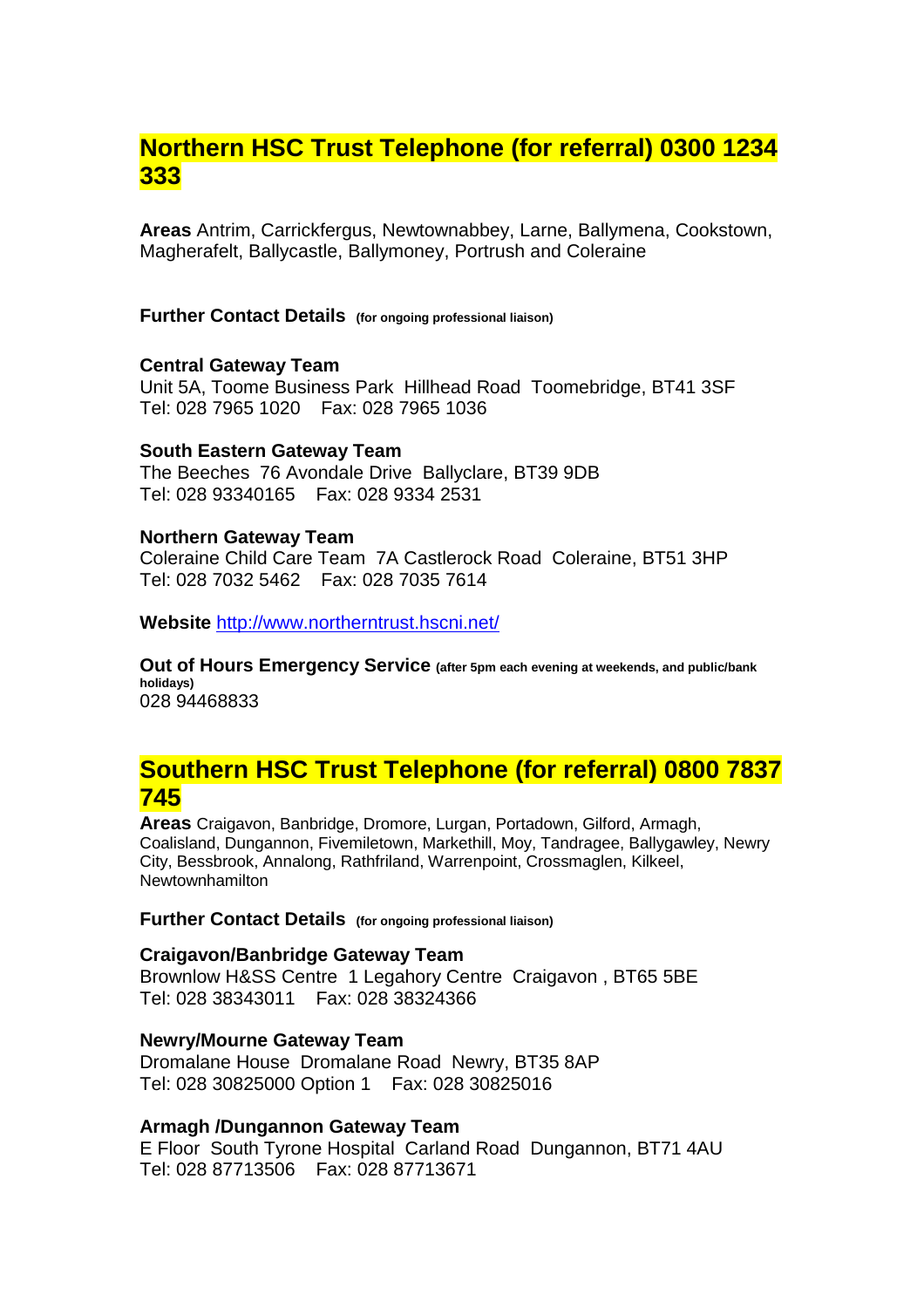#### **Central Gateway Team**

Gosford Place The Mall West Armagh, BT61 9AR Tel: 028 37415285 Fax: 028 37522544

**Website** <http://www.southerntrust.hscni.net/>

**Out of Hours Emergency Service (after 5pm each evening at weekends, and public/bank holidays)** 028 38334444

## **Western HSC Trust Telephone (for referral) 028 7131 4090**

**Areas** Derry, Limavady, Strabane, Omagh and Enniskillen

**Further Contact Details (for ongoing professional liaison)**

#### **Derry Gateway Team** Whitehill, 106 Irish Street Derry, BT47 2ND Tel: 028 71314090 Fax: 028 71314091

**Omagh Gateway Team** Tyrone and Fermanagh Hospital 1 Donaghanie Road Omagh, BT79 ONS Tel: 028 66344103 Fax: n/a

### **Enniskillen Gateway Team**

2 Coleshill Road Enniskillen BT747HG Tel: 028 66344103 Fax: n/a

**Website** <http://www.westerntrust.hscni.net/>

**Out of Hours Emergency Service (after 5pm each evening at weekends, and public/bank holidays)** 028 71345171

**Police Service of Northern Ireland**

Domestic Abuse Officers are available in all districts 0845 600 8000

### **Helplines**

**ChildLine** 24-hour Helpline for children: 0800 1111 [www.childline.org.uk](http://www.childline.org.uk/)

National Society for the Prevention of Cruelty to Children (NSPCC) Helpline Free phone 0808 800 5000 [help@nspcc.org.uk](mailto:help@nspcc.org.uk)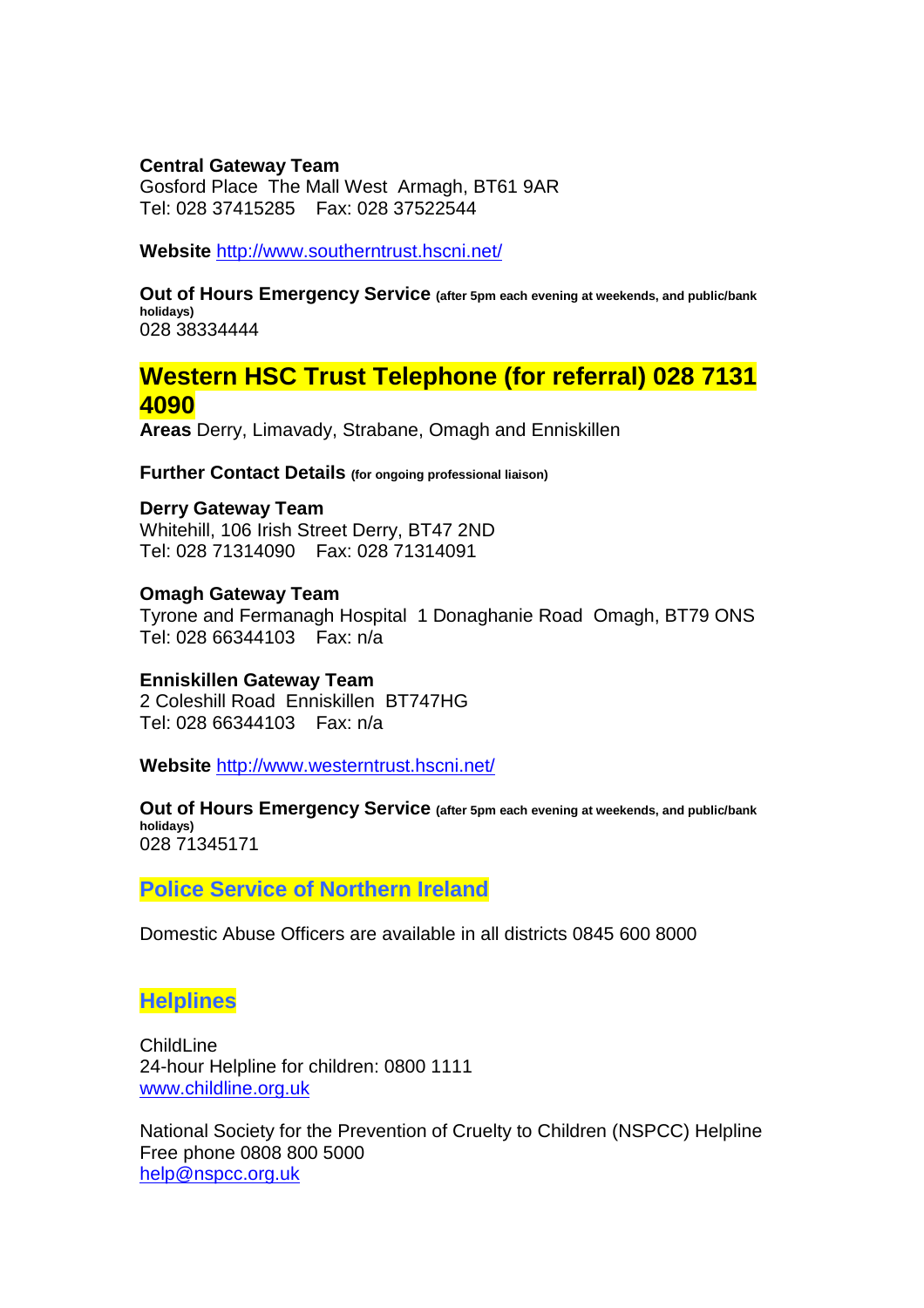NSPCC Helpline, Weston House, 42 Curtain Road, London, EC2A 3NH

NSPCC British Sign Language Helpline for deaf or hard-of-hearing callers ISDN videophone: 020 8463 1148 Webcam: nspcc.signvideo.tv (available Monday – Friday, 9am – 5pm, in English language only) Text: 0800 056 0566

NSPCC FGM helpline: 0800 0283550 (this helpline is available to both adults and children).

E'mails can be sent to fgmhelpline@nspcc.org.uk

24 Hour Domestic & Sexual Violence Helpline Call: 0808 802 1414 Email Support: [24hrsupport@dvhelpline.org](mailto:24hrsupport@dvhelpline.org) Text support to 07797 805 839

Freephone from all landlines and mobiles. Translation service available.

Black Association of Women Step Out (BAWSO) 02920 644633 24-hour Helpline: 0800 731 8147 [www.bawso.org.uk](http://www.bawso.org.uk/)

**UK Government**

Foreign and Commonwealth Office**:** [www.fco.gov.uk/fgm](http://www.fco.gov.uk/fgm)

**Other organisations**

Children's Law Centre: 028 90 245704

[info@childrenslawcentre.org](mailto:info@childrenslawcentre.org)

<http://childrenslawcentre.org/>

Northern Ireland Commissioner for Children and Young People: 028 9031 161

[info@niccy.org](mailto:info@niccy.org)

[http://www.niccy.org](http://www.niccy.org/)

Northern Ireland Council for Ethnic Minorities: 028 9023 8645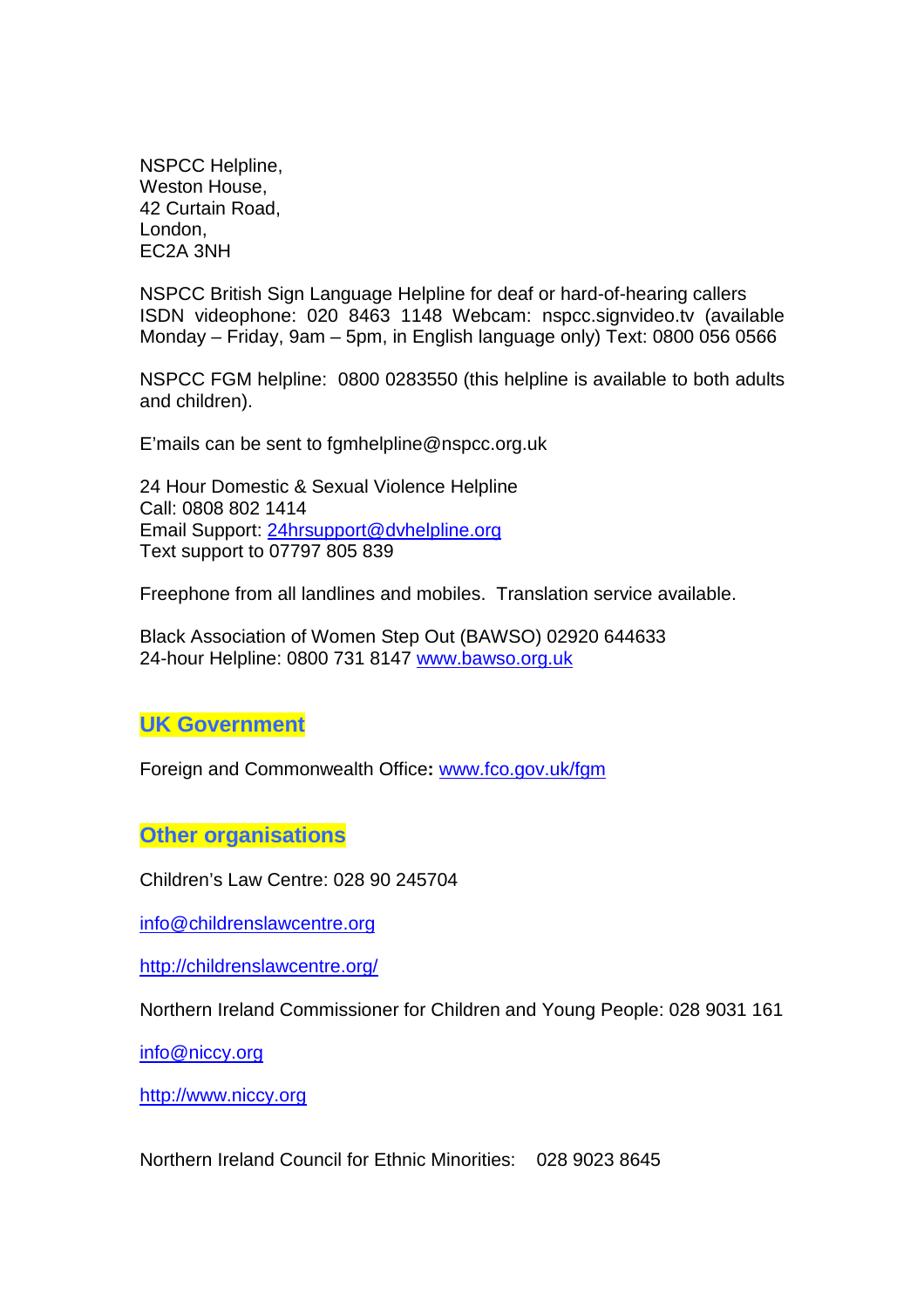<http://www.nicem.org.uk/>

Women's Aid Federation Northern Ireland: 028 9024 9041

24 Hour Domestic & Sexual Violence Helpline Call: 0808 802 1414 Email Support: [24hrsupport@dvhelpline.org](mailto:24hrsupport@dvhelpline.org) Text support to 07797 805 839

Local Women's Aid Advice Centres

- Antrim, Ballymena, Carrickfergus, Larne and Newtownabbey 028 2563 2163
- Belfast and Lisburn 028 9066 6049
- Causeway 028 7035 6573
- Mid Ulster 028 8676 9300
- Fermanagh 028 6632 8898
- Foyle 028 7128 0060
- Armagh/Down 028 3025 0765
- North Down and Ards 028 9127 3196
- Omagh 028 8224 1414

Victim Support

[www.victimsupportni.co.uk](http://www.victimsupportni.co.uk/)

Agency for Culture and Change Management UK (ACCM UK): [info@accmuk.com](mailto:info@accmuk.com)

Agency for Cultural Change and Management – Sheffield: [www.accmsheffield.org](http://www.accmsheffield.org/)

Birmingham Against FGM: 0121 303 8200

cypfcomms@birmingham.gov.uk

Bristol FGM Network: [www.bristol.nhs.uk/Patients/BCH/default.asp](http://www.bristol.nhs.uk/Patients/BCH/default.asp)

Council for Ethnic Minority Communities & FGM Northamptonshire: [www.fgmnorthamptonshire.btik.com](http://www.fgmnorthamptonshire.btik.com/)

Equality Now: 020 7839 5456 [www.equalitynow.org](http://www.equalitynow.org/)

FGM National Clinical Group: [www.fgmnationalgroup.org/index.htm](http://www.fgmnationalgroup.org/index.htm)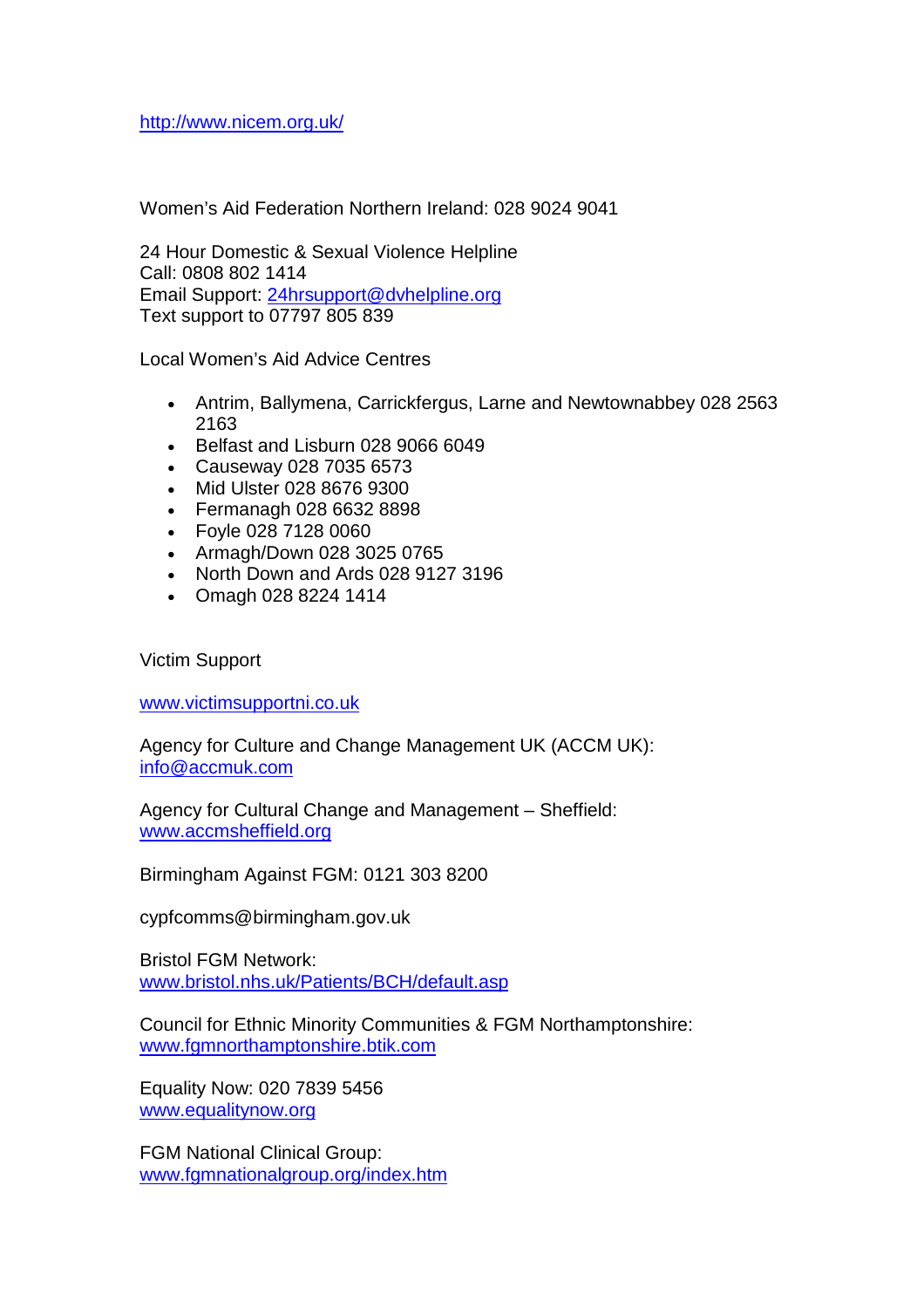Foundation for Women's Health Research & Development (FORWARD): 020 8960 4000

[www.forwarduk.org.uk](http://www.forwarduk.org.uk/)

Iranian and Kurdish Women's Rights Organisation (IKWRO): 020 7920 6460 [www.ikwro.org.uk](http://www.ikwro.org.uk/)

London Black Women's Health and Family Support: [www.bwhafs.com](http://www.bwhafs.com/)

Manor Gardens Health Advocacy Project, North London: 020 7281 7694

[www.manorgardenscentre.org](http://www.manorgardenscentre.org/)

Teesside African Health Community:

[www.tahc.co.uk](http://www.tahc.co.uk/)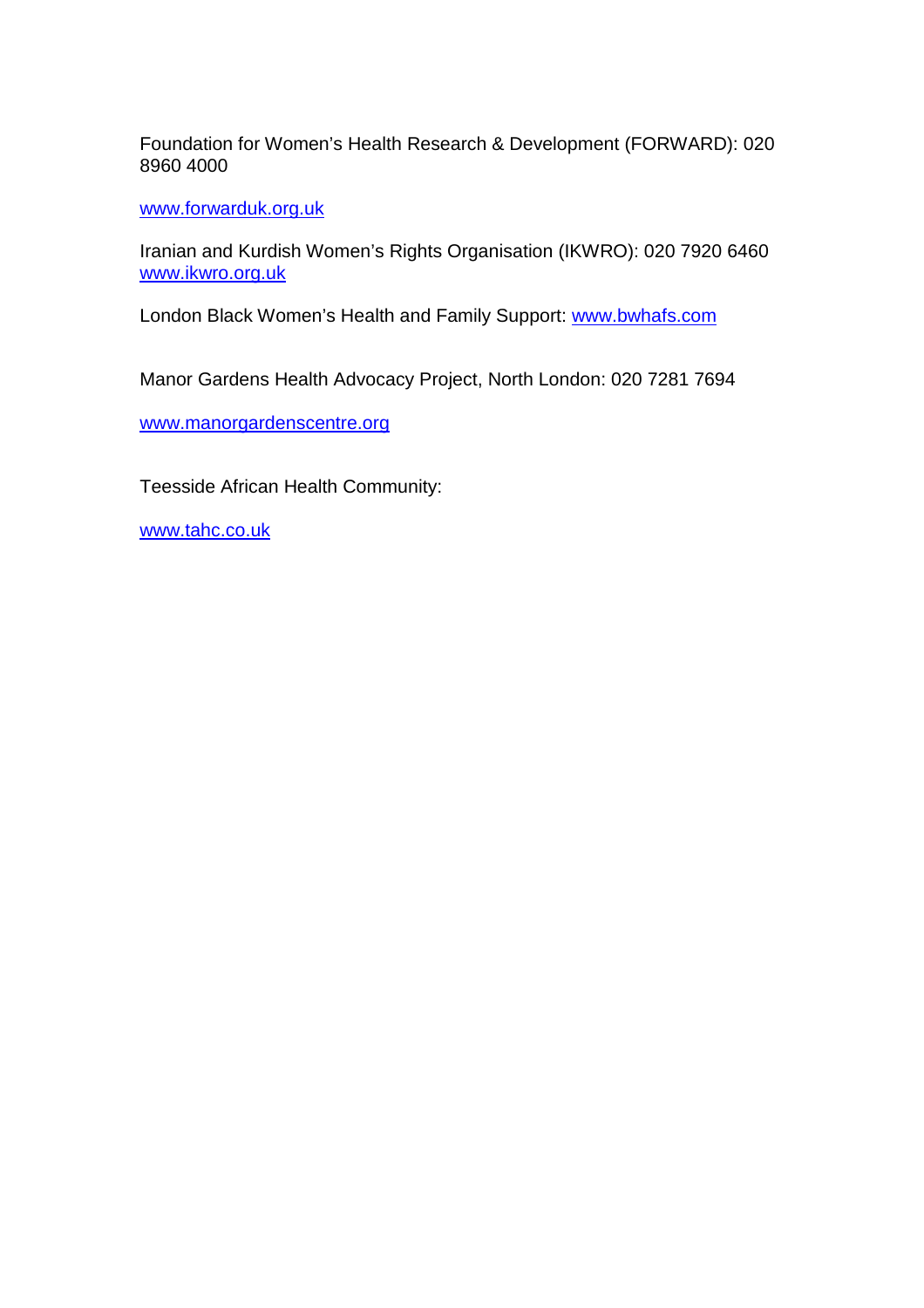# **APPENDIX D**

## **MATERIALS AVAILABLE ABOUT FGM**

### **Guidance and guidelines for Professionals**

The following list is not intended to be an exhaustive list of all applicable publications. Professionals should consult the relevant professional bodies and agencies for the up-to-date guidance.

 *Association of Chief Police Officers Guidance on Investigating Child Abuse and Safeguarding Children (2nd Edition)*

[www.ceop.police.uk/Documents/ACPOGuidance2009.pdf](http://www.ceop.police.uk/Documents/ACPOGuidance2009.pdf)

• National Police Improvement Agency on behalf of the Association of Chief Police Officers (2010) *Guidance on the Management of Police Information*.

[www.acpo.police.uk/documents/information/2010/201004/INFMOP101.pdf](http://www.acpo.police.uk/documents/?information/2010/201004/INFMOP101.pdf)

DHSSPS: *Co-operating to Safeguard Children (2003)*

[https://www.health-ni.gov.uk/publications/co-operating-safeguard-children](https://www.health-ni.gov.uk/publications/co-operating-safeguard-children-and-young-people-northern-ireland)[and-young-people-northern-ireland](https://www.health-ni.gov.uk/publications/co-operating-safeguard-children-and-young-people-northern-ireland)

 Regional Child Protection Committee: *Regional Child Protection Policy and Procedures (2005)*

[https://www.health](https://www.health-ni.gov.uk/sites/default/files/publications/dhssps/acpcregionalstrategy.pdf)[n](https://www.health-ni.gov.uk/sites/default/files/publications/dhssps/acpcregionalstrategy.pdf)i.gov.uk/sites/default/files/publications/dhssps/acpcregionalstrategy.pd f

 British Medical Association (2006) *Female Genital Mutilation – Caring for Patients and Child Protection*

[http://bma.org.uk](http://bma.org.uk/)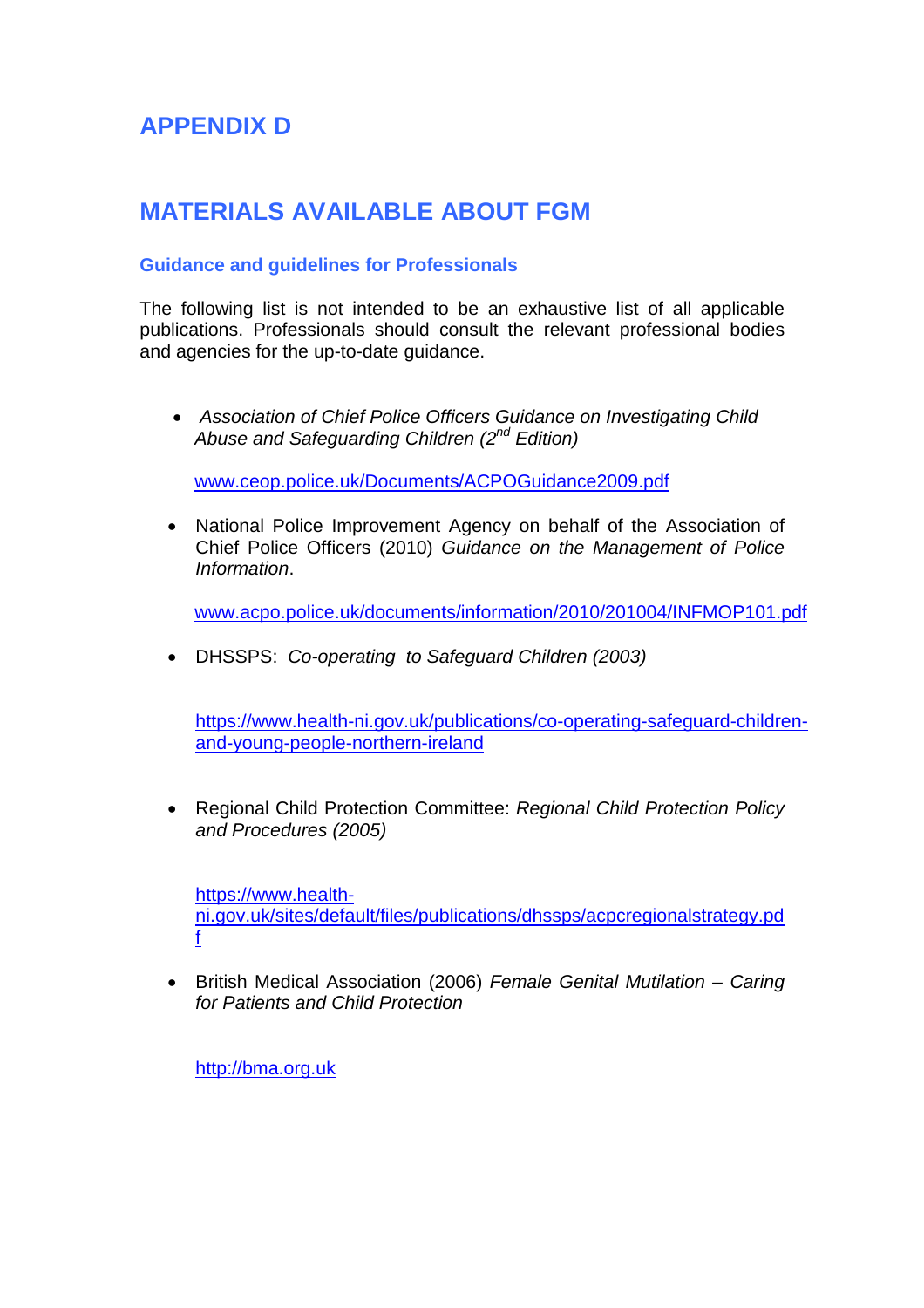General Medical Council (2006) *Raising Concerns about Patient Safety*

[www.gmc-uk.org/](http://www.gmc-uk.org/ Raising_and_acting_on_concerns_about_patient_safety_Final.pdf_47223556.pdf) Raising and acting on concerns about patient safety Final.pdf 47223556.pdf

 General Medical Council (2012) *Protecting children and young people: the responsibilities of all doctors*

[www.gmc-uk.org/guidance/ethical\\_guidance/13257.asp](http://www.gmc-uk.org/guidance/ethical_?guidance/13257.asp)

General Medical Council (2007) *0–18 Years: Guidance for All Doctors*

[www.gmc-uk.org/guidance/ethical\\_guidance/children\\_index.asp](http://www.gmc-uk.org/guidance/ethical_?guidance/children_index.asp)

 General Medical Council (2008) *Consent: Patients and Doctors Making Decisions Together*

[www.gmc-uk.org/guidance/ethical\\_guidance/consent\\_guidance\\_index.asp](http://www.gmc-uk.org/guidance/ethical_?guidance/consent_guidance_index.asp)

General Medical Council (2009) *Confidentiality*

[www.gmc-uk.org/guidance/ethical\\_guidance/confidentiality.asp](http://www.gmc-uk.org/guidance/ethical_?guidance/confidentiality.asp)

 HM Government (2006) *What To Do If You Are Worried A Child Is Being Abused*

[www.gov.uk.government/publications/what-to-do-if-youre-worried-a](http://www.gov.uk.government/publications/what-to-do-if-youre-worried-a-child-is-being-abused)[child-is-being-abused](http://www.gov.uk.government/publications/what-to-do-if-youre-worried-a-child-is-being-abused)

HM Government (2010) *Call to End Violence against Women and Girls*

[www.gov.uk/government/publications/call-to-end-violence-against-women-and-girls](http://www.gov.uk/government/publications/call-?to-end-violence-against-women-and-girls)

 Nursing and Midwifery Council (2008) *The Code: Standards of Conduct, Performance and Ethics for Nurses and Midwives*

[www.nmc-uk.org/Documents/Standards/](http://www.nmc-uk.org/Documents/Standards/?nmcTheCodeStandardsofConductPerformanceAndEthicsForNursesandMidwives _TextVersion.pdf) [nmcTheCodeStandardsofConductPerformanceAndEthicsForNursesandMidwives](http://www.nmc-uk.org/Documents/Standards/?nmcTheCodeStandardsofConductPerformanceAndEthicsForNursesandMidwives _TextVersion.pdf) [\\_TextVersion.pdf](http://www.nmc-uk.org/Documents/Standards/?nmcTheCodeStandardsofConductPerformanceAndEthicsForNursesandMidwives _TextVersion.pdf)

Nursing and Midwifery Council: Advice on Confidentiality

[www.nmc-uk.org/Nurses-and-midwives/Advice-by-topic/Advice/A/Confidentiality](http://www.nmc-uk.org/Nurses-and-midwives/Advice-by-topic/?Advice/A/Confidentiality)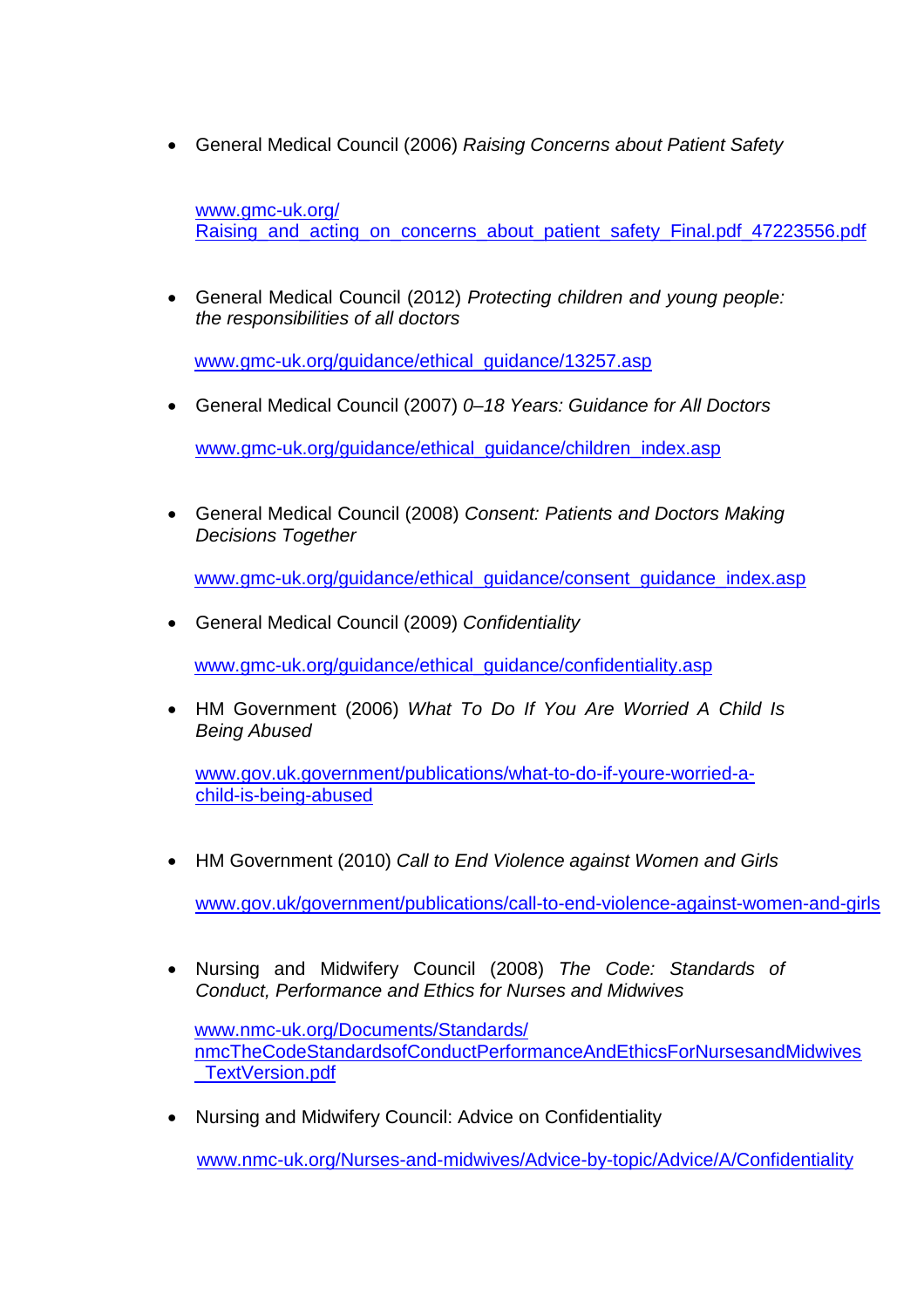Royal College of Nursing (2006) *Female Genital Mutilation – An RCN Educational Resource for Nursing and Midwifery Staff*

[www.rcn.org.uk/data/assets/pdf\\_file/0012/78699/003037.pdf](http://www.rcn.org.uk/data/assets/pdf_file/?0012/78699/003037.pdf)

 Royal College of Obstetricians and Gynaecologists (2009) *Green-top Guideline No. 53 – Female Genital Mutilation and its Management*

[www.rcog.org.uk/files/rcog-corp/GreenTop53FemaleGenitalMutilation.pdf](http://www.rcog.org.uk/files/rcog-corp/GreenTop53FemaleGenitalMutilation.pdf)

 Royal College of Midwives: *Tackling FGM in the UK, Intercollegiate recommendations for identifying, recording and reporting*

[www.rcm.org.uk/sites/default/files/FGM\\_Report.pdf](http://www.rcm.org.uk/sites/default/files/FGM_Report.pdf)

The FGM National Clinical Group has produced an educational DVD which clearly instructs and shows doctors, midwives and nurses how to undertake de-infibulation. This can be ordered from the group's website: www.famnationalgroup.org

The UK Government's Department of Health has also produced a DVD about FGM, which can be ordered by emailing [violence@dh.gsi.gov.uk](mailto:violence@dh.gsi.gov.uk)

Information about the UK Government's strategy to eradicate violence against women and girls can be found at [www.homeoffice.gov.uk/crime/violence](http://www.homeoffice.gov.uk/crime/violence-against-women-girls)[against-women-girls](http://www.homeoffice.gov.uk/crime/violence-against-women-girls)

Clinical guidance on FGM developed by Leeds Teaching Hospital Trust (LTHT) is available from the LTHT Haamla Service.

**Government-produced leaflets and posters**

Professionals, civil society partners and members of the public can download copies of the UK government's leaflet and poster about FGM from [www.fco.gov.uk/fgm](http://www.fco.gov.uk/fgm)

Hard copies can be requested via fgm@fco.gov.uk

### **Books about FGM**

- Waris Dirie, *Desert Flower* (ISBN 9780688158231)
- Layli Miller Bashir and Fauziya Kassindja, *Do They Hear You When You Cry?* (ISBN 9780553505634)
- Alice Walker, *Possessing the Secret of Joy* (ISBN 9780671789428)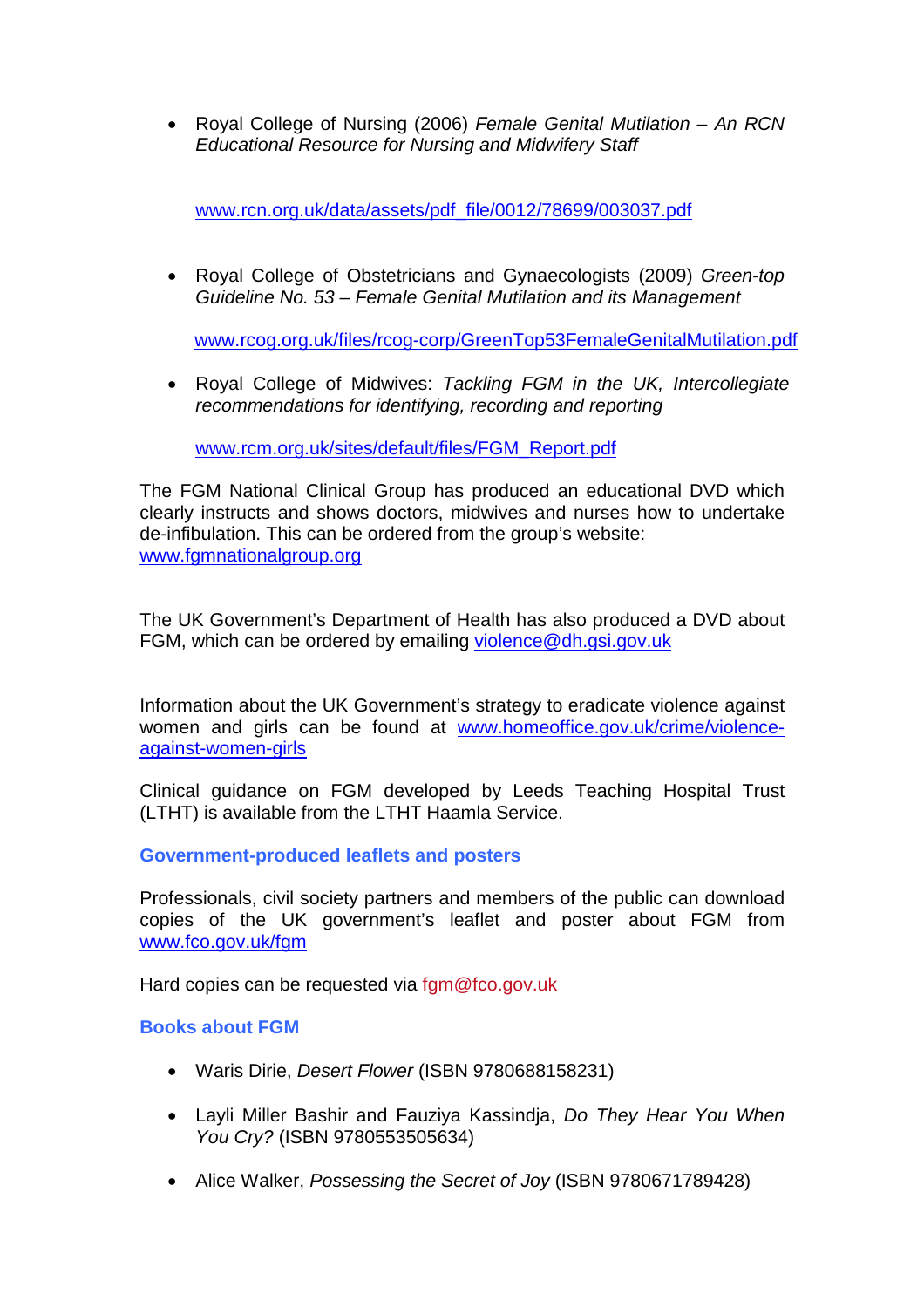### **Films about FGM**

- Mooladé (2004)
- $\bullet$  Fire Eyes (2004)
- Africa Rising (2009)

### **Research about FGM in the UK**

- FORWARD (2007) *A Statistical Study to Estimate the Prevalence of Female Genital Mutilation in England and Wales*
- FORWARD (2009) *FGM is Always with Us: Experiences, Perceptions and Beliefs of Women Affected by Female Genital Mutilation in London: Results from a PEER Study*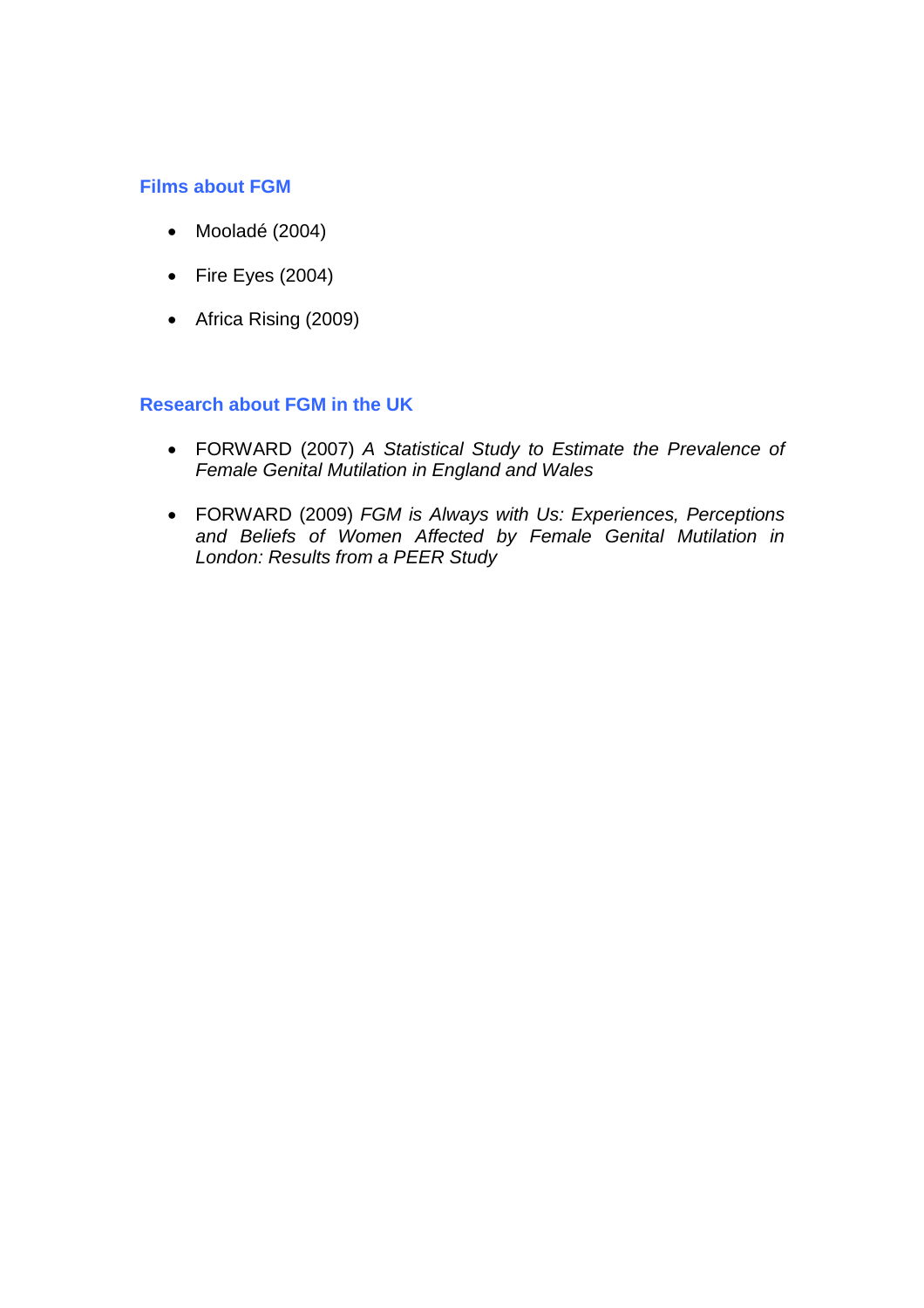## **APPENDIX E**

Below is a list and contact details of hospitals and clinics in the UK offering specialist female genital mutilation health services.

### **African Well Women's Clinic - Guy's & St Thomas's Hospital**

8th FLoor - c/o Antenatal Clinic Lambeth Palace Rd London SE1 7EH Tel: 020 7188 6872 Mobile: 07956 542 576 Open: Mon-Fri 9am - 4pm Contact: Ms. Comfort Momoh MBE [comfort.momoh@gstt.nhs.uk](mailto:comfort.momoh@gstt.nhs.uk)

### **African Well Women's Clinic - Antenatal Clinic - Central Middlesex Hospital**

Acton Lane Park Royal London NW10 7NS Tel: 020 8965 5733 or 020 8963 7177 Open: Friday 9am - 12pm Contact: Kamal Shehata Iskander kamal.shehataiskander@mwlh.nhs.uk or Jacky Deehan [jacqueline.deehan@nwlh.nhs.uk](mailto:jacqueline.deehan@nwlh.nhs.uk)

### **African Well Women's Clinic - Antenatal Clinic - Northwick Park & St Mark's Hospitals**

Watford Road Harrow Middlesex HA1 3UJ Tel: 020 8869 2870 Open: Friday 9am-5pm Contact: Jeanette Carlsson

#### **African Women's Health Clinic - Whittington Hospital**

Level 5, Highgate Hill London N19 5NF Tel: 020 7288 3482 ext. 5954 Mobile: 0795 625 7992 Open: Last Wednesday of each month, 9am-5pm Contacts: Joy Clarke joy.clarke@whittington.nhs.uk or Shamsa Ahmed

#### **Women's and Young People's Service - Sylvia Parkhurst Health Centre - Mile End Hospital (3rd Floor)**

Bancroft Road London E1 4DG Tel: 020 7377 7898 or 020 7377 7870 Open: Mon-Thursday 12pm- 8pm; Friday 9.30am-5.30pm Contact: Dr. Geetha Subramanian [geetha.subramanian@thpct.nhs.uk](mailto:geetha.subramanian@thpct.nhs.uk)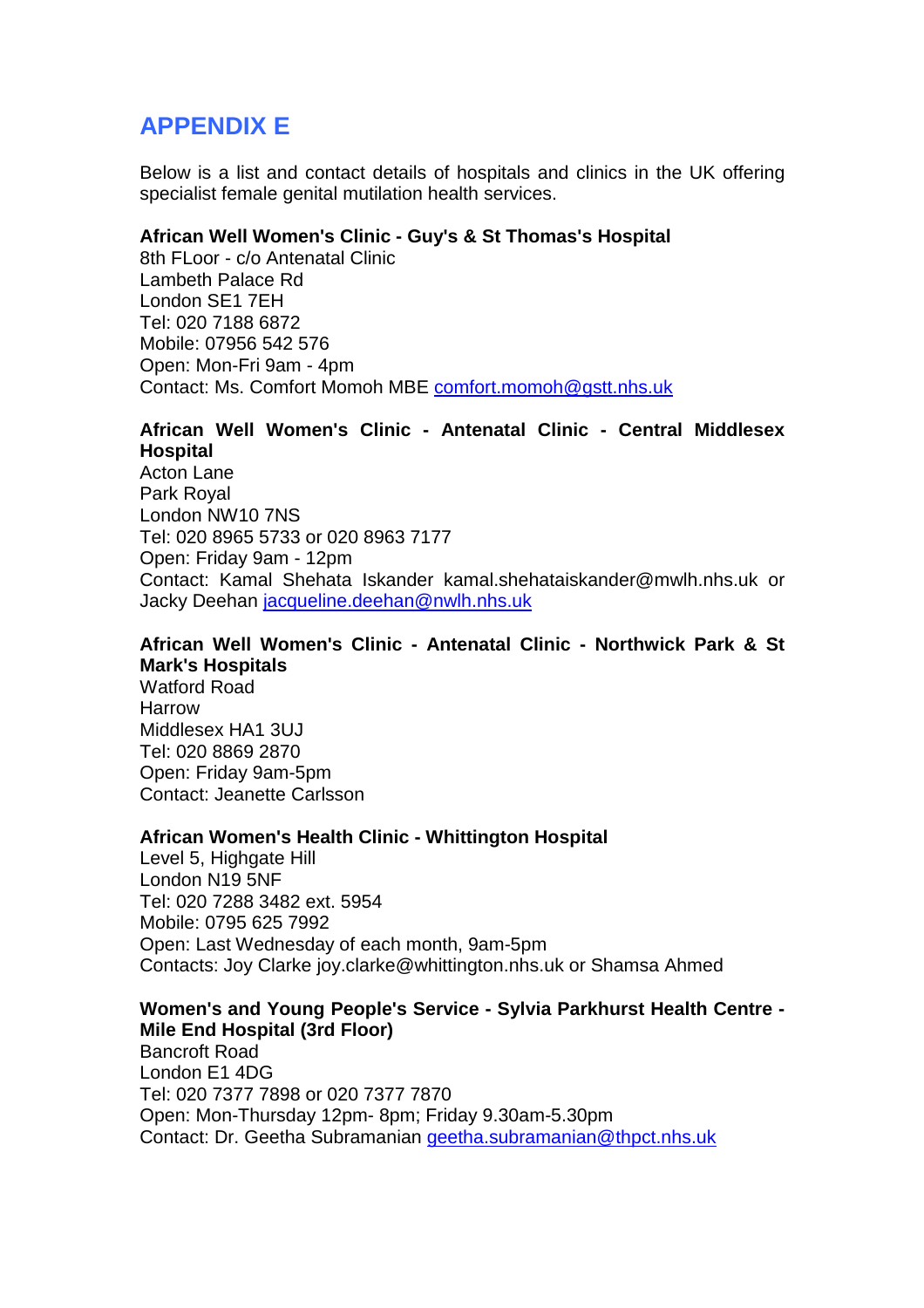### **African Women's Clinic - University College Hospital**

Clinic 3; Elizabeth Garrett Anderson Wing Euston Road London, NW1 2BU Tel 0845 155 5000 Open: Monday afternoon 2-5pm Contact: Maligaye Bikoo [maligaye.bikoo@uclh.nhs.uk](mailto:maligaye.bikoo@uclh.nhs.uk)

### **Multi-Cultural Antenatal Clinic - Liverpool Women's Hospital**

Crown Street Liverpool L8 7SS Tel: 0151 702 4085 or 0771 751 6134 Open: Monday-Friday, 8.30am-4.30pm Contact: Barbara Valjelo [barbara.valjelo@lwh.nhs.uk](mailto:barbara.valjelo@lwh.nhs.uk)

### **St Mary's Hospital - Gynaecology & Midwifery Departments**

Praed Street London W1 1NY Tel: 020 7886 6691 / 020 7886 1443 Open: 9am- 5pm Contacts: Judith Robbins or Sister Hany [foong.han@imperial.nhs.uk](mailto:foong.han@imperial.nhs.uk)

### **Birmingham Heartlands Hospital - Princess of Wales Women's Unit - Labour Ward**

Bordesley Green East Birmingham, B9 5SS Tel: 0121 424 3909 / 07817534274 Open: Thursday and Friday Contact:Alison Hughes [alison.hughes@heartofengland.nhs.uk](mailto:alison.hughes@heartofengland.nhs.uk)

#### **African Women's Clinic - Women and Health**

4 Carol Street Camden, London NW1 OHU Tel: 020 7482 2786 Open: Mon-Thurs 10am-8.30pm; Friday: 10am-5pm Contact: Maligaye Bikoo [maligaye.bikoo@uclh.nhs.uk](mailto:maligaye.bikoo@uclh.nhs.uk)

#### **Acton African Well Woman Centre - Acton Health Centre**

35-61 Church Road London, W3 8QE Tel: 0208 383 8761 or 07956001065 Open: Mon, Tues, Thurs: 8.30am-6.30pm; Weds: 8.30am-4pm; Fri: 8.30am-8pm (closed every day from 1-2pm) Contact: Juliet Albert (Midwife) Juliet.albert@nhs.net or Hayat Arteh (Health Advocate) [Hayat.arteh@nhs.net](mailto:Hayat.arteh@nhs.net)

### **Charlotte Keel Health Centre - Minority Ethnic Women's and Girls' Clinic**

Seymour Road Easton Bristol, BS5 0UA 0117 902 7111 Open: Drop-in - last Wednesday of every month, 9.30am-12pm Contact: Dr Hilary Cooling